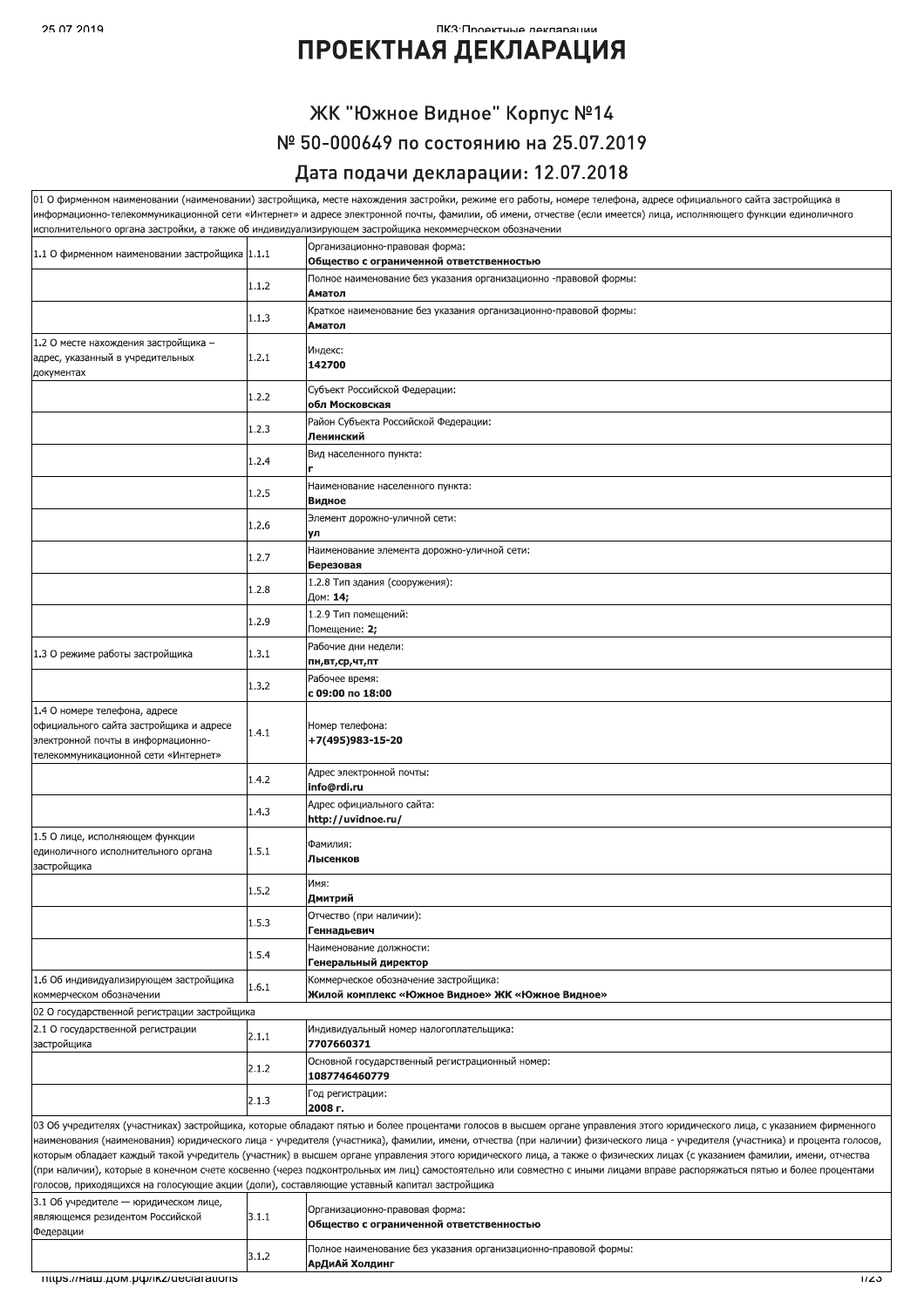$\frac{25.07.21}{25.00}$ <u>2014 - EURESCH HARRISTER BERGELL BERGELL</u> ПКЗ Проектные лекларации 4.1.5 Наименование населенного пункта:<br> **4.1.6 Вблизи д. Ермолино**й сети:<br>
4.1.7 Наименование элемента дорожно-уличной сети:<br>
4.1.3 4.1.8 Тип здания (сооружения):<br>
4.1.8 4.1.8 Тип здания (сооружения):<br>
4.1.9 Индивидуализ 3.1.3 ИНДИВИДУАЛЬНЫЙ НОМЕР НАЛОГОПЛАТЕЛЬЩИКА:<br>5024153830  $\begin{bmatrix} 3.1.4 \end{bmatrix}$  Голосов в органе управления: 04 О проектах строительства многоквартирных домов и (или) иных объектов недвижимости, в которых принимал участие застройщик в течение трех лет, предшествующих лубликованию проектной декларации, с указанием места нахождения указанных объектов недвижимости, сроков ввода их в эксплуатацию 4.1 О проектах строительства многоквартирных домов и (или) иных объектов недвижимости, в которых принимал $\bigg|_{4.1.1}$ участие застройщик в течение трех лет, предшествующих опубликованию проектной<br>декларации Вид объекта капитального строительства:<br>Многоэтажная жилая застройка с домами переменной этажности, с объектами социальной, инженерной и тран<br>спортной инфраструктуры, 2-я очередь строительства, 1-й этап, жилые корпуса 10, – Субъект Российской Федерации:<br>**Обл Московская** 4.1.3 Район субъекта Российской Федерации:<br>**Ленинский** 4.1.4 **Вид населенного пункта:** 4.1.5 Наименование населенного пункта:<br>**вблизи д. Ермолино** 4.1.6 Элемент дорожно-уличной сети: 4.1.7 Наименование элемента дорожно-уличной сети: 4.1.8 4.1.8 Тип здания (сооружения): – Мндивидуализирующее объект, группу объектов капитального строительства коммерческое обозначение:<br>24.1.9 **ЖК "Южное Видное"** 4.1.10 Срок ввода объекта капитального строительства в эксплуатацию:<br>4.1.10 4 квартал 2015 г. 4.1.11 Дата выдачи разрешения на ввод объекта в эксплуатацию:<br>**28.12.2015** 4.1.12 Номер разрешения на ввод объекта капитального строительства в эксплуатацию:<br>RU50-11-3489-2015 4.1.13 <sup>Орган</sup>, выдавший разрешение на ввод объекта капитального строительства:<br>Мини**стерство строительного комплекса Московской области** 4.1 (2) О проектах строительства .<br>«Могоквартирных домов и (или) иных объектов недвижимости, в которых принимал $\bigg|_{4.1.1}$ ,<br>Участие застройщик в течение трех лет, предшествующих опубликованию проектной многоквартирных домов и (или) иных<br>объектов недвижимости, в которых принимал (4.1.1 Мн**огоэтажная жилая застройка с домами переменной этажности, с объектами социальной, инженерной и тран<br>участие застройщик в течение трех**  $\begin{bmatrix} 4.1.2 \end{bmatrix}$  субъект Россииской Федерации: - Район субъекта Российской Федерации:<br>**Ленинский**  $4.1.4$  Вид населенного пункта:<br>**Пород**  $\frac{4.1.5}{\text{Bидное}}$ 4.1.6 Элемент дорожно-уличной сети: 4.1.7 Наименование элемента дорожно-уличной сети: 4.1.8 4.1.8 Тип здания (сооружения): Индивидуализирующее объект, группу объектов капитального строительства коммерческое обозначение:<br>**24.1.9 ЖК "Южное Видное"**  $\begin{bmatrix} 4.1.10 \end{bmatrix}$  Срок ввода объекта капитального строительства в эксплуатацию:<br>3 квартал 2016 г. 4.1.11 Дата выдачи разрешения на ввод объекта в эксплуатацию:<br>05.09.2016 4.1.12 Номер разрешения на ввод объекта капитального строительства в эксплуатацию:<br>RU50-11-5947-2016 Орган, выдавший разрешение на ввод объекта капитального строительства:<br>4.1.13 Министерство строительного комплекса Московской области 4.1 (3) О проектах строительства .<br>«Могоквартирных домов и (или) иных объектов недвижимости, в которых принимал  $\Big|_{4.1.1}$ ,<br>Участие застройщик в течение трех лет, предшествующих опубликованию проектной<br>декларации Вид объекта капитального строительства:<br>Многоэтажная жилая застройка с домами переменной этажности, с объектами социальной, инженерной и тран<br>спортной инфраструктуры, 4-я очередь строительства, 1-й этап, жилые корпуса 7, - M/0/ 6XY>DB-<OO4;OD<;->3>?7`44E exmQceoreorik 4.1.3 Район субъекта Российской Федерации:<br>**Ленинский** 4.1.4 **Вид населенного пункта:** 4.1.5 Наименование населенного пункта:<br>**Вблизи д. Ермолино** 4.1.6 Элемент дорожно-уличной сети: 4.1.7 Наименование элемента дорожно-уличной сети: 4.1.8 4.1.8 Тип здания (сооружения) Мндивидуализирующее объект, группу объектов капитального строительства коммерческое обозначение:<br>**24.1.9 ЖК "Южное Видное"**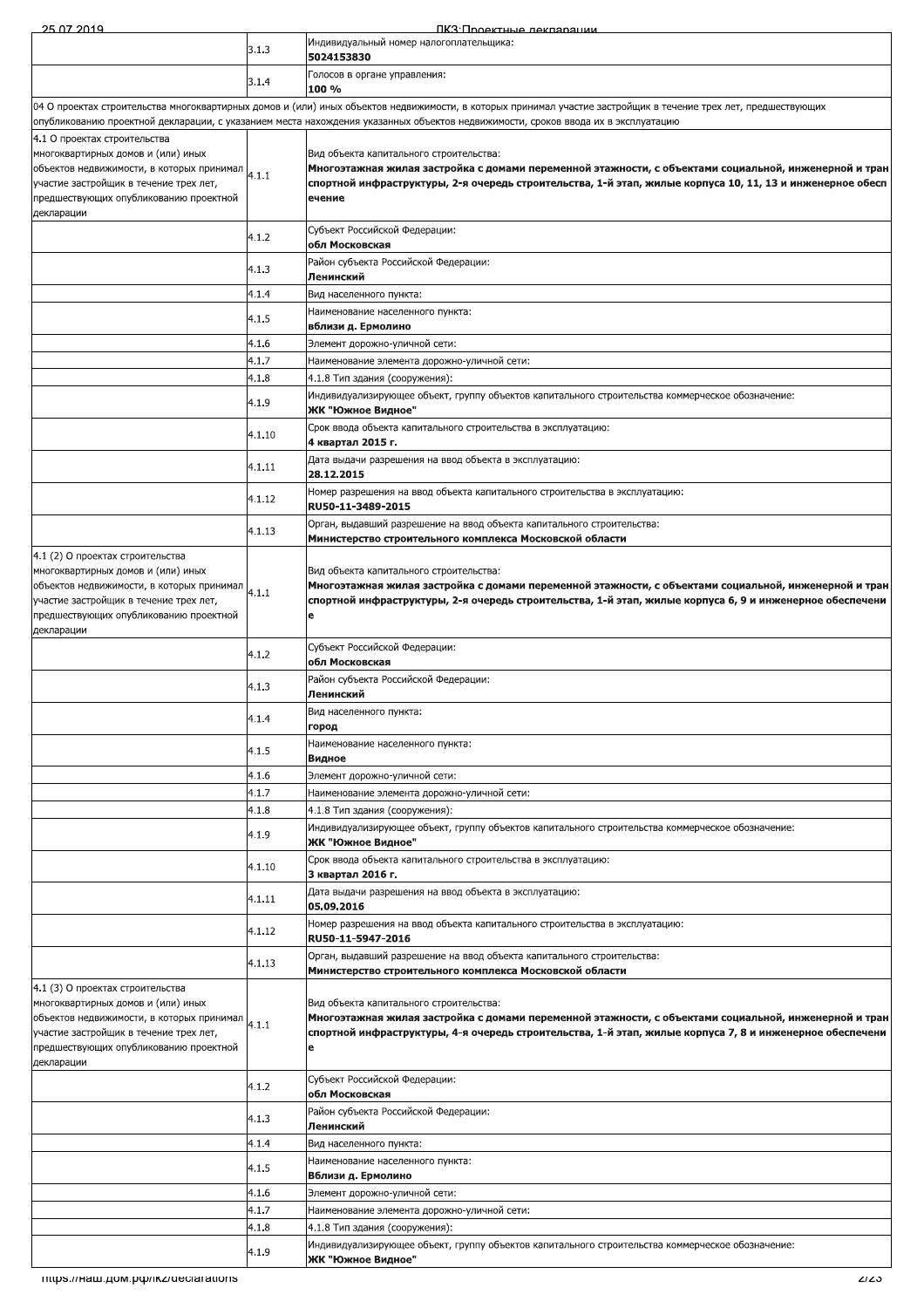| Срок ввода объекта капитального строительства в эксплуатацию:<br>4.1.10<br>3 квартал 2016 г.<br>Дата выдачи разрешения на ввод объекта в эксплуатацию:<br>4.1.11<br>28.09.2016<br>Номер разрешения на ввод объекта капитального строительства в эксплуатацию:<br>4.1.12<br>RU50-11-6127-2016<br>Орган, выдавший разрешение на ввод объекта капитального строительства:<br>4.1.13<br>Министерство строительного комплекса Московской области<br>4.1 (4) О проектах строительства<br>многоквартирных домов и (или) иных<br>объектов недвижимости, в которых принимал<br>Вид объекта капитального строительства:<br>4.1.1<br>участие застройщик в течение трех лет,<br>Дошкольное образовательное учреждение на 120 мест<br>предшествующих опубликованию проектной<br>декларации<br>Субъект Российской Федерации:<br>4.1.2<br>обл Московская<br>Район субъекта Российской Федерации:<br>4.1.3<br>Ленинский<br>4.1.4<br>Вид населенного пункта:<br>Наименование населенного пункта:<br>4.1.5<br>Южнее г. Видное<br>4.1.6<br>Элемент дорожно-уличной сети:<br>4.1.7<br>Наименование элемента дорожно-уличной сети:<br>4.1.8<br>4.1.8 Тип здания (сооружения):<br>Индивидуализирующее объект, группу объектов капитального строительства коммерческое обозначение:<br>4.1.9<br>ЖК «Южное Видное»<br>Срок ввода объекта капитального строительства в эксплуатацию:<br>4.1.10<br>4 квартал 2015 г.<br>Дата выдачи разрешения на ввод объекта в эксплуатацию:<br>4.1.11<br>14.12.2015<br>Номер разрешения на ввод объекта капитального строительства в эксплуатацию:<br>4.1.12<br>RU50-11-3093-2015<br>Орган, выдавший разрешение на ввод объекта капитального строительства:<br>4.1.13<br>Министерство строительного комплекса Московской области<br>4.1 (5) О проектах строительства<br>многоквартирных домов и (или) иных<br>Вид объекта капитального строительства:<br>объектов недвижимости, в которых принимал<br>4.1.1<br>участие застройщик в течение трех лет,<br>предшествующих опубликованию проектной<br>первого этажа<br>декларации<br>Субъект Российской Федерации:<br>4.1.2<br>обл Московская<br>Район субъекта Российской Федерации:<br>4.1.3<br>Ленинский<br>4.1.4<br>Вид населенного пункта:<br>Наименование населенного пункта:<br>4.1.5<br>восточнее д. Ермолино, уч. 13<br>4.1.6<br>Элемент дорожно-уличной сети:<br>4.1.7<br>Наименование элемента дорожно-уличной сети:<br>4.1.8<br>4.1.8 Тип здания (сооружения):<br>Индивидуализирующее объект, группу объектов капитального строительства коммерческое обозначение:<br>4.1.9<br>ЖК «Южное Видное»<br>Срок ввода объекта капитального строительства в эксплуатацию:<br>4.1.10<br>3 квартал 2014 г.<br>Дата выдачи разрешения на ввод объекта в эксплуатацию:<br>4.1.11<br>25.07.2014<br>Номер разрешения на ввод объекта капитального строительства в эксплуатацию:<br>4.1.12<br>RU50503000-063/14p/B<br>Орган, выдавший разрешение на ввод объекта капитального строительства:<br>4.1.13<br>Администрация Ленинского муниципального района Московской области<br>05 О членстве застройщика в саморегулируемых организациях в области инженерных изысканий, архитектурно-строительного проектирования, строительства, реконструкции,<br>капитального ремонта объектов капитального строительства и о выданных застройщику свидетельствах о допуске к работам, которые оказывают влияние на безопасность объектов<br>капитального строительства, а также о членстве застройщика в иных некоммерческих организациях (в том числе обществах взаимного страхования, ассоциациях), если он является<br>членом таких организаций и (или) имеет указанные свидетельства<br>5.1 О членстве застройщика в<br>саморегулируемых организациях в области<br>инженерных изысканий, архитектурно-<br>строительного проектирования,<br>Полное наименование саморегулируемой организации, членом которой является застройщик, без указания организационно-п<br>строительства, реконструкции, капитального<br>5.1.1<br>равовой формы:<br>ремонта объектов капитального<br>строительства и о выданных застройщику<br>свидетельствах о допуске к работам, которые<br>оказывают влияние на безопасность<br>объектов капитального строительства<br>5.1.2<br>Индивидуальный номер налогоплательщика саморегулируемой организации, членом которой является застройщик:<br>Номер свидетельства о допуске к работам, которые оказывают влияние на безопасность объектов капитального строительств<br>5.1.3<br>a:<br>5.1.4<br>Дата выдачи свидетельства о допуске к работам:<br>nttps.//Ham.gom.po/ikz/declarations<br>37Z3 |  | 75 OZ 2019 | <u>IIK:3'I INQAKTHLIA NAKNANALIMM</u>                                                                                                                                                                            |  |  |
|------------------------------------------------------------------------------------------------------------------------------------------------------------------------------------------------------------------------------------------------------------------------------------------------------------------------------------------------------------------------------------------------------------------------------------------------------------------------------------------------------------------------------------------------------------------------------------------------------------------------------------------------------------------------------------------------------------------------------------------------------------------------------------------------------------------------------------------------------------------------------------------------------------------------------------------------------------------------------------------------------------------------------------------------------------------------------------------------------------------------------------------------------------------------------------------------------------------------------------------------------------------------------------------------------------------------------------------------------------------------------------------------------------------------------------------------------------------------------------------------------------------------------------------------------------------------------------------------------------------------------------------------------------------------------------------------------------------------------------------------------------------------------------------------------------------------------------------------------------------------------------------------------------------------------------------------------------------------------------------------------------------------------------------------------------------------------------------------------------------------------------------------------------------------------------------------------------------------------------------------------------------------------------------------------------------------------------------------------------------------------------------------------------------------------------------------------------------------------------------------------------------------------------------------------------------------------------------------------------------------------------------------------------------------------------------------------------------------------------------------------------------------------------------------------------------------------------------------------------------------------------------------------------------------------------------------------------------------------------------------------------------------------------------------------------------------------------------------------------------------------------------------------------------------------------------------------------------------------------------------------------------------------------------------------------------------------------------------------------------------------------------------------------------------------------------------------------------------------------------------------------------------------------------------------------------------------------------------------------------------------------------------------------------------------------------------------------------------------------------------------------------------------------------------------------------------------------------------------------------------------------------------------------------------------------------------------------------------------------------------------------------------------------------------------------------------------------------------------------------------------------------------------------------------------------------------------------------------------------------------------------------------------------------------------------------------------------------------------------------------------------------------------------------------------------------------------------------------------------------------------------------------------------------------------------------|--|------------|------------------------------------------------------------------------------------------------------------------------------------------------------------------------------------------------------------------|--|--|
|                                                                                                                                                                                                                                                                                                                                                                                                                                                                                                                                                                                                                                                                                                                                                                                                                                                                                                                                                                                                                                                                                                                                                                                                                                                                                                                                                                                                                                                                                                                                                                                                                                                                                                                                                                                                                                                                                                                                                                                                                                                                                                                                                                                                                                                                                                                                                                                                                                                                                                                                                                                                                                                                                                                                                                                                                                                                                                                                                                                                                                                                                                                                                                                                                                                                                                                                                                                                                                                                                                                                                                                                                                                                                                                                                                                                                                                                                                                                                                                                                                                                                                                                                                                                                                                                                                                                                                                                                                                                                                                                                                  |  |            |                                                                                                                                                                                                                  |  |  |
|                                                                                                                                                                                                                                                                                                                                                                                                                                                                                                                                                                                                                                                                                                                                                                                                                                                                                                                                                                                                                                                                                                                                                                                                                                                                                                                                                                                                                                                                                                                                                                                                                                                                                                                                                                                                                                                                                                                                                                                                                                                                                                                                                                                                                                                                                                                                                                                                                                                                                                                                                                                                                                                                                                                                                                                                                                                                                                                                                                                                                                                                                                                                                                                                                                                                                                                                                                                                                                                                                                                                                                                                                                                                                                                                                                                                                                                                                                                                                                                                                                                                                                                                                                                                                                                                                                                                                                                                                                                                                                                                                                  |  |            |                                                                                                                                                                                                                  |  |  |
|                                                                                                                                                                                                                                                                                                                                                                                                                                                                                                                                                                                                                                                                                                                                                                                                                                                                                                                                                                                                                                                                                                                                                                                                                                                                                                                                                                                                                                                                                                                                                                                                                                                                                                                                                                                                                                                                                                                                                                                                                                                                                                                                                                                                                                                                                                                                                                                                                                                                                                                                                                                                                                                                                                                                                                                                                                                                                                                                                                                                                                                                                                                                                                                                                                                                                                                                                                                                                                                                                                                                                                                                                                                                                                                                                                                                                                                                                                                                                                                                                                                                                                                                                                                                                                                                                                                                                                                                                                                                                                                                                                  |  |            |                                                                                                                                                                                                                  |  |  |
|                                                                                                                                                                                                                                                                                                                                                                                                                                                                                                                                                                                                                                                                                                                                                                                                                                                                                                                                                                                                                                                                                                                                                                                                                                                                                                                                                                                                                                                                                                                                                                                                                                                                                                                                                                                                                                                                                                                                                                                                                                                                                                                                                                                                                                                                                                                                                                                                                                                                                                                                                                                                                                                                                                                                                                                                                                                                                                                                                                                                                                                                                                                                                                                                                                                                                                                                                                                                                                                                                                                                                                                                                                                                                                                                                                                                                                                                                                                                                                                                                                                                                                                                                                                                                                                                                                                                                                                                                                                                                                                                                                  |  |            |                                                                                                                                                                                                                  |  |  |
|                                                                                                                                                                                                                                                                                                                                                                                                                                                                                                                                                                                                                                                                                                                                                                                                                                                                                                                                                                                                                                                                                                                                                                                                                                                                                                                                                                                                                                                                                                                                                                                                                                                                                                                                                                                                                                                                                                                                                                                                                                                                                                                                                                                                                                                                                                                                                                                                                                                                                                                                                                                                                                                                                                                                                                                                                                                                                                                                                                                                                                                                                                                                                                                                                                                                                                                                                                                                                                                                                                                                                                                                                                                                                                                                                                                                                                                                                                                                                                                                                                                                                                                                                                                                                                                                                                                                                                                                                                                                                                                                                                  |  |            |                                                                                                                                                                                                                  |  |  |
|                                                                                                                                                                                                                                                                                                                                                                                                                                                                                                                                                                                                                                                                                                                                                                                                                                                                                                                                                                                                                                                                                                                                                                                                                                                                                                                                                                                                                                                                                                                                                                                                                                                                                                                                                                                                                                                                                                                                                                                                                                                                                                                                                                                                                                                                                                                                                                                                                                                                                                                                                                                                                                                                                                                                                                                                                                                                                                                                                                                                                                                                                                                                                                                                                                                                                                                                                                                                                                                                                                                                                                                                                                                                                                                                                                                                                                                                                                                                                                                                                                                                                                                                                                                                                                                                                                                                                                                                                                                                                                                                                                  |  |            |                                                                                                                                                                                                                  |  |  |
|                                                                                                                                                                                                                                                                                                                                                                                                                                                                                                                                                                                                                                                                                                                                                                                                                                                                                                                                                                                                                                                                                                                                                                                                                                                                                                                                                                                                                                                                                                                                                                                                                                                                                                                                                                                                                                                                                                                                                                                                                                                                                                                                                                                                                                                                                                                                                                                                                                                                                                                                                                                                                                                                                                                                                                                                                                                                                                                                                                                                                                                                                                                                                                                                                                                                                                                                                                                                                                                                                                                                                                                                                                                                                                                                                                                                                                                                                                                                                                                                                                                                                                                                                                                                                                                                                                                                                                                                                                                                                                                                                                  |  |            |                                                                                                                                                                                                                  |  |  |
|                                                                                                                                                                                                                                                                                                                                                                                                                                                                                                                                                                                                                                                                                                                                                                                                                                                                                                                                                                                                                                                                                                                                                                                                                                                                                                                                                                                                                                                                                                                                                                                                                                                                                                                                                                                                                                                                                                                                                                                                                                                                                                                                                                                                                                                                                                                                                                                                                                                                                                                                                                                                                                                                                                                                                                                                                                                                                                                                                                                                                                                                                                                                                                                                                                                                                                                                                                                                                                                                                                                                                                                                                                                                                                                                                                                                                                                                                                                                                                                                                                                                                                                                                                                                                                                                                                                                                                                                                                                                                                                                                                  |  |            |                                                                                                                                                                                                                  |  |  |
|                                                                                                                                                                                                                                                                                                                                                                                                                                                                                                                                                                                                                                                                                                                                                                                                                                                                                                                                                                                                                                                                                                                                                                                                                                                                                                                                                                                                                                                                                                                                                                                                                                                                                                                                                                                                                                                                                                                                                                                                                                                                                                                                                                                                                                                                                                                                                                                                                                                                                                                                                                                                                                                                                                                                                                                                                                                                                                                                                                                                                                                                                                                                                                                                                                                                                                                                                                                                                                                                                                                                                                                                                                                                                                                                                                                                                                                                                                                                                                                                                                                                                                                                                                                                                                                                                                                                                                                                                                                                                                                                                                  |  |            |                                                                                                                                                                                                                  |  |  |
|                                                                                                                                                                                                                                                                                                                                                                                                                                                                                                                                                                                                                                                                                                                                                                                                                                                                                                                                                                                                                                                                                                                                                                                                                                                                                                                                                                                                                                                                                                                                                                                                                                                                                                                                                                                                                                                                                                                                                                                                                                                                                                                                                                                                                                                                                                                                                                                                                                                                                                                                                                                                                                                                                                                                                                                                                                                                                                                                                                                                                                                                                                                                                                                                                                                                                                                                                                                                                                                                                                                                                                                                                                                                                                                                                                                                                                                                                                                                                                                                                                                                                                                                                                                                                                                                                                                                                                                                                                                                                                                                                                  |  |            |                                                                                                                                                                                                                  |  |  |
|                                                                                                                                                                                                                                                                                                                                                                                                                                                                                                                                                                                                                                                                                                                                                                                                                                                                                                                                                                                                                                                                                                                                                                                                                                                                                                                                                                                                                                                                                                                                                                                                                                                                                                                                                                                                                                                                                                                                                                                                                                                                                                                                                                                                                                                                                                                                                                                                                                                                                                                                                                                                                                                                                                                                                                                                                                                                                                                                                                                                                                                                                                                                                                                                                                                                                                                                                                                                                                                                                                                                                                                                                                                                                                                                                                                                                                                                                                                                                                                                                                                                                                                                                                                                                                                                                                                                                                                                                                                                                                                                                                  |  |            |                                                                                                                                                                                                                  |  |  |
|                                                                                                                                                                                                                                                                                                                                                                                                                                                                                                                                                                                                                                                                                                                                                                                                                                                                                                                                                                                                                                                                                                                                                                                                                                                                                                                                                                                                                                                                                                                                                                                                                                                                                                                                                                                                                                                                                                                                                                                                                                                                                                                                                                                                                                                                                                                                                                                                                                                                                                                                                                                                                                                                                                                                                                                                                                                                                                                                                                                                                                                                                                                                                                                                                                                                                                                                                                                                                                                                                                                                                                                                                                                                                                                                                                                                                                                                                                                                                                                                                                                                                                                                                                                                                                                                                                                                                                                                                                                                                                                                                                  |  |            |                                                                                                                                                                                                                  |  |  |
|                                                                                                                                                                                                                                                                                                                                                                                                                                                                                                                                                                                                                                                                                                                                                                                                                                                                                                                                                                                                                                                                                                                                                                                                                                                                                                                                                                                                                                                                                                                                                                                                                                                                                                                                                                                                                                                                                                                                                                                                                                                                                                                                                                                                                                                                                                                                                                                                                                                                                                                                                                                                                                                                                                                                                                                                                                                                                                                                                                                                                                                                                                                                                                                                                                                                                                                                                                                                                                                                                                                                                                                                                                                                                                                                                                                                                                                                                                                                                                                                                                                                                                                                                                                                                                                                                                                                                                                                                                                                                                                                                                  |  |            |                                                                                                                                                                                                                  |  |  |
|                                                                                                                                                                                                                                                                                                                                                                                                                                                                                                                                                                                                                                                                                                                                                                                                                                                                                                                                                                                                                                                                                                                                                                                                                                                                                                                                                                                                                                                                                                                                                                                                                                                                                                                                                                                                                                                                                                                                                                                                                                                                                                                                                                                                                                                                                                                                                                                                                                                                                                                                                                                                                                                                                                                                                                                                                                                                                                                                                                                                                                                                                                                                                                                                                                                                                                                                                                                                                                                                                                                                                                                                                                                                                                                                                                                                                                                                                                                                                                                                                                                                                                                                                                                                                                                                                                                                                                                                                                                                                                                                                                  |  |            |                                                                                                                                                                                                                  |  |  |
|                                                                                                                                                                                                                                                                                                                                                                                                                                                                                                                                                                                                                                                                                                                                                                                                                                                                                                                                                                                                                                                                                                                                                                                                                                                                                                                                                                                                                                                                                                                                                                                                                                                                                                                                                                                                                                                                                                                                                                                                                                                                                                                                                                                                                                                                                                                                                                                                                                                                                                                                                                                                                                                                                                                                                                                                                                                                                                                                                                                                                                                                                                                                                                                                                                                                                                                                                                                                                                                                                                                                                                                                                                                                                                                                                                                                                                                                                                                                                                                                                                                                                                                                                                                                                                                                                                                                                                                                                                                                                                                                                                  |  |            |                                                                                                                                                                                                                  |  |  |
|                                                                                                                                                                                                                                                                                                                                                                                                                                                                                                                                                                                                                                                                                                                                                                                                                                                                                                                                                                                                                                                                                                                                                                                                                                                                                                                                                                                                                                                                                                                                                                                                                                                                                                                                                                                                                                                                                                                                                                                                                                                                                                                                                                                                                                                                                                                                                                                                                                                                                                                                                                                                                                                                                                                                                                                                                                                                                                                                                                                                                                                                                                                                                                                                                                                                                                                                                                                                                                                                                                                                                                                                                                                                                                                                                                                                                                                                                                                                                                                                                                                                                                                                                                                                                                                                                                                                                                                                                                                                                                                                                                  |  |            |                                                                                                                                                                                                                  |  |  |
|                                                                                                                                                                                                                                                                                                                                                                                                                                                                                                                                                                                                                                                                                                                                                                                                                                                                                                                                                                                                                                                                                                                                                                                                                                                                                                                                                                                                                                                                                                                                                                                                                                                                                                                                                                                                                                                                                                                                                                                                                                                                                                                                                                                                                                                                                                                                                                                                                                                                                                                                                                                                                                                                                                                                                                                                                                                                                                                                                                                                                                                                                                                                                                                                                                                                                                                                                                                                                                                                                                                                                                                                                                                                                                                                                                                                                                                                                                                                                                                                                                                                                                                                                                                                                                                                                                                                                                                                                                                                                                                                                                  |  |            |                                                                                                                                                                                                                  |  |  |
|                                                                                                                                                                                                                                                                                                                                                                                                                                                                                                                                                                                                                                                                                                                                                                                                                                                                                                                                                                                                                                                                                                                                                                                                                                                                                                                                                                                                                                                                                                                                                                                                                                                                                                                                                                                                                                                                                                                                                                                                                                                                                                                                                                                                                                                                                                                                                                                                                                                                                                                                                                                                                                                                                                                                                                                                                                                                                                                                                                                                                                                                                                                                                                                                                                                                                                                                                                                                                                                                                                                                                                                                                                                                                                                                                                                                                                                                                                                                                                                                                                                                                                                                                                                                                                                                                                                                                                                                                                                                                                                                                                  |  |            |                                                                                                                                                                                                                  |  |  |
|                                                                                                                                                                                                                                                                                                                                                                                                                                                                                                                                                                                                                                                                                                                                                                                                                                                                                                                                                                                                                                                                                                                                                                                                                                                                                                                                                                                                                                                                                                                                                                                                                                                                                                                                                                                                                                                                                                                                                                                                                                                                                                                                                                                                                                                                                                                                                                                                                                                                                                                                                                                                                                                                                                                                                                                                                                                                                                                                                                                                                                                                                                                                                                                                                                                                                                                                                                                                                                                                                                                                                                                                                                                                                                                                                                                                                                                                                                                                                                                                                                                                                                                                                                                                                                                                                                                                                                                                                                                                                                                                                                  |  |            | Многоэтажная жилая застройка с домами переменной этажности, с объектами социальной, инженерной и тран<br>спортной инфраструктуры, 1-ая очередь строительства, I этап. Корпус 1 и корпус 3 с нежилыми помещениями |  |  |
|                                                                                                                                                                                                                                                                                                                                                                                                                                                                                                                                                                                                                                                                                                                                                                                                                                                                                                                                                                                                                                                                                                                                                                                                                                                                                                                                                                                                                                                                                                                                                                                                                                                                                                                                                                                                                                                                                                                                                                                                                                                                                                                                                                                                                                                                                                                                                                                                                                                                                                                                                                                                                                                                                                                                                                                                                                                                                                                                                                                                                                                                                                                                                                                                                                                                                                                                                                                                                                                                                                                                                                                                                                                                                                                                                                                                                                                                                                                                                                                                                                                                                                                                                                                                                                                                                                                                                                                                                                                                                                                                                                  |  |            |                                                                                                                                                                                                                  |  |  |
|                                                                                                                                                                                                                                                                                                                                                                                                                                                                                                                                                                                                                                                                                                                                                                                                                                                                                                                                                                                                                                                                                                                                                                                                                                                                                                                                                                                                                                                                                                                                                                                                                                                                                                                                                                                                                                                                                                                                                                                                                                                                                                                                                                                                                                                                                                                                                                                                                                                                                                                                                                                                                                                                                                                                                                                                                                                                                                                                                                                                                                                                                                                                                                                                                                                                                                                                                                                                                                                                                                                                                                                                                                                                                                                                                                                                                                                                                                                                                                                                                                                                                                                                                                                                                                                                                                                                                                                                                                                                                                                                                                  |  |            |                                                                                                                                                                                                                  |  |  |
|                                                                                                                                                                                                                                                                                                                                                                                                                                                                                                                                                                                                                                                                                                                                                                                                                                                                                                                                                                                                                                                                                                                                                                                                                                                                                                                                                                                                                                                                                                                                                                                                                                                                                                                                                                                                                                                                                                                                                                                                                                                                                                                                                                                                                                                                                                                                                                                                                                                                                                                                                                                                                                                                                                                                                                                                                                                                                                                                                                                                                                                                                                                                                                                                                                                                                                                                                                                                                                                                                                                                                                                                                                                                                                                                                                                                                                                                                                                                                                                                                                                                                                                                                                                                                                                                                                                                                                                                                                                                                                                                                                  |  |            |                                                                                                                                                                                                                  |  |  |
|                                                                                                                                                                                                                                                                                                                                                                                                                                                                                                                                                                                                                                                                                                                                                                                                                                                                                                                                                                                                                                                                                                                                                                                                                                                                                                                                                                                                                                                                                                                                                                                                                                                                                                                                                                                                                                                                                                                                                                                                                                                                                                                                                                                                                                                                                                                                                                                                                                                                                                                                                                                                                                                                                                                                                                                                                                                                                                                                                                                                                                                                                                                                                                                                                                                                                                                                                                                                                                                                                                                                                                                                                                                                                                                                                                                                                                                                                                                                                                                                                                                                                                                                                                                                                                                                                                                                                                                                                                                                                                                                                                  |  |            |                                                                                                                                                                                                                  |  |  |
|                                                                                                                                                                                                                                                                                                                                                                                                                                                                                                                                                                                                                                                                                                                                                                                                                                                                                                                                                                                                                                                                                                                                                                                                                                                                                                                                                                                                                                                                                                                                                                                                                                                                                                                                                                                                                                                                                                                                                                                                                                                                                                                                                                                                                                                                                                                                                                                                                                                                                                                                                                                                                                                                                                                                                                                                                                                                                                                                                                                                                                                                                                                                                                                                                                                                                                                                                                                                                                                                                                                                                                                                                                                                                                                                                                                                                                                                                                                                                                                                                                                                                                                                                                                                                                                                                                                                                                                                                                                                                                                                                                  |  |            |                                                                                                                                                                                                                  |  |  |
|                                                                                                                                                                                                                                                                                                                                                                                                                                                                                                                                                                                                                                                                                                                                                                                                                                                                                                                                                                                                                                                                                                                                                                                                                                                                                                                                                                                                                                                                                                                                                                                                                                                                                                                                                                                                                                                                                                                                                                                                                                                                                                                                                                                                                                                                                                                                                                                                                                                                                                                                                                                                                                                                                                                                                                                                                                                                                                                                                                                                                                                                                                                                                                                                                                                                                                                                                                                                                                                                                                                                                                                                                                                                                                                                                                                                                                                                                                                                                                                                                                                                                                                                                                                                                                                                                                                                                                                                                                                                                                                                                                  |  |            |                                                                                                                                                                                                                  |  |  |
|                                                                                                                                                                                                                                                                                                                                                                                                                                                                                                                                                                                                                                                                                                                                                                                                                                                                                                                                                                                                                                                                                                                                                                                                                                                                                                                                                                                                                                                                                                                                                                                                                                                                                                                                                                                                                                                                                                                                                                                                                                                                                                                                                                                                                                                                                                                                                                                                                                                                                                                                                                                                                                                                                                                                                                                                                                                                                                                                                                                                                                                                                                                                                                                                                                                                                                                                                                                                                                                                                                                                                                                                                                                                                                                                                                                                                                                                                                                                                                                                                                                                                                                                                                                                                                                                                                                                                                                                                                                                                                                                                                  |  |            |                                                                                                                                                                                                                  |  |  |
|                                                                                                                                                                                                                                                                                                                                                                                                                                                                                                                                                                                                                                                                                                                                                                                                                                                                                                                                                                                                                                                                                                                                                                                                                                                                                                                                                                                                                                                                                                                                                                                                                                                                                                                                                                                                                                                                                                                                                                                                                                                                                                                                                                                                                                                                                                                                                                                                                                                                                                                                                                                                                                                                                                                                                                                                                                                                                                                                                                                                                                                                                                                                                                                                                                                                                                                                                                                                                                                                                                                                                                                                                                                                                                                                                                                                                                                                                                                                                                                                                                                                                                                                                                                                                                                                                                                                                                                                                                                                                                                                                                  |  |            |                                                                                                                                                                                                                  |  |  |
|                                                                                                                                                                                                                                                                                                                                                                                                                                                                                                                                                                                                                                                                                                                                                                                                                                                                                                                                                                                                                                                                                                                                                                                                                                                                                                                                                                                                                                                                                                                                                                                                                                                                                                                                                                                                                                                                                                                                                                                                                                                                                                                                                                                                                                                                                                                                                                                                                                                                                                                                                                                                                                                                                                                                                                                                                                                                                                                                                                                                                                                                                                                                                                                                                                                                                                                                                                                                                                                                                                                                                                                                                                                                                                                                                                                                                                                                                                                                                                                                                                                                                                                                                                                                                                                                                                                                                                                                                                                                                                                                                                  |  |            |                                                                                                                                                                                                                  |  |  |
|                                                                                                                                                                                                                                                                                                                                                                                                                                                                                                                                                                                                                                                                                                                                                                                                                                                                                                                                                                                                                                                                                                                                                                                                                                                                                                                                                                                                                                                                                                                                                                                                                                                                                                                                                                                                                                                                                                                                                                                                                                                                                                                                                                                                                                                                                                                                                                                                                                                                                                                                                                                                                                                                                                                                                                                                                                                                                                                                                                                                                                                                                                                                                                                                                                                                                                                                                                                                                                                                                                                                                                                                                                                                                                                                                                                                                                                                                                                                                                                                                                                                                                                                                                                                                                                                                                                                                                                                                                                                                                                                                                  |  |            |                                                                                                                                                                                                                  |  |  |
|                                                                                                                                                                                                                                                                                                                                                                                                                                                                                                                                                                                                                                                                                                                                                                                                                                                                                                                                                                                                                                                                                                                                                                                                                                                                                                                                                                                                                                                                                                                                                                                                                                                                                                                                                                                                                                                                                                                                                                                                                                                                                                                                                                                                                                                                                                                                                                                                                                                                                                                                                                                                                                                                                                                                                                                                                                                                                                                                                                                                                                                                                                                                                                                                                                                                                                                                                                                                                                                                                                                                                                                                                                                                                                                                                                                                                                                                                                                                                                                                                                                                                                                                                                                                                                                                                                                                                                                                                                                                                                                                                                  |  |            |                                                                                                                                                                                                                  |  |  |
|                                                                                                                                                                                                                                                                                                                                                                                                                                                                                                                                                                                                                                                                                                                                                                                                                                                                                                                                                                                                                                                                                                                                                                                                                                                                                                                                                                                                                                                                                                                                                                                                                                                                                                                                                                                                                                                                                                                                                                                                                                                                                                                                                                                                                                                                                                                                                                                                                                                                                                                                                                                                                                                                                                                                                                                                                                                                                                                                                                                                                                                                                                                                                                                                                                                                                                                                                                                                                                                                                                                                                                                                                                                                                                                                                                                                                                                                                                                                                                                                                                                                                                                                                                                                                                                                                                                                                                                                                                                                                                                                                                  |  |            |                                                                                                                                                                                                                  |  |  |
|                                                                                                                                                                                                                                                                                                                                                                                                                                                                                                                                                                                                                                                                                                                                                                                                                                                                                                                                                                                                                                                                                                                                                                                                                                                                                                                                                                                                                                                                                                                                                                                                                                                                                                                                                                                                                                                                                                                                                                                                                                                                                                                                                                                                                                                                                                                                                                                                                                                                                                                                                                                                                                                                                                                                                                                                                                                                                                                                                                                                                                                                                                                                                                                                                                                                                                                                                                                                                                                                                                                                                                                                                                                                                                                                                                                                                                                                                                                                                                                                                                                                                                                                                                                                                                                                                                                                                                                                                                                                                                                                                                  |  |            |                                                                                                                                                                                                                  |  |  |
|                                                                                                                                                                                                                                                                                                                                                                                                                                                                                                                                                                                                                                                                                                                                                                                                                                                                                                                                                                                                                                                                                                                                                                                                                                                                                                                                                                                                                                                                                                                                                                                                                                                                                                                                                                                                                                                                                                                                                                                                                                                                                                                                                                                                                                                                                                                                                                                                                                                                                                                                                                                                                                                                                                                                                                                                                                                                                                                                                                                                                                                                                                                                                                                                                                                                                                                                                                                                                                                                                                                                                                                                                                                                                                                                                                                                                                                                                                                                                                                                                                                                                                                                                                                                                                                                                                                                                                                                                                                                                                                                                                  |  |            |                                                                                                                                                                                                                  |  |  |
|                                                                                                                                                                                                                                                                                                                                                                                                                                                                                                                                                                                                                                                                                                                                                                                                                                                                                                                                                                                                                                                                                                                                                                                                                                                                                                                                                                                                                                                                                                                                                                                                                                                                                                                                                                                                                                                                                                                                                                                                                                                                                                                                                                                                                                                                                                                                                                                                                                                                                                                                                                                                                                                                                                                                                                                                                                                                                                                                                                                                                                                                                                                                                                                                                                                                                                                                                                                                                                                                                                                                                                                                                                                                                                                                                                                                                                                                                                                                                                                                                                                                                                                                                                                                                                                                                                                                                                                                                                                                                                                                                                  |  |            |                                                                                                                                                                                                                  |  |  |
|                                                                                                                                                                                                                                                                                                                                                                                                                                                                                                                                                                                                                                                                                                                                                                                                                                                                                                                                                                                                                                                                                                                                                                                                                                                                                                                                                                                                                                                                                                                                                                                                                                                                                                                                                                                                                                                                                                                                                                                                                                                                                                                                                                                                                                                                                                                                                                                                                                                                                                                                                                                                                                                                                                                                                                                                                                                                                                                                                                                                                                                                                                                                                                                                                                                                                                                                                                                                                                                                                                                                                                                                                                                                                                                                                                                                                                                                                                                                                                                                                                                                                                                                                                                                                                                                                                                                                                                                                                                                                                                                                                  |  |            |                                                                                                                                                                                                                  |  |  |
|                                                                                                                                                                                                                                                                                                                                                                                                                                                                                                                                                                                                                                                                                                                                                                                                                                                                                                                                                                                                                                                                                                                                                                                                                                                                                                                                                                                                                                                                                                                                                                                                                                                                                                                                                                                                                                                                                                                                                                                                                                                                                                                                                                                                                                                                                                                                                                                                                                                                                                                                                                                                                                                                                                                                                                                                                                                                                                                                                                                                                                                                                                                                                                                                                                                                                                                                                                                                                                                                                                                                                                                                                                                                                                                                                                                                                                                                                                                                                                                                                                                                                                                                                                                                                                                                                                                                                                                                                                                                                                                                                                  |  |            |                                                                                                                                                                                                                  |  |  |
|                                                                                                                                                                                                                                                                                                                                                                                                                                                                                                                                                                                                                                                                                                                                                                                                                                                                                                                                                                                                                                                                                                                                                                                                                                                                                                                                                                                                                                                                                                                                                                                                                                                                                                                                                                                                                                                                                                                                                                                                                                                                                                                                                                                                                                                                                                                                                                                                                                                                                                                                                                                                                                                                                                                                                                                                                                                                                                                                                                                                                                                                                                                                                                                                                                                                                                                                                                                                                                                                                                                                                                                                                                                                                                                                                                                                                                                                                                                                                                                                                                                                                                                                                                                                                                                                                                                                                                                                                                                                                                                                                                  |  |            |                                                                                                                                                                                                                  |  |  |
|                                                                                                                                                                                                                                                                                                                                                                                                                                                                                                                                                                                                                                                                                                                                                                                                                                                                                                                                                                                                                                                                                                                                                                                                                                                                                                                                                                                                                                                                                                                                                                                                                                                                                                                                                                                                                                                                                                                                                                                                                                                                                                                                                                                                                                                                                                                                                                                                                                                                                                                                                                                                                                                                                                                                                                                                                                                                                                                                                                                                                                                                                                                                                                                                                                                                                                                                                                                                                                                                                                                                                                                                                                                                                                                                                                                                                                                                                                                                                                                                                                                                                                                                                                                                                                                                                                                                                                                                                                                                                                                                                                  |  |            |                                                                                                                                                                                                                  |  |  |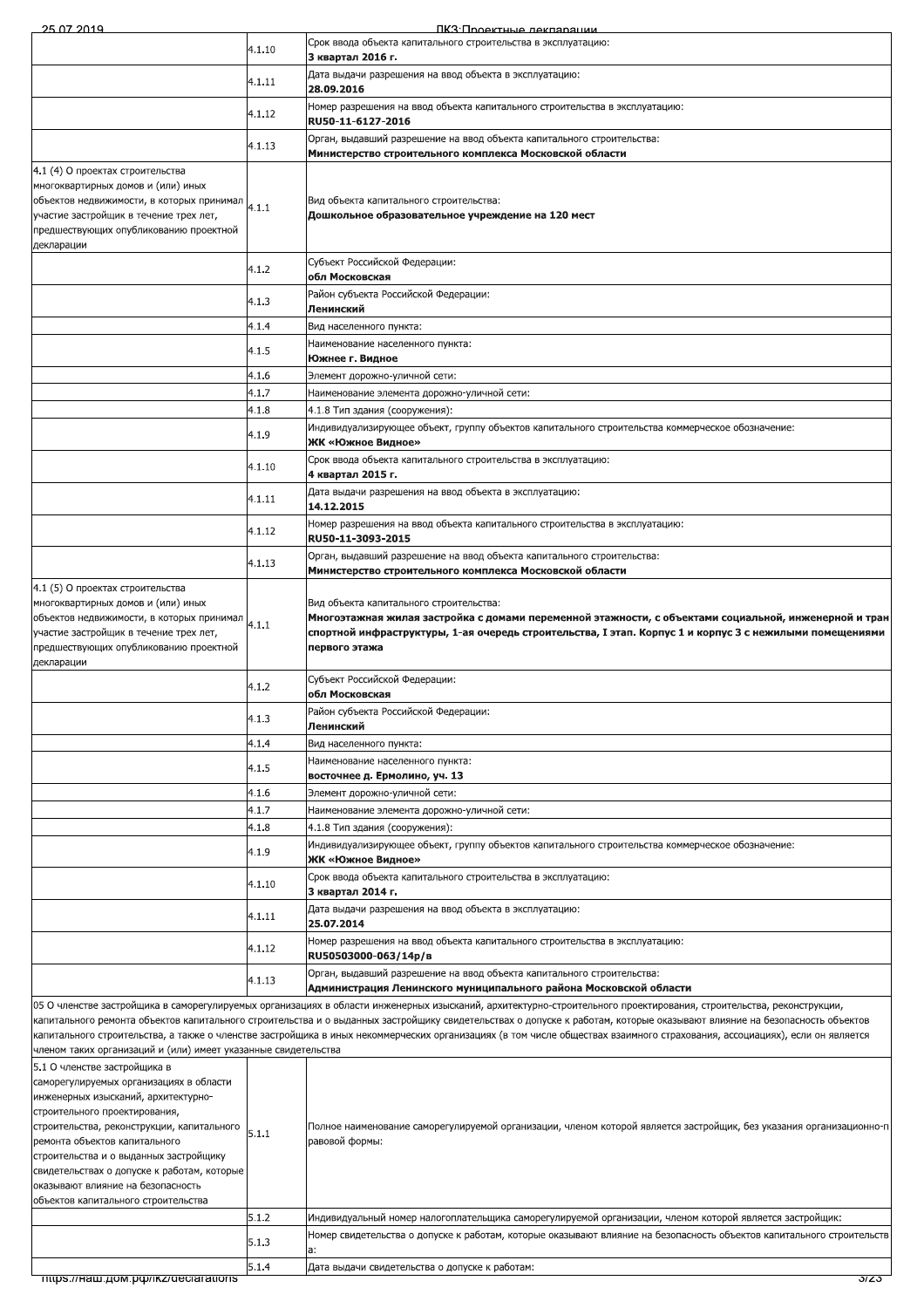| 25.07.2014                                                                               | 5.1.5  | <u>IIK:3'I Innekthlie лекпапашии</u><br>Организационно-правовая форма некоммерческой организации, членом которой является застройщик:                                                                                                                                                                                                                                                                                                                                                                                 |
|------------------------------------------------------------------------------------------|--------|-----------------------------------------------------------------------------------------------------------------------------------------------------------------------------------------------------------------------------------------------------------------------------------------------------------------------------------------------------------------------------------------------------------------------------------------------------------------------------------------------------------------------|
| 5.2 О членстве застройщика в иных                                                        | 5.2.1  | Полное наименование некоммерческой организации, членом которой является застройщик, без указания организационно-пр                                                                                                                                                                                                                                                                                                                                                                                                    |
| некоммерческих организациях                                                              |        | авовой формы:                                                                                                                                                                                                                                                                                                                                                                                                                                                                                                         |
|                                                                                          | 5.2.2  | Индивидуальный номер налогоплательщика некоммерческой организации:<br>06 О финансовом результате текущего года, размерах кредиторской и дебиторской задолженности на последнюю отчетную дату                                                                                                                                                                                                                                                                                                                          |
| 6.1 О финансовом результате текущего года,                                               |        |                                                                                                                                                                                                                                                                                                                                                                                                                                                                                                                       |
| о размерах кредиторской и дебиторской<br>задолженности на последнюю отчетную дату        | 6.1.1  | Последняя отчетная дата:<br>30.06.2019                                                                                                                                                                                                                                                                                                                                                                                                                                                                                |
|                                                                                          | 6.1.2  | Размер чистой прибыли (убытков) по данным промежуточной или годовой бухгалтерской (финансовой) отчетности:<br>(28 253) тыс. руб.                                                                                                                                                                                                                                                                                                                                                                                      |
|                                                                                          | 6.1.3  | Размер кредиторской задолженности по данным промежуточной или годовой бухгалтерской (финансовой) отчетности:<br>1 565 194 тыс. руб.                                                                                                                                                                                                                                                                                                                                                                                   |
|                                                                                          | 6.1.3  | Расшифровка размера задолженности:                                                                                                                                                                                                                                                                                                                                                                                                                                                                                    |
|                                                                                          | 6.1.4  | Размер дебиторской задолженности по данным промежуточной или годовой бухгалтерской (финансовой) отчетности:                                                                                                                                                                                                                                                                                                                                                                                                           |
|                                                                                          |        | 805 693 тыс. руб.                                                                                                                                                                                                                                                                                                                                                                                                                                                                                                     |
|                                                                                          | 6.1.4  | Расшифровка размера задолженности:<br>07 Декларация застройщика о соответствии застройщика требованиям, установленным частью 2 статьи 3 Федерального закона от 30 декабря 2004г. № 214-ФЗ «Об участии в долевом                                                                                                                                                                                                                                                                                                       |
|                                                                                          |        | строительстве многоквартирных домов и иных объектов недвижимости и о внесении изменений в некоторые законодательные акты Российской Федерации», а также о соответствии<br>заключивших с застройщиком договор поручительства юридических лиц требованиям, установленным частью 3 статьи 15.3 Федерального закона от 30 декабря 2004г. № 214-ФЗ «06<br>участии в долевом строительстве многоквартирных домов и иных объектов недвижимости и о внесении изменений в некоторые законодательные акты Российской Федерации» |
| 7.1 О соответствии застройщика                                                           |        |                                                                                                                                                                                                                                                                                                                                                                                                                                                                                                                       |
| требованиям, установленным частью 2 статьи<br>3 Федерального закона от 30 декабря 2004г. |        |                                                                                                                                                                                                                                                                                                                                                                                                                                                                                                                       |
| № 214-ФЗ «Об участии в долевом                                                           | 7.1.1  | Размер уставного (складочного) капитала застройщика установленным требованиям:                                                                                                                                                                                                                                                                                                                                                                                                                                        |
| строительстве многоквартирных домов и                                                    |        |                                                                                                                                                                                                                                                                                                                                                                                                                                                                                                                       |
| иных объектов недвижимости и о внесении<br>изменений в некоторые законодательные         |        |                                                                                                                                                                                                                                                                                                                                                                                                                                                                                                                       |
| акты Российской Федерации»                                                               |        |                                                                                                                                                                                                                                                                                                                                                                                                                                                                                                                       |
|                                                                                          | 7.1.2  | Процедуры ликвидации юридического лица - застройщика:                                                                                                                                                                                                                                                                                                                                                                                                                                                                 |
|                                                                                          | 7.1.3  | Решение арбитражного суда о введении одной из процедур, применяемых в деле о банкротстве в соответствии с законодате<br>льством Российской Федерации о несостоятельности (банкротстве), в отношении юридического лица - застройщика:                                                                                                                                                                                                                                                                                  |
|                                                                                          |        | Решение арбитражного суда о приостановлении деятельности в качестве меры административного наказания юридического                                                                                                                                                                                                                                                                                                                                                                                                     |
|                                                                                          | 7.1.4  | лица – застройщика:                                                                                                                                                                                                                                                                                                                                                                                                                                                                                                   |
|                                                                                          |        | В реестре недобросовестных поставщиков, ведение которою осуществляется в соответствии с законодательством Российской                                                                                                                                                                                                                                                                                                                                                                                                  |
|                                                                                          |        | Федерации о закупках товаров, работ, услуг отдельными видами юридических лиц, сведения о юридическом лице - застройщ<br>ике (в том числе о лице, исполняющем функции единоличного исполнительного органа юридического лица) в части исполне                                                                                                                                                                                                                                                                           |
|                                                                                          | 7.1.5  | ния им обязательств, предусмотренных контрактами или договорами, предметом которых является выполнение работ, оказа                                                                                                                                                                                                                                                                                                                                                                                                   |
|                                                                                          |        | ние услуг в сфере строительства, реконструкции и капитального ремонта объектов капитального строительства или организа                                                                                                                                                                                                                                                                                                                                                                                                |
|                                                                                          |        | ции таких строительства, реконструкции и капитального ремонта либо приобретение у юридического лица жилых помещени<br>й:                                                                                                                                                                                                                                                                                                                                                                                              |
|                                                                                          |        | В реестре недобросовестных поставщиков (подрядчиков, исполнителей), ведение которою осуществляется в соответствии с з                                                                                                                                                                                                                                                                                                                                                                                                 |
|                                                                                          |        | аконодательством Российской Федерации о контрактной системе в сфере закупок товаров, работ, услуг для обеспечения госу                                                                                                                                                                                                                                                                                                                                                                                                |
|                                                                                          |        | дарственных и муниципальных нужд», сведения о юридическом лице - застройщике (в том числе о лице, исполняющем функ                                                                                                                                                                                                                                                                                                                                                                                                    |
|                                                                                          | 7.1.6  | ции единоличного исполнительного органа юридического лица) в части исполнения им обязательств, предусмотренных конт<br>рактами или договорами, предметом которых является выполнение работ, оказание услуг в сфере строительства, реконструк                                                                                                                                                                                                                                                                          |
|                                                                                          |        | ции и капитального ремонта объектов капитального строительства или организации таких строительства, реконструкции и ка                                                                                                                                                                                                                                                                                                                                                                                                |
|                                                                                          |        | питального ремонта либо приобретение у юридического лица жилых помещений:                                                                                                                                                                                                                                                                                                                                                                                                                                             |
|                                                                                          |        | В реестре недобросовестных участников аукциона по продаже земельного участка, находящегося в государственной или мун                                                                                                                                                                                                                                                                                                                                                                                                  |
|                                                                                          | 7.1.7  | иципальной собственности, либо аукциона на право заключения договора аренды земельного участка, находящегося в госуд<br>арственной или муниципальной собственности, ведение которого осуществляется в соответствии с земельным законодательс                                                                                                                                                                                                                                                                          |
|                                                                                          |        | твом Российской Федерации, сведения о юридическом лице - застройщике (в том числе о лице, исполняющем функции едино                                                                                                                                                                                                                                                                                                                                                                                                   |
|                                                                                          |        | личного исполнительного органа юридического лица):                                                                                                                                                                                                                                                                                                                                                                                                                                                                    |
|                                                                                          |        | Недоимка по налогам, сборам, задолженность по иным обязательным платежам в бюджеты бюджетной системы Российской                                                                                                                                                                                                                                                                                                                                                                                                       |
|                                                                                          |        | Федерации (за исключением сумм, на которые предоставлены отсрочка, рассрочка, инвестиционный налоговый кредит в соо<br>тветствии с законодательством Российской Федерации о налогах и сборах, которые реструктурированы в соответствии с зако                                                                                                                                                                                                                                                                         |
|                                                                                          |        | нодательством Российской Федерации, по которым имеется вступившее в законную силу решение суда о признании обязанно                                                                                                                                                                                                                                                                                                                                                                                                   |
|                                                                                          | 7.1.8  | сти заявителя по уплате этих сумм исполненной или которые признаны безнадежными к взысканию в соответствии с законод                                                                                                                                                                                                                                                                                                                                                                                                  |
|                                                                                          |        | ательством Российской Федерации о налогах и сборах; за прошедший календарный год, размер которых превышает двадцать                                                                                                                                                                                                                                                                                                                                                                                                   |
|                                                                                          |        | пять процентов балансовой стоимости активов застройщика, по данным бухгалтерской (финансовой) отчетности за последни<br>й отчетный период, у юридического лица – застройщика:                                                                                                                                                                                                                                                                                                                                         |
|                                                                                          | 7.1.9  | Заявление об обжаловании указанных в п. 7.1.8 недоимки, задолженности застройщиков в установленном порядке:                                                                                                                                                                                                                                                                                                                                                                                                           |
|                                                                                          | 7.1.10 | Решение по указанному в п. 7.1.9 заявлению на дату направления проектной декларации в уполномоченный орган исполните                                                                                                                                                                                                                                                                                                                                                                                                  |
|                                                                                          |        | льной власти субъекта Российской Федерации:                                                                                                                                                                                                                                                                                                                                                                                                                                                                           |
|                                                                                          |        | Судимость за преступления в сфере экономики (за исключением лиц, у которых такая судимость погашена или снята) у лица,                                                                                                                                                                                                                                                                                                                                                                                                |
|                                                                                          | 7.1.11 | осуществляющего функции единоличного исполнительного органа застройщика, и главного бухгалтера застройщика или ино<br>го должностного лица, на которое возложено ведение бухгалтерского учета, либо лица, с которым заключен договор об оказ                                                                                                                                                                                                                                                                          |
|                                                                                          |        | ании услуг по ведению бухгалтерского учета застройщика:                                                                                                                                                                                                                                                                                                                                                                                                                                                               |
|                                                                                          |        | Наказания в виде лишения права занимать определенные должности или заниматься определенной деятельностью в сфере с                                                                                                                                                                                                                                                                                                                                                                                                    |
|                                                                                          |        | троительства, реконструкции объектов капитального строительства или организации таких строительства, реконструкции и а<br>дминистративное наказание в виде дисквалификации в отношении лица, осуществляющего функции единоличного исполнит                                                                                                                                                                                                                                                                            |
|                                                                                          | 7.1.12 | ельного органа застройщика, и главного бухгалтера застройщика или иного должностного лица, на которое возложено веден                                                                                                                                                                                                                                                                                                                                                                                                 |
|                                                                                          |        | ие бухгалтерского учета, либо лица, с которым заключен договор об оказании услуг по ведению бухгалтерского учета застро                                                                                                                                                                                                                                                                                                                                                                                               |
| 08 Иная, не противоречащая законодательству информация о застройщике                     |        | йщика:                                                                                                                                                                                                                                                                                                                                                                                                                                                                                                                |
| 8.1 Информация о застройщике                                                             | 8.1.1  | Информация о застройщике:                                                                                                                                                                                                                                                                                                                                                                                                                                                                                             |
|                                                                                          |        | 09 О видах строящихся (создаваемых) в рамках проекта строительства объектов капитального строительства, их местоположении и основных характеристиках, сумме общей площади                                                                                                                                                                                                                                                                                                                                             |
| всех жилых и нежилых помещений                                                           |        |                                                                                                                                                                                                                                                                                                                                                                                                                                                                                                                       |
| mups.//Ham.gom.po//ikz/declarations                                                      |        | माzo                                                                                                                                                                                                                                                                                                                                                                                                                                                                                                                  |
|                                                                                          |        |                                                                                                                                                                                                                                                                                                                                                                                                                                                                                                                       |
|                                                                                          |        |                                                                                                                                                                                                                                                                                                                                                                                                                                                                                                                       |
|                                                                                          |        |                                                                                                                                                                                                                                                                                                                                                                                                                                                                                                                       |
|                                                                                          |        |                                                                                                                                                                                                                                                                                                                                                                                                                                                                                                                       |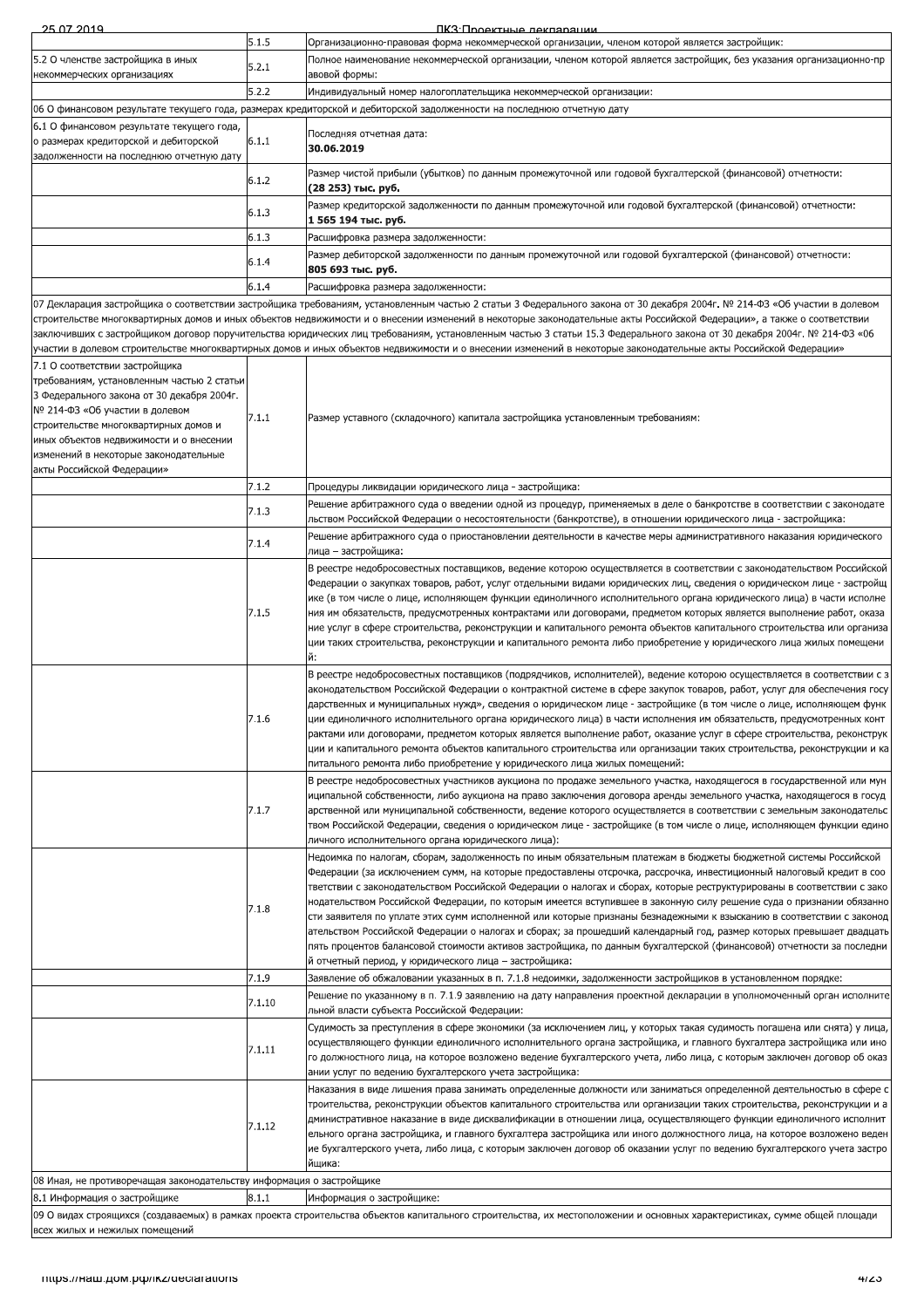| 25.07.2019                                                                                                                                       |        | ПКЗ Подектные лекляряции                                                                                                                 |
|--------------------------------------------------------------------------------------------------------------------------------------------------|--------|------------------------------------------------------------------------------------------------------------------------------------------|
| 9.1 О количестве объектов капитального<br>строительства, в отношении которых<br>заполняется проектная декларация                                 | 9.1.1  | Количество объектов капитального строительства, в отношении которых заполняется проектная декларация:<br>1                               |
|                                                                                                                                                  | 9.1.2  | Обоснование строительства нескольких объектов капитального строительства в пределах одного разрешения на строительст<br>BO:              |
| 9.2 О видах строящихся в рамках проекта<br>строительства объектов капитального<br>строительства, их местоположении и<br>основных характеристиках | 9.2.1  | Вид строящегося (создаваемого) объекта капитального строительства:<br>многоквартирный дом                                                |
|                                                                                                                                                  | 9.2.2  | Субъект Российской Федерации:<br>обл Московская                                                                                          |
|                                                                                                                                                  | 9.2.3  | Район субъекта Российской Федерации:<br>Ленинский                                                                                        |
|                                                                                                                                                  | 9.2.4  | Вид населенного пункта:                                                                                                                  |
|                                                                                                                                                  | 9.2.5  | Наименование населенного пункта:<br>Видное                                                                                               |
|                                                                                                                                                  | 9.2.6  | Округ в населенном пункте:                                                                                                               |
|                                                                                                                                                  | 9.2.7  | Район в населенном пункте:                                                                                                               |
|                                                                                                                                                  | 9.2.8  | Вид обозначения улицы:                                                                                                                   |
|                                                                                                                                                  | 9.2.9  | Наименование улицы:                                                                                                                      |
|                                                                                                                                                  | 9.2.10 | Дом:<br>14                                                                                                                               |
|                                                                                                                                                  | 9.2.11 | Литера:                                                                                                                                  |
|                                                                                                                                                  | 9.2.12 | Корпус:                                                                                                                                  |
|                                                                                                                                                  | 9.2.13 | Строение:                                                                                                                                |
|                                                                                                                                                  | 9.2.14 | Владение:                                                                                                                                |
|                                                                                                                                                  | 9.2.15 | Блок-секция:                                                                                                                             |
|                                                                                                                                                  | 9.2.16 | Уточнение адреса:<br>восточнее д. Ермолино                                                                                               |
|                                                                                                                                                  | 9.2.17 | Назначение объекта:<br>Жилое                                                                                                             |
|                                                                                                                                                  | 9.2.18 | Минимальное кол-во этажей:<br>19                                                                                                         |
|                                                                                                                                                  | 9.2.19 | Максимальное кол-во этажей:<br>19                                                                                                        |
|                                                                                                                                                  | 9.2.20 | Общая площадь объекта:<br>36301,5 m2                                                                                                     |
|                                                                                                                                                  | 9.2.21 | Материал наружных стен и каркаса объекта:<br>со сборно-монолитным железобетонным каркасом и стенами из крупных каменных блоков и панелей |
|                                                                                                                                                  | 9.2.22 | Материал перекрытий:<br>Сборные железобетонные                                                                                           |
|                                                                                                                                                  | 9.2.23 | Класс энергоэффективности:<br>$C +$                                                                                                      |
|                                                                                                                                                  | 9.2.24 | Сейсмостойкость:<br>5 и менее баллов                                                                                                     |
| 9.3 О сумме общей площади всех жилых и<br>нежилых помещений                                                                                      | 9.3.1  | Сумма общей площади всех жилых помещений:<br>24655,75 m2                                                                                 |
|                                                                                                                                                  | 9.3.2  | Сумма общей площади всех нежилых помещений:<br>331,24 m2                                                                                 |
|                                                                                                                                                  | 9.3.3  | Сумма общей площади всех жилых и нежилых помещений:<br>24986,99 m2                                                                       |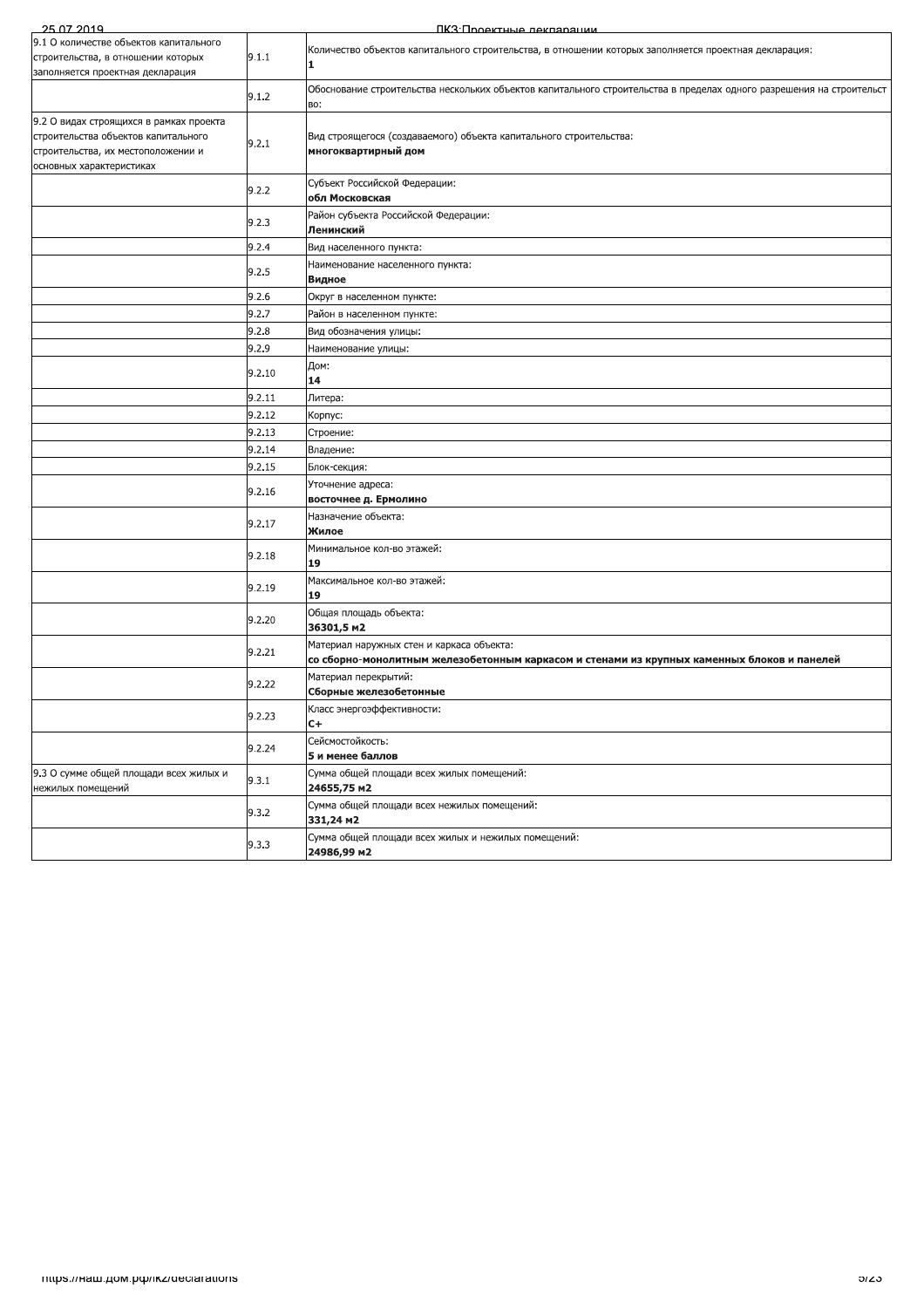### Объект  $N<sup>2</sup>1$

|                                                              |        | 10 О виде договора, для исполнения которого застройщиком осуществляется реализация проекта строительства (в случае заключения такого договора), в том числе договора,       |
|--------------------------------------------------------------|--------|-----------------------------------------------------------------------------------------------------------------------------------------------------------------------------|
|                                                              |        | предусмотренного законодательством Российской Федерации о градостроительной деятельности, о лицах, выполнивших инженерные изыскания, архитектурно-строительное              |
| о проведении таких экспертиз установлено федеральным законом |        | проектирование, о результатах экспертизы проектной документации и результатах инженерных изысканий, о результатах государственной экологической экспертизы, если требование |
| 10.1 О виде договора, для исполнения                         |        |                                                                                                                                                                             |
| которого застройщиком осуществляется                         |        |                                                                                                                                                                             |
| реализация проекта строительства, в том                      |        |                                                                                                                                                                             |
| числе договора, предусмотренного                             | 10.1.1 | Вид договора:                                                                                                                                                               |
| законодательством Российской Федерации о                     |        |                                                                                                                                                                             |
| градостроительной деятельности                               |        |                                                                                                                                                                             |
|                                                              | 10.1.2 | Номер договора:                                                                                                                                                             |
|                                                              | 10.1.3 | Дата заключения договора:                                                                                                                                                   |
|                                                              | 10.1.4 | Даты внесения изменений в договор:                                                                                                                                          |
| 10.2 О лицах, выполнивших инженерные                         |        | Организационно-правовая форма организации, выполнившей инженерные изыскания:                                                                                                |
| изыскания                                                    | 10.2.1 | Общество с ограниченной ответственностью                                                                                                                                    |
|                                                              |        | Толное наименование организации, выполнившей инженерные изыскания, без указания организационно - правовой формы:                                                            |
|                                                              | 10.2.2 | ТерраГеоКом                                                                                                                                                                 |
|                                                              | 10.2.3 | Фамилия индивидуального предпринимателя, выполнившего инженерные изыскания:                                                                                                 |
|                                                              | 10.2.4 | Имя индивидуального предпринимателя, выполнившего инженерные изыскания:                                                                                                     |
|                                                              | 10.2.5 | Отчество (при наличии) индивидуального предпринимателя, выполнившего инженерные изыскания:                                                                                  |
|                                                              |        | Индивидуальный номер налогоплательщика, выполнившего инженерные изыскания:                                                                                                  |
|                                                              | 10.2.6 | 5003041727                                                                                                                                                                  |
| 10.2 (2) О лицах, выполнивших инженерные                     |        | Организационно-правовая форма организации, выполнившей инженерные изыскания:                                                                                                |
| изыскания                                                    | 10.2.1 | Общество с ограниченной ответственностью                                                                                                                                    |
|                                                              |        | Полное наименование организации, выполнившей инженерные изыскания, без указания организационно - правовой формы:                                                            |
|                                                              | 10.2.2 | Лабораторный центр «ЭкоПоле»                                                                                                                                                |
|                                                              | 10.2.3 | Фамилия индивидуального предпринимателя, выполнившего инженерные изыскания:                                                                                                 |
|                                                              | 10.2.4 | Имя индивидуального предпринимателя, выполнившего инженерные изыскания:                                                                                                     |
|                                                              | 10.2.5 |                                                                                                                                                                             |
|                                                              |        | Отчество (при наличии) индивидуального предпринимателя, выполнившего инженерные изыскания:                                                                                  |
|                                                              | 10.2.6 | Индивидуальный номер налогоплательщика, выполнившего инженерные изыскания:<br>7702663509                                                                                    |
|                                                              |        |                                                                                                                                                                             |
| 10.2 (3) О лицах, выполнивших инженерные<br>изыскания        | 10.2.1 | Организационно-правовая форма организации, выполнившей инженерные изыскания:                                                                                                |
|                                                              |        | Непубличное акционерное общество                                                                                                                                            |
|                                                              | 10.2.2 | Полное наименование организации, выполнившей инженерные изыскания, без указания организационно - правовой формы:                                                            |
|                                                              |        | Центр — Инвест                                                                                                                                                              |
|                                                              | 10.2.3 | Фамилия индивидуального предпринимателя, выполнившего инженерные изыскания:                                                                                                 |
|                                                              | 10.2.4 | Имя индивидуального предпринимателя, выполнившего инженерные изыскания:                                                                                                     |
|                                                              | 10.2.5 | Отчество (при наличии) индивидуального предпринимателя, выполнившего инженерные изыскания:                                                                                  |
|                                                              | 10.2.6 | Индивидуальный номер налогоплательщика, выполнившего инженерные изыскания:                                                                                                  |
|                                                              |        | 5050055131                                                                                                                                                                  |
| 10.3 О лицах, выполнивших архитектурно-                      | 10.3.1 | Организационно-правовая форма организации, выполнившей архитектурно-строительное проектирование:                                                                            |
| строительное проектирование                                  |        | Общество с ограниченной ответственностью                                                                                                                                    |
|                                                              |        | Полное наименование организации, выполнившей архитектурно-строительное проектирование, без указания организационно                                                          |
|                                                              | 10.3.2 | -правовой формы:                                                                                                                                                            |
|                                                              |        | Градо-Спецстрой                                                                                                                                                             |
|                                                              | 10.3.3 | Фамилия индивидуального предпринимателя, выполнившего архитектурно-строительное проектирование:                                                                             |
|                                                              | 10.3.4 | Имя индивидуального предпринимателя, выполнившего архитектурно-строительное проектирование:                                                                                 |
|                                                              | 10.3.5 | Отчество (при наличии) индивидуального предпринимателя, выполнившего архитектурно-строительное проектирование:                                                              |
|                                                              | 10.3.6 | Индивидуальный номер налогоплательщика, выполнившего архитектурно-строительное проектирование:                                                                              |
|                                                              |        | 7706508222                                                                                                                                                                  |
| 10.3 (2) О лицах, выполнивших                                | 10.3.1 | Организационно-правовая форма организации, выполнившей архитектурно-строительное проектирование:                                                                            |
| архитектурно-строительное проектирование                     |        | Акционерное общество                                                                                                                                                        |
|                                                              |        | Толное наименование организации, выполнившей архитектурно-строительное проектирование, без указания организационно                                                          |
|                                                              | 10.3.2 | -правовой формы:                                                                                                                                                            |
|                                                              |        | Холдинговая компания «Главное всерегиональное строительное управление «Центр»                                                                                               |
|                                                              | 10.3.3 | Фамилия индивидуального предпринимателя, выполнившего архитектурно-строительное проектирование:                                                                             |
|                                                              | 10.3.4 | Имя индивидуального предпринимателя, выполнившего архитектурно-строительное проектирование:                                                                                 |
|                                                              | 10.3.5 | Отчество (при наличии) индивидуального предпринимателя, выполнившего архитектурно-строительное проектирование:                                                              |
|                                                              |        | Индивидуальный номер налогоплательщика, выполнившего архитектурно-строительное проектирование:                                                                              |
|                                                              | 10.3.6 | 7709261816                                                                                                                                                                  |
| 10.3 (3) О лицах, выполнивших                                |        | Организационно-правовая форма организации, выполнившей архитектурно-строительное проектирование:                                                                            |
| архитектурно-строительное проектирование                     | 10.3.1 | Общество с ограниченной ответственностью                                                                                                                                    |
|                                                              |        | Полное наименование организации, выполнившей архитектурно-строительное проектирование, без указания организационно                                                          |
|                                                              | 10.3.2 | -правовой формы:                                                                                                                                                            |
|                                                              |        | ПроектДорСервис                                                                                                                                                             |
|                                                              | 10.3.3 | Фамилия индивидуального предпринимателя, выполнившего архитектурно-строительное проектирование:                                                                             |
|                                                              | 10.3.4 | Имя индивидуального предпринимателя, выполнившего архитектурно-строительное проектирование:                                                                                 |
|                                                              | 10.3.5 | Отчество (при наличии) индивидуального предпринимателя, выполнившего архитектурно-строительное проектирование:                                                              |
|                                                              |        | Индивидуальный номер налогоплательщика, выполнившего архитектурно-строительное проектирование:                                                                              |
|                                                              | 10.3.6 | 7717708336                                                                                                                                                                  |
| 10.3 (4) О лицах, выполнивших                                |        | Организационно-правовая форма организации, выполнившей архитектурно-строительное проектирование:                                                                            |
| архитектурно-строительное проектирование                     | 10.3.1 | Общество с ограниченной ответственностью                                                                                                                                    |
| TITIDS.//Ham.gom.po//IKZ/declarations                        |        | চাতে                                                                                                                                                                        |
|                                                              |        |                                                                                                                                                                             |
|                                                              |        |                                                                                                                                                                             |
|                                                              |        |                                                                                                                                                                             |
|                                                              |        |                                                                                                                                                                             |
|                                                              |        |                                                                                                                                                                             |
|                                                              |        |                                                                                                                                                                             |
|                                                              |        |                                                                                                                                                                             |
|                                                              |        |                                                                                                                                                                             |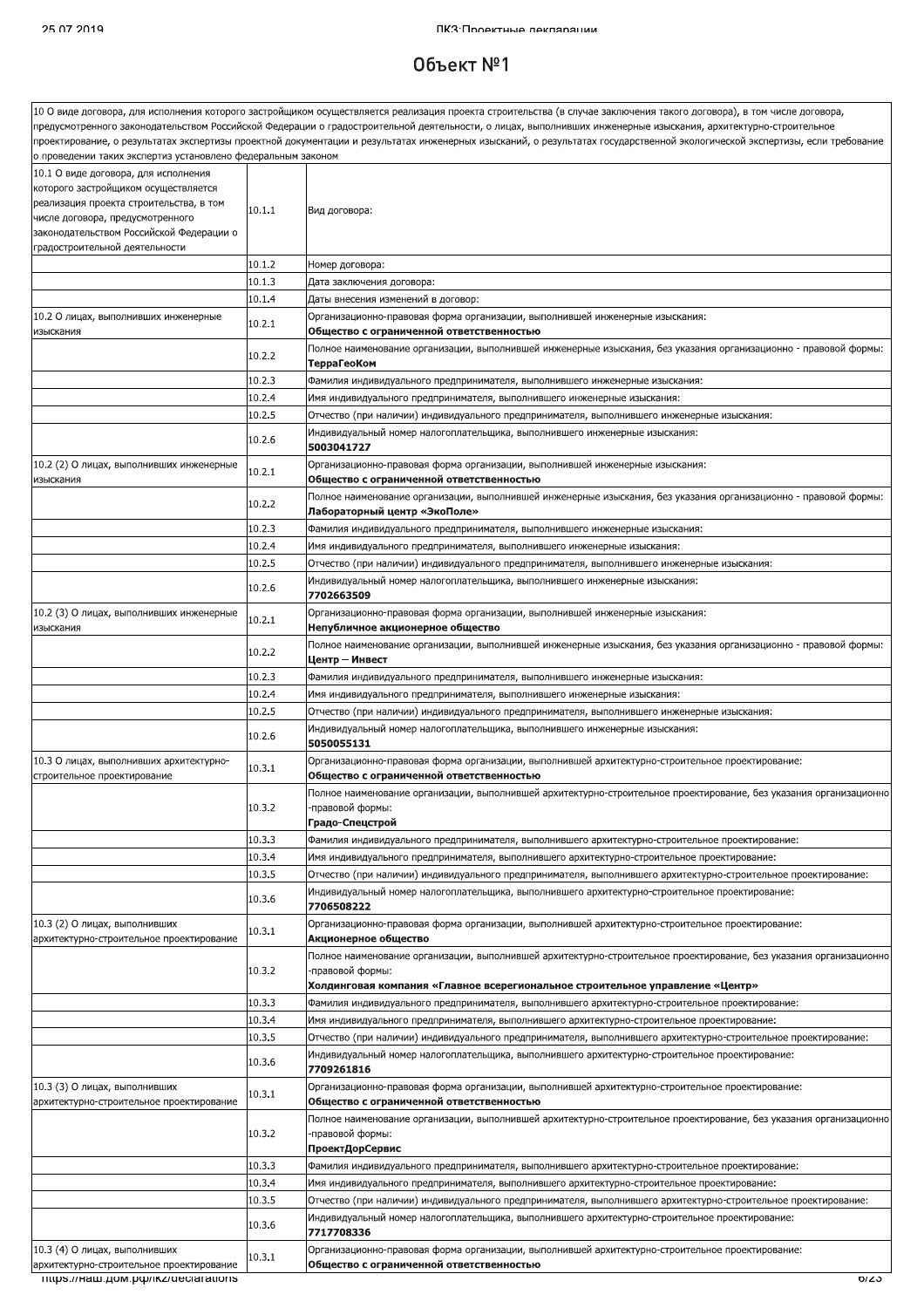| 25 07 2010 |  |  |  |
|------------|--|--|--|

 $\mathsf{nx}$ 3. $\mathsf{n}$ 

| ,,,,,,,,,,,                                                                                                          |        | <b>IIK:3'I INOAKTHLIA NAKRANALIMM</b>                                                                                                            |
|----------------------------------------------------------------------------------------------------------------------|--------|--------------------------------------------------------------------------------------------------------------------------------------------------|
|                                                                                                                      | 10.3.2 | Полное наименование организации, выполнившей архитектурно-строительное проектирование, без указания организационно<br>правовой формы:            |
|                                                                                                                      |        | Современное проектирование в строительстве                                                                                                       |
|                                                                                                                      | 10.3.3 | Фамилия индивидуального предпринимателя, выполнившего архитектурно-строительное проектирование:                                                  |
|                                                                                                                      | 10.3.4 | Имя индивидуального предпринимателя, выполнившего архитектурно-строительное проектирование:                                                      |
|                                                                                                                      | 10.3.5 | Отчество (при наличии) индивидуального предпринимателя, выполнившего архитектурно-строительное проектирование:                                   |
|                                                                                                                      | 10.3.6 | "Индивидуальный номер налогоплательщика, выполнившего архитектурно-строительное проектирование<br>5036089178                                     |
| 10.3 (5) О лицах, выполнивших                                                                                        | 10.3.1 | .Организационно-правовая форма организации, выполнившей архитектурно-строительное проектирование<br>Общество с ограниченной ответственностью     |
| архитектурно-строительное проектирование                                                                             |        |                                                                                                                                                  |
|                                                                                                                      | 10.3.2 | Полное наименование организации, выполнившей архитектурно-строительное проектирование, без указания организационно<br>-правовой формы:<br>юником |
|                                                                                                                      | 10.3.3 | Фамилия индивидуального предпринимателя, выполнившего архитектурно-строительное проектирование:                                                  |
|                                                                                                                      | 10.3.4 |                                                                                                                                                  |
|                                                                                                                      |        | "Имя индивидуального предпринимателя, выполнившего архитектурно-строительное проектирование                                                      |
|                                                                                                                      | 10.3.5 | Отчество (при наличии) индивидуального предпринимателя, выполнившего архитектурно-строительное проектирование:                                   |
|                                                                                                                      | 10.3.6 | Индивидуальный номер налогоплательщика, выполнившего архитектурно-строительное проектирование:<br>7701973057                                     |
| 10.4 О результатах экспертизы проектной<br>документации и результатов инженерных<br>изысканий                        | 10.4.1 | Вид заключения экспертизы:<br>Положительное заключение экспертизы проектной документации и результатов инженерных изысканий                      |
|                                                                                                                      | 10.4.2 | Дата выдачи заключения экспертизы проектной документации и (или) результатов инженерных изысканий:<br>30.01.2015                                 |
|                                                                                                                      | 10.4.3 | Номер заключения экспертизы проектной документации и (или) результатов инженерных изысканий:<br>50-1-4-0036-15                                   |
|                                                                                                                      | 10.4.4 | Организационно-правовая форма организации, выдавшей заключение экспертизы проектной документации и (или) результат<br>ов инженерных изысканий:   |
|                                                                                                                      |        | Государственное автономное учреждение субъекта Российской Федерации                                                                              |
|                                                                                                                      |        | Полное наименование организации, выдавшей заключение экспертизы проектной документации и (или) результатов инжене                                |
|                                                                                                                      | 10.4.5 | рных изысканий, без указания организационно - правовой формы:                                                                                    |
|                                                                                                                      |        | Московская областная государственная экспертиза                                                                                                  |
|                                                                                                                      |        | Индивидуальный номер налогоплательщика организации, выдавшей заключение государственной экспертизы проектной док                                 |
|                                                                                                                      | 10.4.6 | ументации и (или) результатов инженерных изысканий:<br>5041020693                                                                                |
| 10.4 (2) О результатах экспертизы проектной                                                                          |        |                                                                                                                                                  |
| документации и результатов инженерных<br>изысканий                                                                   | 10.4.1 | Вид заключения экспертизы:<br>Положительное заключение экспертизы проектной документации                                                         |
|                                                                                                                      | 10.4.2 | Дата выдачи заключения экспертизы проектной документации и (или) результатов инженерных изысканий:<br>10.12.2018                                 |
|                                                                                                                      | 10.4.3 | Номер заключения экспертизы проектной документации и (или) результатов инженерных изысканий:<br>50-2-1-2-0523-18                                 |
|                                                                                                                      |        | Организационно-правовая форма организации, выдавшей заключение экспертизы проектной документации и (или) результат                               |
|                                                                                                                      | 10.4.4 | ов инженерных изысканий:                                                                                                                         |
|                                                                                                                      |        | Общество с ограниченной ответственностью                                                                                                         |
|                                                                                                                      |        | Полное наименование организации, выдавшей заключение экспертизы проектной документации и (или) результатов инжене                                |
|                                                                                                                      | 10.4.5 | рных изысканий, без указания организационно - правовой формы:                                                                                    |
|                                                                                                                      |        | Экспертстройинжиниринг                                                                                                                           |
|                                                                                                                      |        | Индивидуальный номер налогоплательщика организации, выдавшей заключение государственной экспертизы проектной док                                 |
|                                                                                                                      | 10.4.6 | ументации и (или) результатов инженерных изысканий:<br>5048034656                                                                                |
| 10.5 О результатах государственной<br>экологической экспертизы                                                       | 10.5.1 | Дата выдачи заключения государственной экологической экспертизы:                                                                                 |
|                                                                                                                      | 10.5.2 | Номер заключения государственной экологической экспертизы:                                                                                       |
|                                                                                                                      | 10.5.3 | Организационно-правовая форма организации, выдавшей заключение государственной экологической экспертизы:                                         |
|                                                                                                                      |        |                                                                                                                                                  |
|                                                                                                                      | 10.5.4 | Полное наименование организации, выдавшей заключение государственной экологической экспертизы, без указания организ<br>ационно - правовой формы: |
|                                                                                                                      |        |                                                                                                                                                  |
|                                                                                                                      | 10.5.5 | Индивидуальный номер налогоплательщика организации, выдавшей заключение экологической экспертизы:                                                |
| 10.6 Об индивидуализирующем объект,<br>группу объектов капитального строительства 10.6.1<br>коммерческом обозначении |        | Коммерческое обозначение, индивидуализирующее объект, группу объектов:<br>Жилой комплекс «Южное Видное» ЖК «Южное Видное»                        |
| 11 О разрешении на строительство                                                                                     |        |                                                                                                                                                  |
|                                                                                                                      |        | Номер разрешения на строительство:                                                                                                               |
| 11.1 О разрешении на строительство                                                                                   | 11.1.1 | RU50-11-2015-730<br>Дата выдачи разрешения на строительство:                                                                                     |
|                                                                                                                      | 11.1.2 | 15.05.2015                                                                                                                                       |
|                                                                                                                      | 11.1.3 | Срок действия разрешения на строительство:<br>31.01.2019                                                                                         |
|                                                                                                                      | 11.1.4 | Последняя дата продления срока действия разрешения на строительство:<br>20.12.2018                                                               |
|                                                                                                                      | 11.1.5 | Наименование органа, выдавшего разрешение на строительство:<br>Министерство строительного комплекса Московской области                           |
| 11.1 (2) О разрешении на строительство                                                                               | 11.1.1 | Номер разрешения на строительство:<br>RU50-21-13006-2019                                                                                         |
|                                                                                                                      | 11.1.2 | Дата выдачи разрешения на строительство:<br>13.02.2019                                                                                           |
|                                                                                                                      | 11.1.3 | Срок действия разрешения на строительство:<br>13.11.2020                                                                                         |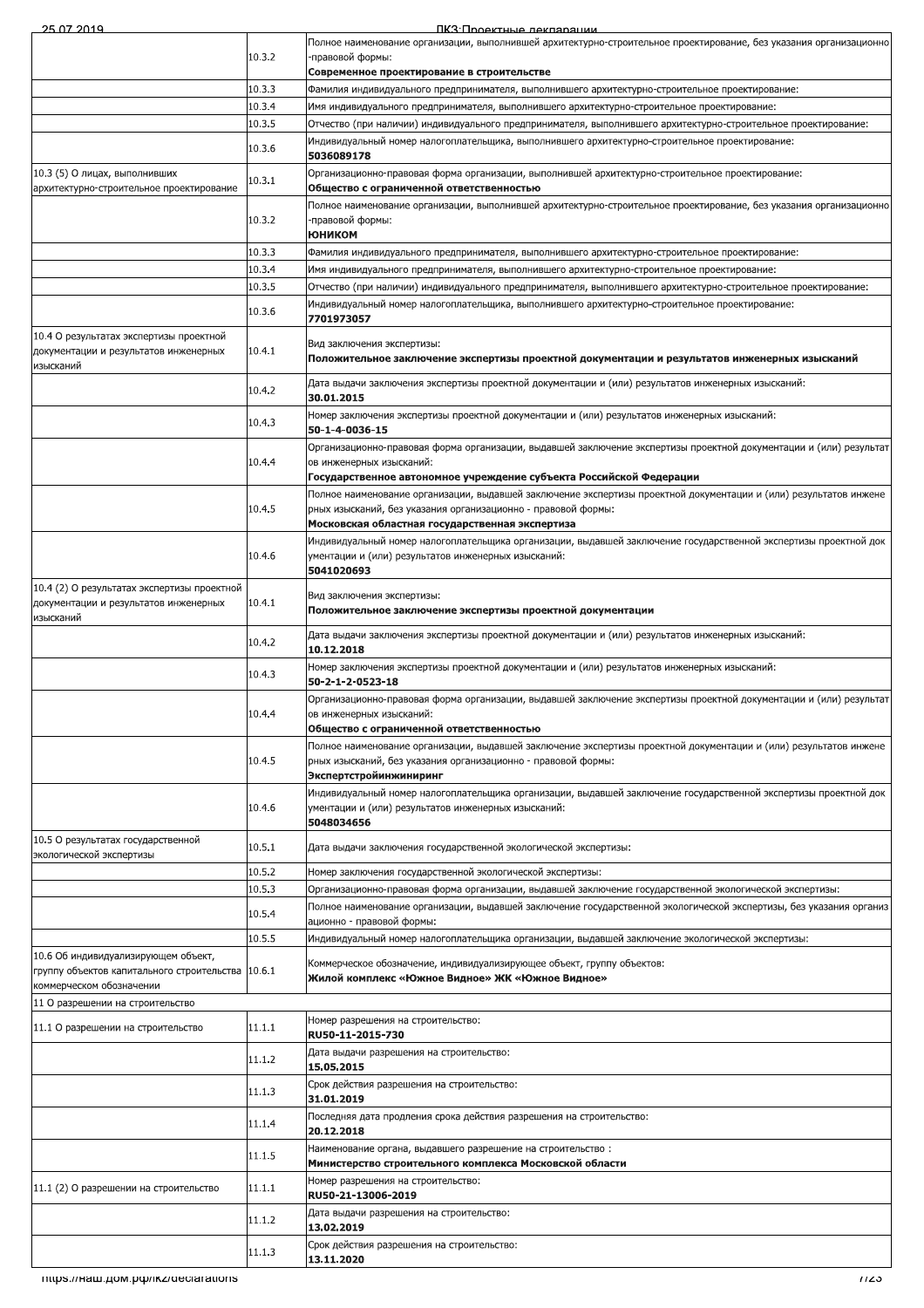| 25.07.2019                                                                                               |         | ПКЗ: Проектные леклярации                                                                                                                                                                                                                                                                                                                                                                                                                                  |
|----------------------------------------------------------------------------------------------------------|---------|------------------------------------------------------------------------------------------------------------------------------------------------------------------------------------------------------------------------------------------------------------------------------------------------------------------------------------------------------------------------------------------------------------------------------------------------------------|
|                                                                                                          | 11.1.4  | Последняя дата продления срока действия разрешения на строительство:                                                                                                                                                                                                                                                                                                                                                                                       |
|                                                                                                          | 11.1.5  | Наименование органа, выдавшего разрешение на строительство:<br>Министерство Жилищной политики Московской области                                                                                                                                                                                                                                                                                                                                           |
| собственником земельного участка), о кадастровом номере и площади земельного участка                     |         | 12 О правах застройщика на земельный участок, на котором осуществляется строительство (создание) многоквартирного дома либо многоквартирных домов и (или) иных объектов<br>недвижимости, в том числе о реквизитах правоустанавливающего документа на земельный участок, о собственнике земельного участка (в случае, если застройщик не является                                                                                                           |
| 12.1 О правах застройщика на земельный<br>участок, на котором осуществляется<br>строительство (создание) | 12.1.1  | Вид права застройщика на земельный участок:<br>право собственности                                                                                                                                                                                                                                                                                                                                                                                         |
|                                                                                                          | 12.1.2  | Вид договора:<br>Свидетельство о государственной регистрации права                                                                                                                                                                                                                                                                                                                                                                                         |
|                                                                                                          | 12.1.3  | Номер договора, определяющего права застройщика на земельный участок:                                                                                                                                                                                                                                                                                                                                                                                      |
|                                                                                                          | 12.1.4  | Дата подписания договора, определяющего права застройщика на земельный участок:<br>24.02.2015                                                                                                                                                                                                                                                                                                                                                              |
|                                                                                                          | 12.1.5  | "Дата государственной регистрации договора, определяющего права застройщика на земельный участок                                                                                                                                                                                                                                                                                                                                                           |
|                                                                                                          | 12.1.6  | Дата окончания действия права застройщика на земельный участок:                                                                                                                                                                                                                                                                                                                                                                                            |
|                                                                                                          | 12.1.7  | Дата государственной регистрации изменений в договор:                                                                                                                                                                                                                                                                                                                                                                                                      |
|                                                                                                          | 12.1.8  | Наименование уполномоченного органа, предоставившего земельный участок в собственность:                                                                                                                                                                                                                                                                                                                                                                    |
|                                                                                                          | 12.1.9  | "Номер правового акта уполномоченного органа о предоставление земельного участка в собственность                                                                                                                                                                                                                                                                                                                                                           |
|                                                                                                          | 12.1.10 | "Дата правового акта уполномоченного органа о предоставление земельного участка в собственность<br>23.08.2013                                                                                                                                                                                                                                                                                                                                              |
|                                                                                                          | 12.1.11 | Дата государственной регистрации права собственности:<br>23.08.2013                                                                                                                                                                                                                                                                                                                                                                                        |
| 12.2 О собственнике земельного участка                                                                   | 12.2.1  | Собственник земельного участка:<br>застройщик                                                                                                                                                                                                                                                                                                                                                                                                              |
|                                                                                                          | 12.2.2  | Организационно-правовая форма собственника земельного участка:                                                                                                                                                                                                                                                                                                                                                                                             |
|                                                                                                          | 12.2.3  | . Полное наименование собственника земельного участка, без указания организационно - правовой формы                                                                                                                                                                                                                                                                                                                                                        |
|                                                                                                          | 12.2.4  | Фамилия собственника земельного участка:                                                                                                                                                                                                                                                                                                                                                                                                                   |
|                                                                                                          | 12.2.5  | Имя собственника земельного участка:                                                                                                                                                                                                                                                                                                                                                                                                                       |
|                                                                                                          | 12.2.6  | Отчество собственника земельного участка (при наличии):                                                                                                                                                                                                                                                                                                                                                                                                    |
|                                                                                                          | 12.2.7  | Индивидуальный номер налогоплательщика юридического лица, индивидуального предпринимателя - собственника земельно<br>го участка:                                                                                                                                                                                                                                                                                                                           |
|                                                                                                          | 12.2.8  | Форма собственности земельного участка:                                                                                                                                                                                                                                                                                                                                                                                                                    |
|                                                                                                          | 12.2.9  | Наименование органа уполномоченного на распоряжение земельного участка:                                                                                                                                                                                                                                                                                                                                                                                    |
| 12.3 О кадастровом номере и площади<br>земельного участка                                                | 12.3.1  | Кадастровый номер земельного участка:<br>50:21:0080105:0000215                                                                                                                                                                                                                                                                                                                                                                                             |
|                                                                                                          | 12.3.2  | Площадь земельного участка:<br>12119_0 m2                                                                                                                                                                                                                                                                                                                                                                                                                  |
| 13 О планируемых элементах благоустройства территории                                                    |         |                                                                                                                                                                                                                                                                                                                                                                                                                                                            |
| 13.1 Об элементах благоустройства<br>территории                                                          | 13.1.1  | Наличие планируемых проездов, площадок, велосипедных дорожек, пешеходных переходов, тротуаров:<br>В качестве благоустройства на придомовой территории предусматривается размещение: - открытых площадо<br>к: для игр детей; для отдыха взрослого населения; для занятий физкультурой; хозяйственных и для сбора мус<br>ора. - автостоянок: для временного хранения автомобилей; для автомобилей сотрудников встроенных общест<br>венных помещений; для МГН |
|                                                                                                          | 13.1.2  | Наличие парковочного пространства вне объекта строительства (расположение, планируемое количество машино - мест):<br>Согласно утвержденному проекту планировки                                                                                                                                                                                                                                                                                             |
|                                                                                                          |         | Наличие дворового пространства, в том числе детских и спортивных площадок (расположение относительно объекта строите                                                                                                                                                                                                                                                                                                                                       |
|                                                                                                          | 13.1.3  | льства, описание игрового и спортивного оборудования, малых архитектурных форм, иных планируемых элементов):<br>На территории предусмотрены детские игровые площадки, площадки для отдыха взрослых и спортивные пло<br>щадки. Малые архитектурные формы: - урны - скамейки - игровое оборудование - спортивное оборудование                                                                                                                                |
|                                                                                                          |         | Площадки для размещения контейнеров для сбора твердых отходов (расположение относительно объекта строительства):                                                                                                                                                                                                                                                                                                                                           |
|                                                                                                          | 13.1.4  | Проектными решениями предусмотрено размещение на отведенной территории одной площадки с установкой<br>контейнеров для сбора твёрдых бытовых отходов                                                                                                                                                                                                                                                                                                        |
|                                                                                                          | 13.1.5  | Описание планируемых мероприятий по озеленению:<br>Озеленение территории осуществляется высадкой деревьев и кустарников с учётом их санитарно-защитных и<br>декоративных свойств, а также устройством газонов                                                                                                                                                                                                                                              |
|                                                                                                          | 13.1.6  | Соответствие требованиям по созданию безбарьерной среды для маломобильных лиц:<br>Соответствует                                                                                                                                                                                                                                                                                                                                                            |
|                                                                                                          | 13.1.7  | Наличие наружного освещения дорожных покрытий, пространств в транспортных и пешеходных зонах, архитектурного освещ<br> ения (дата выдачи технических условий, срок действия, наименование организации, выдавшей технические условия):                                                                                                                                                                                                                      |
|                                                                                                          |         | Проектными решениями предусматривается освещение территории и дорожных проездов. Проектом предусмо<br>трена установка фонарей уличного освещения на опорах                                                                                                                                                                                                                                                                                                 |
|                                                                                                          | 13.1.8  | Описание иных планируемых элементов благоустройства:                                                                                                                                                                                                                                                                                                                                                                                                       |
| размере платы за такое подключение и планируемом подключении к сетям связи                               |         | 14 О планируемом подключении (технологическом присоединении) многоквартирных домов и (или) иных объектов недвижимости к сетям инженерно-технического обеспечения,                                                                                                                                                                                                                                                                                          |
| 14.1 О планируемом подключении                                                                           |         |                                                                                                                                                                                                                                                                                                                                                                                                                                                            |
| (технологическом присоединении) к сетям<br>инженерно-технического обеспечения                            | 14.1.1  | Вид сети инженерно-технического обеспечения:<br>бытовое или общесплавное водоотведение                                                                                                                                                                                                                                                                                                                                                                     |
|                                                                                                          | 14.1.2  | Организационно-правовая форма организации, выдавшей технические условия на подключение к сети инженерно-техническ<br>ого обеспечения:<br>Общество с ограниченной ответственностью                                                                                                                                                                                                                                                                          |
|                                                                                                          |         | Полное наименование организации, выдавшей технические условия на подключение к сети инженерно-технического обеспеч                                                                                                                                                                                                                                                                                                                                         |
|                                                                                                          | 14.1.3  | ения, без указания организационно - правовой формы:<br>Аматол                                                                                                                                                                                                                                                                                                                                                                                              |

÷.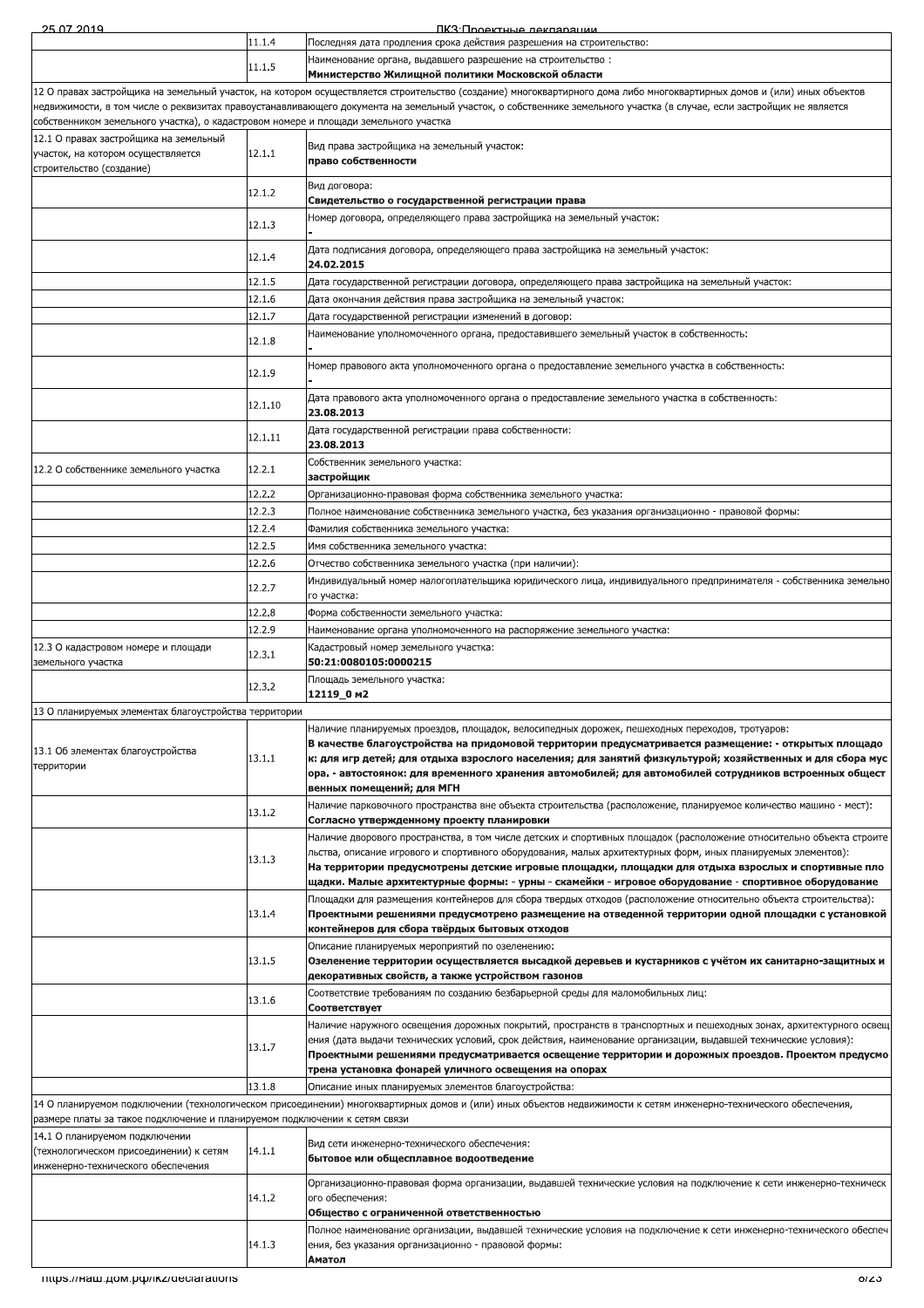ПКЗ Полектные лекпарации

| 507 2014                                                                                                            |        | IK 3'I INQAKTHLIA NAKRANAI IMM                                                                                                                                            |
|---------------------------------------------------------------------------------------------------------------------|--------|---------------------------------------------------------------------------------------------------------------------------------------------------------------------------|
|                                                                                                                     | 14.1.4 | Индивидуальный номер налогоплательщика организации, выдавшей технические условия на подключение к сети инженерно-<br>технического обеспечения:                            |
|                                                                                                                     |        | 7707660371<br>Дата выдачи технических условий на подключения к сети инженерно-технического обеспечения:                                                                   |
|                                                                                                                     | 14.1.5 | 16.12.2014                                                                                                                                                                |
|                                                                                                                     | 14.1.6 | Номер выдачи технических условий подключения к сети инженерно-технического обеспечения:<br>494                                                                            |
|                                                                                                                     | 14.1.7 | Срок действия технических условий подключения к сети инженерно-технического обеспечения:<br>16.12.2016                                                                    |
|                                                                                                                     | 14.1.8 | Размер платы за подключение к сети инженерно-технического обеспечения:<br>0 p.                                                                                            |
| 14.1 (2) О планируемом подключении<br>(технологическом присоединении) к сетям                                       | 14.1.1 | Вид сети инженерно-технического обеспечения:                                                                                                                              |
| инженерно-технического обеспечения                                                                                  |        | ливневое водоотведение                                                                                                                                                    |
|                                                                                                                     | 14.1.2 | Организационно-правовая форма организации, выдавшей технические условия на подключение к сети инженерно-техническ<br>ого обеспечения:                                     |
|                                                                                                                     |        | Общество с ограниченной ответственностью<br>Полное наименование организации, выдавшей технические условия на подключение к сети инженерно-технического обеспеч            |
|                                                                                                                     | 14.1.3 | ения, без указания организационно - правовой формы:<br>Аматол                                                                                                             |
|                                                                                                                     |        | Индивидуальный номер налогоплательщика организации, выдавшей технические условия на подключение к сети инженерно-                                                         |
|                                                                                                                     | 14.1.4 | технического обеспечения:<br>7707660371                                                                                                                                   |
|                                                                                                                     | 14.1.5 | Дата выдачи технических условий на подключения к сети инженерно-технического обеспечения:<br>16.12.2014                                                                   |
|                                                                                                                     | 14.1.6 | Номер выдачи технических условий подключения к сети инженерно-технического обеспечения:                                                                                   |
|                                                                                                                     |        | 494<br>Срок действия технических условий подключения к сети инженерно-технического обеспечения:                                                                           |
|                                                                                                                     | 14.1.7 | 16.12.2016<br>Размер платы за подключение к сети инженерно-технического обеспечения:                                                                                      |
|                                                                                                                     | 14.1.8 | 0 p.                                                                                                                                                                      |
| 14.1 (3) О планируемом подключении<br>(технологическом присоединении) к сетям<br>инженерно-технического обеспечения | 14.1.1 | Вид сети инженерно-технического обеспечения:<br>холодное водоснабжение                                                                                                    |
|                                                                                                                     | 14.1.2 | Организационно-правовая форма организации, выдавшей технические условия на подключение к сети инженерно-техническ<br>ого обеспечения:                                     |
|                                                                                                                     |        | Общество с ограниченной ответственностью                                                                                                                                  |
|                                                                                                                     | 14.1.3 | Полное наименование организации, выдавшей технические условия на подключение к сети инженерно-технического обеспеч<br>ения, без указания организационно - правовой формы: |
|                                                                                                                     |        | Аматол<br>Индивидуальный номер налогоплательщика организации, выдавшей технические условия на подключение к сети инженерно-                                               |
|                                                                                                                     | 14.1.4 | технического обеспечения:<br>7707660371                                                                                                                                   |
|                                                                                                                     | 14.1.5 | Дата выдачи технических условий на подключения к сети инженерно-технического обеспечения:<br>16.12.2014                                                                   |
|                                                                                                                     | 14.1.6 | Номер выдачи технических условий подключения к сети инженерно-технического обеспечения:<br>494                                                                            |
|                                                                                                                     | 14.1.7 | Срок действия технических условий подключения к сети инженерно-технического обеспечения:<br>16.12.2016                                                                    |
|                                                                                                                     | 14.1.8 | Размер платы за подключение к сети инженерно-технического обеспечения:<br>0 p.                                                                                            |
| 14.1 (4) О планируемом подключении<br>(технологическом присоединении) к сетям<br>инженерно-технического обеспечения | 14.1.1 | Вид сети инженерно-технического обеспечения:<br>теплоснабжение                                                                                                            |
|                                                                                                                     | 14.1.2 | Организационно-правовая форма организации, выдавшей технические условия на подключение к сети инженерно-техническ<br>ого обеспечения:                                     |
|                                                                                                                     |        | Общество с ограниченной ответственностью                                                                                                                                  |
|                                                                                                                     | 14.1.3 | Полное наименование организации, выдавшей технические условия на подключение к сети инженерно-технического обеспеч<br>ения, без указания организационно - правовой формы: |
|                                                                                                                     |        | <b>МОТЭС</b>                                                                                                                                                              |
|                                                                                                                     | 14.1.4 | Индивидуальный номер налогоплательщика организации, выдавшей технические условия на подключение к сети инженерно-<br>технического обеспечения:<br>5047072641              |
|                                                                                                                     | 14.1.5 | Дата выдачи технических условий на подключения к сети инженерно-технического обеспечения:                                                                                 |
|                                                                                                                     | 14.1.6 | 16.04.2014<br>Номер выдачи технических условий подключения к сети инженерно-технического обеспечения:                                                                     |
|                                                                                                                     |        | TY/T-398-13/ПР-4-3-0-14-2014<br>Срок действия технических условий подключения к сети инженерно-технического обеспечения:                                                  |
|                                                                                                                     | 14.1.7 | 16.04.2016<br>Размер платы за подключение к сети инженерно-технического обеспечения:                                                                                      |
|                                                                                                                     | 14.1.8 | 0 p.                                                                                                                                                                      |
| 14.1 (5) О планируемом подключении<br>(технологическом присоединении) к сетям                                       | 14.1.1 | Вид сети инженерно-технического обеспечения:<br>электроснабжение                                                                                                          |
| инженерно-технического обеспечения                                                                                  | 14.1.2 | Организационно-правовая форма организации, выдавшей технические условия на подключение к сети инженерно-техническ<br>ого обеспечения:                                     |
|                                                                                                                     |        | Общество с ограниченной ответственностью                                                                                                                                  |
|                                                                                                                     |        |                                                                                                                                                                           |
| Thttps://Ham.pom.po/ikz/declarations                                                                                |        | ভাতত                                                                                                                                                                      |
|                                                                                                                     |        |                                                                                                                                                                           |
|                                                                                                                     |        |                                                                                                                                                                           |
|                                                                                                                     |        |                                                                                                                                                                           |
|                                                                                                                     |        |                                                                                                                                                                           |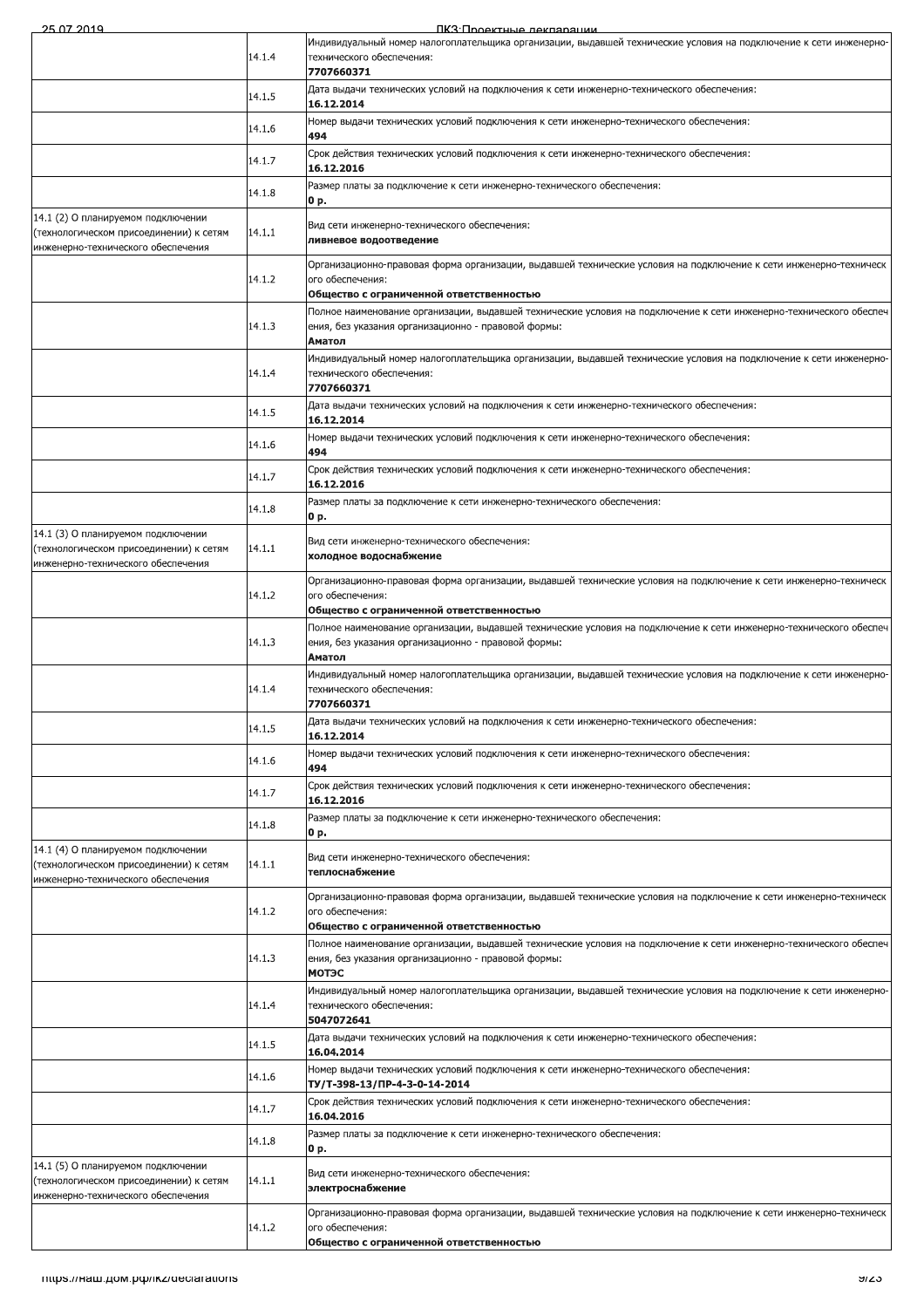ПКЗ:Проектные лекларации

|                       | 507 2014                                                                 |          |      |                                                                                                                                                |                                                                                                                                                                           | TIK 3'I INGAKTHLIA JAKUANAHIMA                                                                                                                                       |               |  |  |  |
|-----------------------|--------------------------------------------------------------------------|----------|------|------------------------------------------------------------------------------------------------------------------------------------------------|---------------------------------------------------------------------------------------------------------------------------------------------------------------------------|----------------------------------------------------------------------------------------------------------------------------------------------------------------------|---------------|--|--|--|
|                       |                                                                          | 14.1.3   |      |                                                                                                                                                | Полное наименование организации, выдавшей технические условия на подключение к сети инженерно-технического обеспеч<br>ения, без указания организационно - правовой формы: |                                                                                                                                                                      |               |  |  |  |
|                       |                                                                          |          |      | Аматол                                                                                                                                         |                                                                                                                                                                           |                                                                                                                                                                      |               |  |  |  |
|                       |                                                                          | 14.1.4   |      | Индивидуальный номер налогоплательщика организации, выдавшей технические условия на подключение к сети инженерно-<br>технического обеспечения: |                                                                                                                                                                           |                                                                                                                                                                      |               |  |  |  |
|                       |                                                                          |          |      |                                                                                                                                                | 7707660371                                                                                                                                                                |                                                                                                                                                                      |               |  |  |  |
|                       |                                                                          | 14.1.5   |      |                                                                                                                                                |                                                                                                                                                                           | Дата выдачи технических условий на подключения к сети инженерно-технического обеспечения:                                                                            |               |  |  |  |
|                       |                                                                          |          |      |                                                                                                                                                | 16.12.2014                                                                                                                                                                |                                                                                                                                                                      |               |  |  |  |
|                       |                                                                          | 14.1.6   |      | 493                                                                                                                                            |                                                                                                                                                                           | Номер выдачи технических условий подключения к сети инженерно-технического обеспечения:                                                                              |               |  |  |  |
|                       |                                                                          | 14.1.7   |      |                                                                                                                                                |                                                                                                                                                                           | Срок действия технических условий подключения к сети инженерно-технического обеспечения:                                                                             |               |  |  |  |
|                       |                                                                          |          |      |                                                                                                                                                | 16.12.2016                                                                                                                                                                |                                                                                                                                                                      |               |  |  |  |
|                       |                                                                          | 14.1.8   |      | 0 p.                                                                                                                                           | Размер платы за подключение к сети инженерно-технического обеспечения:                                                                                                    |                                                                                                                                                                      |               |  |  |  |
|                       | 14.2 О планируемом подключении к сетям                                   | 14.2.1   |      |                                                                                                                                                | Вид сети связи:                                                                                                                                                           |                                                                                                                                                                      |               |  |  |  |
| СВЯЗИ                 |                                                                          |          |      |                                                                                                                                                | Устройства сети связи                                                                                                                                                     |                                                                                                                                                                      |               |  |  |  |
|                       |                                                                          | 14.2.2   |      | и связи:                                                                                                                                       |                                                                                                                                                                           | Организационно-правовая форма организации, выдавшей технические условия, заключившей договор на подключение к сет                                                    |               |  |  |  |
|                       |                                                                          |          |      |                                                                                                                                                | Общество с ограниченной ответственностью                                                                                                                                  |                                                                                                                                                                      |               |  |  |  |
|                       |                                                                          |          |      |                                                                                                                                                |                                                                                                                                                                           | Полное наименование организации, выдавшей технические условия, заключившей договор на подключение к сети связи, без                                                  |               |  |  |  |
|                       |                                                                          | 14.2.3   |      |                                                                                                                                                | указания организационно - правовой формы:<br>ЗагородТелеком                                                                                                               |                                                                                                                                                                      |               |  |  |  |
|                       |                                                                          |          |      |                                                                                                                                                |                                                                                                                                                                           | Индивидуальный номер налогоплательщика организации, выдавшей технические условия, заключившей договор на подключ                                                     |               |  |  |  |
|                       |                                                                          | 14.2.4   |      |                                                                                                                                                | ение к сети связи:                                                                                                                                                        |                                                                                                                                                                      |               |  |  |  |
|                       |                                                                          |          |      |                                                                                                                                                | 5030072298                                                                                                                                                                |                                                                                                                                                                      |               |  |  |  |
| СВЯЗИ                 | 14.2 (2) О планируемом подключении к сетям                               | 14.2.1   |      |                                                                                                                                                | Вид сети связи:<br>передача данных и доступа в интернет                                                                                                                   |                                                                                                                                                                      |               |  |  |  |
|                       |                                                                          |          |      |                                                                                                                                                |                                                                                                                                                                           | Организационно-правовая форма организации, выдавшей технические условия, заключившей договор на подключение к сет                                                    |               |  |  |  |
|                       |                                                                          | 14.2.2   |      | и связи:                                                                                                                                       |                                                                                                                                                                           |                                                                                                                                                                      |               |  |  |  |
|                       |                                                                          |          |      |                                                                                                                                                | Общество с ограниченной ответственностью                                                                                                                                  |                                                                                                                                                                      |               |  |  |  |
|                       |                                                                          | 14.2.3   |      |                                                                                                                                                | указания организационно - правовой формы:                                                                                                                                 | Полное наименование организации, выдавшей технические условия, заключившей договор на подключение к сети связи, без                                                  |               |  |  |  |
|                       |                                                                          |          |      |                                                                                                                                                | ЗагородТелеком                                                                                                                                                            |                                                                                                                                                                      |               |  |  |  |
|                       |                                                                          |          |      |                                                                                                                                                |                                                                                                                                                                           | Индивидуальный номер налогоплательщика организации, выдавшей технические условия, заключившей договор на подключ                                                     |               |  |  |  |
|                       |                                                                          | 14.2.4   |      |                                                                                                                                                | ение к сети связи:<br>5030072298                                                                                                                                          |                                                                                                                                                                      |               |  |  |  |
|                       |                                                                          |          |      |                                                                                                                                                |                                                                                                                                                                           | 15 О количестве в составе строящихся (создаваемых) в рамках проекта строительства многоквартирных домов и (или) иных объектов недвижимости жилых помещений и нежилых |               |  |  |  |
|                       |                                                                          |          |      |                                                                                                                                                |                                                                                                                                                                           | помещений, а также об их основных характеристиках (за исключением площади комнат, помещений вспомогательного использования, лоджий, веранд, балконов, террас в жилом |               |  |  |  |
|                       | помещении), о наличии и площади частей нежилого помещения                |          |      |                                                                                                                                                |                                                                                                                                                                           |                                                                                                                                                                      |               |  |  |  |
|                       | 15.1 О количестве в составе строящихся<br>(создаваемых) в рамках проекта |          |      |                                                                                                                                                |                                                                                                                                                                           |                                                                                                                                                                      |               |  |  |  |
|                       | строительства многоквартирных домов и                                    | 15.1.1   |      | 480                                                                                                                                            | Количество жилых помещений:                                                                                                                                               |                                                                                                                                                                      |               |  |  |  |
|                       | (или) иных объектов недвижимости жилых                                   |          |      |                                                                                                                                                |                                                                                                                                                                           |                                                                                                                                                                      |               |  |  |  |
|                       | помещений и нежилых помещений                                            |          |      |                                                                                                                                                | Количество нежилых помещений:                                                                                                                                             |                                                                                                                                                                      |               |  |  |  |
|                       |                                                                          | 15.1.2   |      | з                                                                                                                                              |                                                                                                                                                                           |                                                                                                                                                                      |               |  |  |  |
|                       |                                                                          | 15.1.2.1 |      |                                                                                                                                                | В том числе машино-мест:                                                                                                                                                  |                                                                                                                                                                      |               |  |  |  |
|                       |                                                                          |          |      | 0                                                                                                                                              | В том числе иных нежилых помещений:                                                                                                                                       |                                                                                                                                                                      |               |  |  |  |
|                       |                                                                          | 15.1.2.2 |      | 0                                                                                                                                              |                                                                                                                                                                           |                                                                                                                                                                      |               |  |  |  |
|                       | 15.2 Об основных характеристиках жилых                                   | 15.2.1   |      |                                                                                                                                                |                                                                                                                                                                           |                                                                                                                                                                      |               |  |  |  |
| помещений             |                                                                          |          |      |                                                                                                                                                |                                                                                                                                                                           |                                                                                                                                                                      |               |  |  |  |
| N <sub>o</sub><br>1   | Назначение<br>Жилое помещение                                            |          | Этаж |                                                                                                                                                | Номер подъезда                                                                                                                                                            | Общая площадь (м2)<br>34.08                                                                                                                                          | Кол-во комнат |  |  |  |
| $\overline{2}$        | Жилое помещение                                                          |          |      |                                                                                                                                                |                                                                                                                                                                           | 42.27                                                                                                                                                                |               |  |  |  |
| 3                     | Жилое помещение                                                          |          | 2    |                                                                                                                                                | 1                                                                                                                                                                         | 76.53                                                                                                                                                                | ıз            |  |  |  |
| 4                     | Жилое помещение                                                          |          |      |                                                                                                                                                |                                                                                                                                                                           | 42.28                                                                                                                                                                |               |  |  |  |
| 5                     | Жилое помещение                                                          |          |      |                                                                                                                                                |                                                                                                                                                                           | 44.12                                                                                                                                                                |               |  |  |  |
| 6                     | Жилое помещение                                                          |          |      |                                                                                                                                                |                                                                                                                                                                           | 42.28                                                                                                                                                                |               |  |  |  |
| 7<br>$\boldsymbol{8}$ | Жилое помещение                                                          |          | R    |                                                                                                                                                |                                                                                                                                                                           | 76.53<br>76.53                                                                                                                                                       | R<br>3        |  |  |  |
| 9                     | Жилое помещение<br>Жилое помещение                                       |          | 3    |                                                                                                                                                |                                                                                                                                                                           | 42.28                                                                                                                                                                |               |  |  |  |
| 10                    | Жилое помещение                                                          |          | 3    |                                                                                                                                                |                                                                                                                                                                           | 44.12                                                                                                                                                                |               |  |  |  |
| 11                    | Жилое помещение                                                          |          | 3    |                                                                                                                                                |                                                                                                                                                                           | 42.28                                                                                                                                                                |               |  |  |  |
| 12                    | Жилое помещение                                                          |          | 3    |                                                                                                                                                |                                                                                                                                                                           | 76.53                                                                                                                                                                |               |  |  |  |
| 13                    | Жилое помещение                                                          |          |      |                                                                                                                                                |                                                                                                                                                                           | 76.53                                                                                                                                                                | R             |  |  |  |
| 14                    | Жилое помещение                                                          |          |      |                                                                                                                                                |                                                                                                                                                                           | 42.28                                                                                                                                                                |               |  |  |  |
| 15<br>16              | Жилое помещение<br>Жилое помещение                                       |          | 4    |                                                                                                                                                |                                                                                                                                                                           | 44.12<br>42.28                                                                                                                                                       |               |  |  |  |
| 17                    | Жилое помещение                                                          |          |      |                                                                                                                                                |                                                                                                                                                                           | 76.53                                                                                                                                                                |               |  |  |  |
| 18                    | Жилое помещение                                                          |          |      |                                                                                                                                                |                                                                                                                                                                           | 76.53                                                                                                                                                                |               |  |  |  |
| 19                    | Жилое помещение                                                          |          |      |                                                                                                                                                |                                                                                                                                                                           | 42.28                                                                                                                                                                |               |  |  |  |
| 20                    | Жилое помещение                                                          |          | 5    |                                                                                                                                                | 1                                                                                                                                                                         | 44.12                                                                                                                                                                |               |  |  |  |
| 21                    | Жилое помещение                                                          |          | 5    |                                                                                                                                                | 1                                                                                                                                                                         | 42.28                                                                                                                                                                |               |  |  |  |
| 22                    | Жилое помещение                                                          |          | 5    |                                                                                                                                                |                                                                                                                                                                           | 76.53                                                                                                                                                                | 3             |  |  |  |
| 23                    | 76.9<br>6<br>Жилое помещение<br>3<br>1                                   |          |      |                                                                                                                                                |                                                                                                                                                                           |                                                                                                                                                                      |               |  |  |  |
|                       | mups.//наш.дом.pф/ikz/declarations                                       |          |      |                                                                                                                                                |                                                                                                                                                                           |                                                                                                                                                                      | TUIZO         |  |  |  |
|                       |                                                                          |          |      |                                                                                                                                                |                                                                                                                                                                           |                                                                                                                                                                      |               |  |  |  |
|                       |                                                                          |          |      |                                                                                                                                                |                                                                                                                                                                           |                                                                                                                                                                      |               |  |  |  |
|                       |                                                                          |          |      |                                                                                                                                                |                                                                                                                                                                           |                                                                                                                                                                      |               |  |  |  |
|                       |                                                                          |          |      |                                                                                                                                                |                                                                                                                                                                           |                                                                                                                                                                      |               |  |  |  |
|                       |                                                                          |          |      |                                                                                                                                                |                                                                                                                                                                           |                                                                                                                                                                      |               |  |  |  |
|                       |                                                                          |          |      |                                                                                                                                                |                                                                                                                                                                           |                                                                                                                                                                      |               |  |  |  |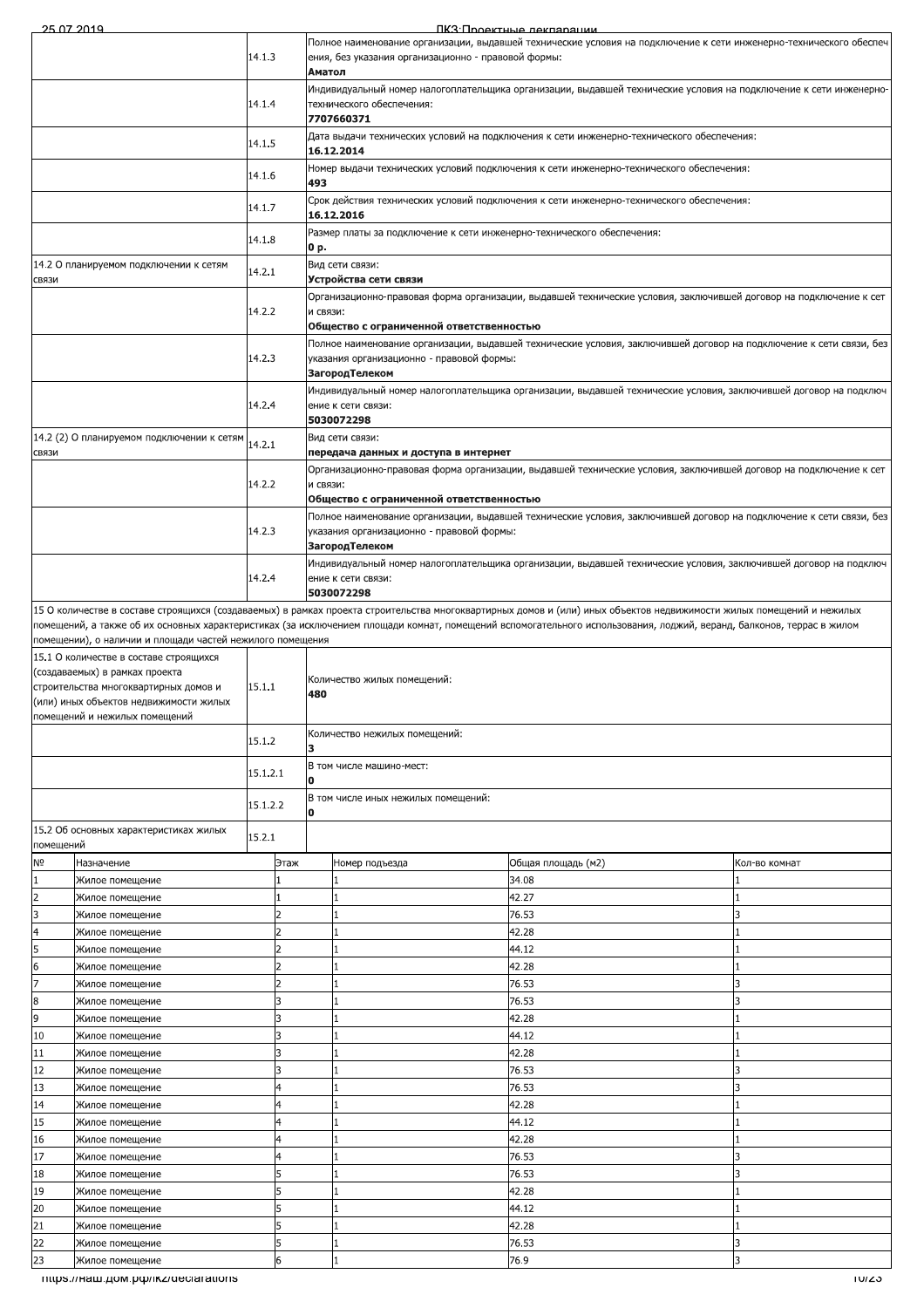|    | 25 07 2019                         |                |                | ПКЗ: Проектные лекляряции |                          |
|----|------------------------------------|----------------|----------------|---------------------------|--------------------------|
| 24 | Жилое помещение                    | 6              | 1              | 42.65                     |                          |
| 25 | Жилое помещение                    | 6              | 1              | 44.12                     |                          |
| 26 | Жилое помещение                    | 6              | $\mathbf{1}$   | 42.65                     |                          |
| 27 | Жилое помещение                    | 6              | 1              | 76.9                      | 3                        |
| 28 | Жилое помещение                    |                | 1              | 76.9                      | 3                        |
| 29 |                                    |                |                | 42.65                     |                          |
|    | Жилое помещение                    |                |                |                           |                          |
| 30 | Жилое помещение                    |                | $\mathbf{1}$   | 44.12                     |                          |
| 31 | Жилое помещение                    | 7              | 1              | 42.65                     |                          |
| 32 | Жилое помещение                    |                | $\mathbf{1}$   | 76.9                      | 3                        |
| 33 | Жилое помещение                    | 8              |                | 76.9                      | 3                        |
| 34 | Жилое помещение                    | 8              |                | 42.65                     |                          |
| 35 | Жилое помещение                    | 8              | 1              | 44.12                     |                          |
| 36 | Жилое помещение                    | 8              |                | 42.65                     |                          |
| 37 |                                    | 8              | 1              |                           | 3                        |
|    | Жилое помещение                    |                |                | 76.9                      |                          |
| 38 | Жилое помещение                    | 9              | 1              | 76.9                      | 3                        |
| 39 | Жилое помещение                    | 9              | $\mathbf{1}$   | 42.65                     |                          |
| 40 | Жилое помещение                    | 9              |                | 44.12                     |                          |
| 41 | Жилое помещение                    | 9              | 1              | 42.65                     |                          |
| 42 | Жилое помещение                    | 9              | 1              | 76.9                      | 3                        |
| 43 | Жилое помещение                    | 10             |                | 76.9                      | 3                        |
| 44 | Жилое помещение                    | 10             | 1              | 42.65                     |                          |
| 45 | Жилое помещение                    | 10             | $\mathbf{1}$   | 44.12                     |                          |
|    |                                    |                |                |                           |                          |
| 46 | Жилое помещение                    | 10             | 1              | 42.65                     |                          |
| 47 | Жилое помещение                    | 10             |                | 76.9                      | 3                        |
| 48 | Жилое помещение                    | 11             | 1              | 76.9                      | 3                        |
| 49 | Жилое помещение                    | 11             | 1              | 42.65                     |                          |
| 50 | Жилое помещение                    | 11             |                | 44.12                     |                          |
| 51 | Жилое помещение                    | 11             | 1              | 42.65                     |                          |
| 52 | Жилое помещение                    | 11             | $\mathbf{1}$   | 76.9                      | 3                        |
|    |                                    | 12             | 1              | 76.9                      |                          |
| 53 | Жилое помещение                    |                |                |                           |                          |
| 54 | Жилое помещение                    | 12             | 1              | 42.65                     |                          |
| 55 | Жилое помещение                    | 12             | 1              | 44.12                     |                          |
| 56 | Жилое помещение                    | 12             | 1              | 42.65                     |                          |
| 57 | Жилое помещение                    | 12             | $\mathbf{1}$   | 76.9                      | 3                        |
| 58 | Жилое помещение                    | 13             | $\mathbf{1}$   | 76.9                      | 3                        |
| 59 | Жилое помещение                    | 13             | 1              | 42.65                     |                          |
| 60 | Жилое помещение                    | 13             |                | 44.12                     |                          |
|    |                                    |                |                |                           |                          |
| 61 | Жилое помещение                    | 13             |                | 42.65                     |                          |
| 62 | Жилое помещение                    | 13             | 1              | 76.9                      | 3                        |
| 63 | Жилое помещение                    | 14             |                | 76.9                      | $\overline{\mathbf{z}}$  |
| 64 | Жилое помещение                    | 14             | 1              | 42.65                     |                          |
| 65 | Жилое помещение                    | 14             | 1              | 44.12                     |                          |
| 66 | Жилое помещение                    | 14             | $\mathbf{1}$   | 42.65                     |                          |
| 67 | Жилое помещение                    | 14             | 1              | 76.9                      | 3                        |
| 68 |                                    | 15             | $\mathbf{1}$   | 76.9                      | 3                        |
|    | Жилое помещение                    |                |                |                           |                          |
| 69 | Жилое помещение                    | 15             | 1              | 42.65                     |                          |
| 70 | Жилое помещение                    | 15             | $\mathbf{1}$   | 44.12                     |                          |
| 71 | Жилое помещение                    | 15             | $\mathbf{1}$   | 42.65                     |                          |
| 72 | Жилое помещение                    | 15             | 1              | 76.9                      | 3                        |
| 73 | Жилое помещение                    | 16             | $\mathbf{1}$   | 76.9                      | 3                        |
| 74 | Жилое помещение                    | 16             |                | 42.65                     |                          |
| 75 | Жилое помещение                    | 16             | 1              | 44.12                     |                          |
| 76 | Жилое помещение                    | 16             | $\mathbf{1}$   | 42.65                     |                          |
|    |                                    |                |                |                           |                          |
| 77 | Жилое помещение                    | 16             | $\mathbf{1}$   | 76.9                      | 3                        |
| 78 | Жилое помещение                    | 17             | $\overline{1}$ | 76.9                      | 3                        |
| 79 | Жилое помещение                    | 17             | $\mathbf{1}$   | 42.65                     |                          |
| 80 | Жилое помещение                    | 17             | 1              | 44.12                     |                          |
| 81 | Жилое помещение                    | 17             | $\mathbf{1}$   | 42.65                     |                          |
| 82 | Жилое помещение                    | 17             | $\mathbf{1}$   | 76.9                      | 3                        |
| 83 | Жилое помещение                    |                | 2              | 62.39                     | $\overline{\phantom{a}}$ |
| 84 | Жилое помещение                    |                |                | 40.34                     |                          |
| 85 |                                    |                | 2              | 57.39                     | $\overline{\phantom{a}}$ |
|    | Жилое помещение                    |                |                |                           |                          |
| 86 | Жилое помещение                    | 2              | 2              | 57.48                     | 2                        |
| 87 | Жилое помещение                    | $\overline{2}$ | $\overline{2}$ | 40.34                     |                          |
| 88 | Жилое помещение                    | $\overline{2}$ | 2              | 40.34                     |                          |
| 89 | Жилое помещение                    | 2              | 2              | 57.39                     | 2                        |
| 90 | Жилое помещение                    | 3              | 2              | 57.48                     | 2                        |
| 91 | Жилое помещение                    | 3              | $\overline{2}$ | 40.34                     |                          |
| 92 | Жилое помещение                    | 3              | 2              | 40.34                     |                          |
| 93 |                                    | 3              | $\overline{2}$ |                           | $\overline{2}$           |
|    | Жилое помещение                    |                |                | 57.39                     | $\overline{2}$           |
| 94 | Жилое помещение                    | $\overline{4}$ | $\overline{2}$ | 57.48                     |                          |
|    | mups.//наш.дом.рф/ikz/declarations |                |                |                           | 11/23                    |
|    |                                    |                |                |                           |                          |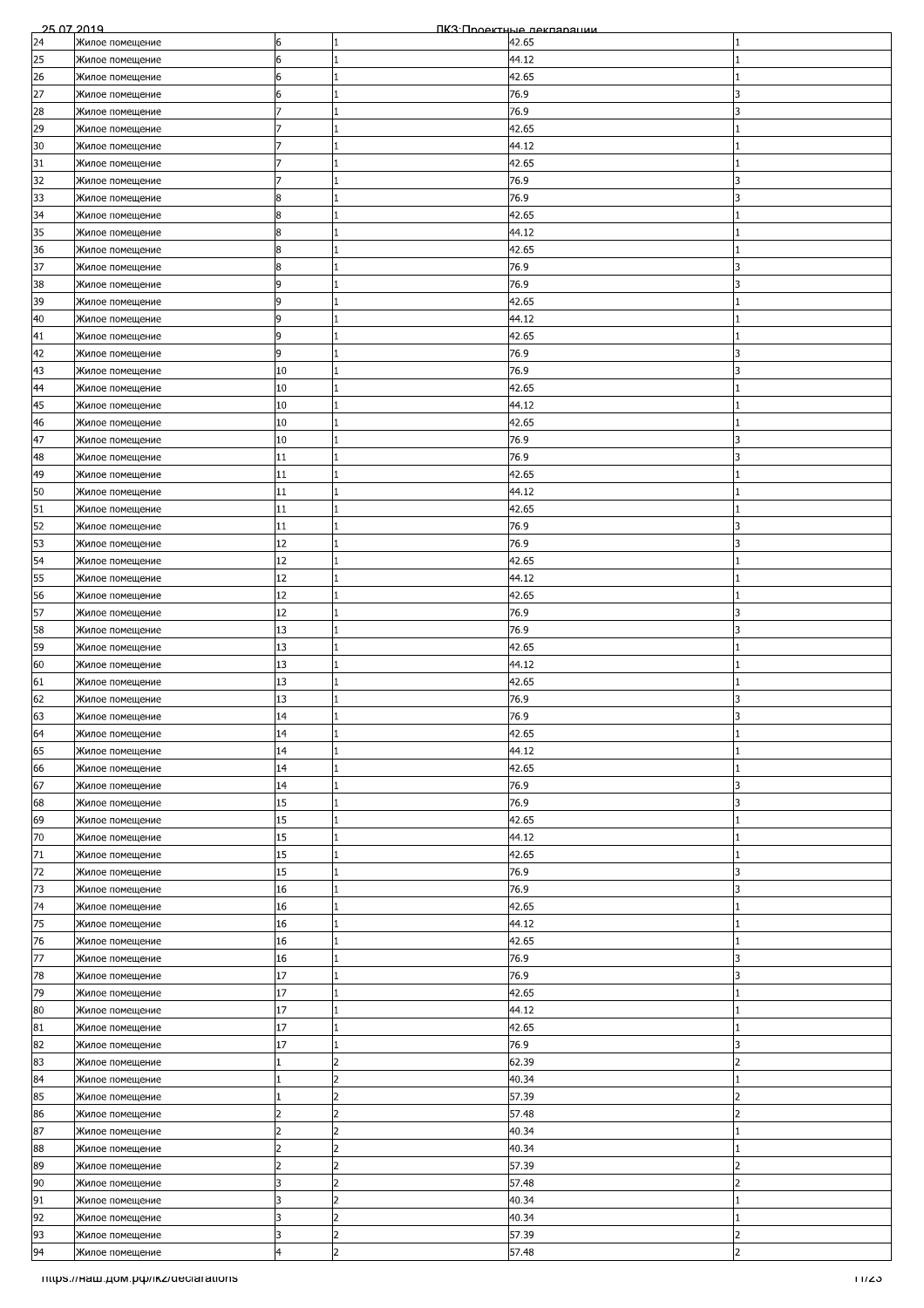| 25.07.2019 |                                      |                |                | ПКЗ Проектные лекляряции |                          |
|------------|--------------------------------------|----------------|----------------|--------------------------|--------------------------|
| 95         | Жилое помещение                      | 4              | 2              | 40.34                    |                          |
| 96         | Жилое помещение                      | $\overline{4}$ | $\overline{2}$ | 40.34                    |                          |
| 97         | Жилое помещение                      | 4              | 2              | 57.39                    | $\overline{\phantom{a}}$ |
| 98         | Жилое помещение                      | 5              | $\overline{2}$ | 57.48                    | 2                        |
| 99         | Жилое помещение                      | 5              | 2              | 40.34                    |                          |
| 100        | Жилое помещение                      |                |                | 40.34                    |                          |
| 101        |                                      | 5              | 2              | 57.39                    | $\overline{\phantom{a}}$ |
|            | Жилое помещение                      |                |                |                          | $\overline{\phantom{a}}$ |
| 102        | Жилое помещение                      | 6              | $\overline{2}$ | 57.85                    |                          |
| 103        | Жилое помещение                      | 6              | $\overline{2}$ | 40.71                    |                          |
| 104        | Жилое помещение                      | 6              | $\overline{2}$ | 40.71                    |                          |
| 105        | Жилое помещение                      | 6              | 2              | 57.76                    |                          |
| 106        | Жилое помещение                      |                | $\overline{2}$ | 57.85                    |                          |
| 107        | Жилое помещение                      |                | l2             | 40.71                    |                          |
| 108        | Жилое помещение                      |                | $\overline{2}$ | 40.71                    |                          |
| 109        | Жилое помещение                      | 7              | $\overline{2}$ | 57.76                    | $\overline{2}$           |
| 110        | Жилое помещение                      | 8              | 2              | 57.85                    | 2                        |
| 111        | Жилое помещение                      | 8              | $\overline{2}$ | 40.71                    |                          |
|            |                                      | 8              | 2              |                          |                          |
| 112        | Жилое помещение                      |                |                | 40.71                    |                          |
| 113        | Жилое помещение                      | 8              | 2              | 57.76                    |                          |
| 114        | Жилое помещение                      | 9              | $\overline{c}$ | 57.85                    | っ                        |
| 115        | Жилое помещение                      | 9              | $\overline{2}$ | 40.71                    |                          |
| 116        | Жилое помещение                      | 9              | $\overline{2}$ | 40.71                    |                          |
| 117        | Жилое помещение                      | 9              | 2              | 57.76                    | 2                        |
| 118        | Жилое помещение                      | 10             | 2              | 57.85                    | っ                        |
| 119        | Жилое помещение                      | 10             | 2              | 40.71                    |                          |
| 120        | Жилое помещение                      | 10             | 2              | 40.71                    |                          |
| 121        | Жилое помещение                      | 10             | $\overline{2}$ | 57.76                    |                          |
| 122        |                                      | 11             | l2             |                          | 2                        |
|            | Жилое помещение                      |                |                | 57.85                    |                          |
| 123        | Жилое помещение                      | 11             | $\overline{2}$ | 40.71                    |                          |
| 124        | Жилое помещение                      | 11             | $\overline{2}$ | 40.71                    |                          |
| 125        | Жилое помещение                      | 11             | 2              | 57.76                    | っ                        |
| 126        | Жилое помещение                      | 12             | 2              | 57.85                    | 2                        |
| 127        | Жилое помещение                      | 12             | 2              | 40.71                    |                          |
| 128        | Жилое помещение                      | 12             | 2              | 40.71                    |                          |
| 129        | Жилое помещение                      | 12             | 2              | 57.76                    | 2                        |
| 130        | Жилое помещение                      | 13             | $\overline{2}$ | 57.85                    | $\overline{\phantom{a}}$ |
| 131        | Жилое помещение                      | 13             | $\overline{2}$ | 40.71                    |                          |
| 132        | Жилое помещение                      | 13             | $\overline{2}$ | 40.71                    |                          |
| 133        | Жилое помещение                      | 13             | $\overline{2}$ | 57.76                    | $\overline{\phantom{a}}$ |
|            |                                      | 14             | $\overline{2}$ |                          | $\overline{ }$           |
| 134        | Жилое помещение                      |                |                | 57.85                    |                          |
| 135        | Жилое помещение                      | 14             | 2              | 40.71                    |                          |
| 136        | Жилое помещение                      | 14             | 2              | 40.71                    |                          |
| 137        | Жилое помещение                      | 14             | $\overline{2}$ | 57.76                    | 2                        |
| 138        | Жилое помещение                      | 15             | 2              | 57.85                    | $\overline{2}$           |
| 139        | Жилое помещение                      | 15             | $\overline{2}$ | 40.71                    |                          |
| 140        | Жилое помещение                      | 15             | $\overline{2}$ | 40.71                    |                          |
| 141        | Жилое помещение                      | 15             | 2              | 57.76                    | $\overline{\phantom{a}}$ |
| 142        | Жилое помещение                      | 16             | 2              | 57.85                    | $\overline{z}$           |
| 143        | Жилое помещение                      | 16             | $\overline{2}$ | 40.71                    |                          |
| 144        | Жилое помещение                      | 16             | 2              | 40.71                    |                          |
|            |                                      | 16             | 2              | 57.76                    | 2                        |
| 145        | Жилое помещение                      |                |                |                          |                          |
| 146        | Жилое помещение                      | 17             | $\overline{2}$ | 57.85                    | $\overline{2}$           |
| 147        | Жилое помещение                      | 17             | $\overline{2}$ | 40.71                    |                          |
| 148        | Жилое помещение                      | 17             | 2              | 40.71                    |                          |
| 149        | Жилое помещение                      | 17             | 2              | 57.76                    | $\overline{\phantom{a}}$ |
| 150        | Жилое помещение                      |                | 3              | 73.28                    | 3                        |
| 151        | Жилое помещение                      |                | l3             | 74.77                    | 3                        |
| 152        | Жилое помещение                      |                | l3             | 35.85                    |                          |
| 153        | Жилое помещение                      | $\overline{2}$ | l3             | 73.28                    | 3                        |
| 154        | Жилое помещение                      | 2              | l3             | 36.57                    |                          |
| 155        | Жилое помещение                      |                | 3              | 74.77                    | 3                        |
| 156        | Жилое помещение                      | 2              | l3             | 35.85                    |                          |
| 157        | Жилое помещение                      | 3              | l3             | 73.28                    | 3                        |
| 158        | Жилое помещение                      | 3              | 3              | 36.57                    |                          |
|            |                                      | l3             | l3             |                          |                          |
| 159        | Жилое помещение                      |                |                | 74.77                    | 3                        |
| 160        | Жилое помещение                      | 3              | l3             | 35.85                    |                          |
| 161        | Жилое помещение                      | 4              | 3              | 73.28                    | 3                        |
| 162        | Жилое помещение                      | 4              | 3              | 36.57                    |                          |
| 163        | Жилое помещение                      | 4              | l3             | 74.77                    | 3                        |
| 164        | Жилое помещение                      | $\overline{4}$ | 3              | 35.85                    |                          |
| 165        | Жилое помещение                      | 5              | 3              | 73.28                    | 3                        |
|            | Titips.//Ham.pom.po/ikz/declarations |                |                |                          | 12/23                    |
|            |                                      |                |                |                          |                          |
|            |                                      |                |                |                          |                          |
|            |                                      |                |                |                          |                          |
|            |                                      |                |                |                          |                          |
|            |                                      |                |                |                          |                          |
|            |                                      |                |                |                          |                          |
|            |                                      |                |                |                          |                          |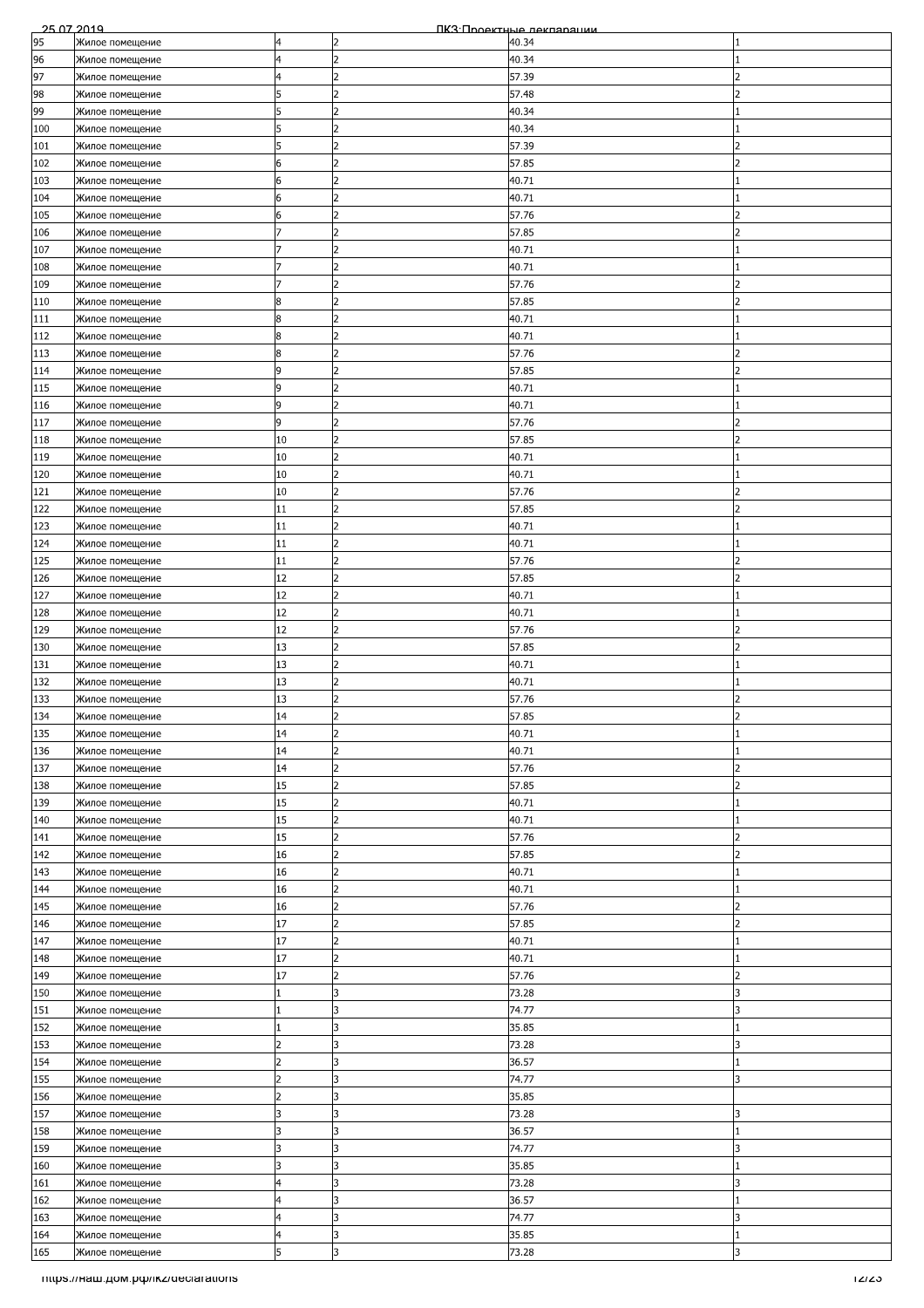|     | 25.07.2019                         |                |                         | ПКЗ Проектные лекляряции |                          |
|-----|------------------------------------|----------------|-------------------------|--------------------------|--------------------------|
| 166 | Жилое помещение                    | 5              | 3                       | 36.57                    |                          |
| 167 | Жилое помещение                    | 5              | 3                       | 74.77                    | 3                        |
| 168 | Жилое помещение                    | 5              | l3                      | 35.85                    |                          |
| 169 | Жилое помещение                    | 6              | l3                      | 73.28                    | 3                        |
| 170 | Жилое помещение                    | 6              | 3                       | 36.57                    |                          |
| 171 | Жилое помещение                    | 6              | 3                       | 74.77                    |                          |
| 172 |                                    | 6              | l3                      | 36.22                    |                          |
|     | Жилое помещение                    | 7              |                         |                          |                          |
| 173 | Жилое помещение                    |                | 3                       | 73.28                    | 3                        |
| 174 | Жилое помещение                    |                | 3                       | 36.57                    |                          |
| 175 | Жилое помещение                    |                | l3                      | 74.77                    | 3                        |
| 176 | Жилое помещение                    |                | 3                       | 36.22                    |                          |
| 177 | Жилое помещение                    | 8              | 3                       | 73.28                    |                          |
| 178 | Жилое помещение                    | 8              | 3                       | 36.57                    |                          |
| 179 | Жилое помещение                    | 8              | l3                      | 74.77                    | 3                        |
| 180 | Жилое помещение                    | 8              | 3                       | 36.22                    |                          |
| 181 | Жилое помещение                    | 9              | 3                       | 73.28                    | 3                        |
| 182 | Жилое помещение                    | 9              | l3                      | 36.57                    |                          |
| 183 |                                    | 9              | IЗ                      | 74.77                    | 3                        |
|     | Жилое помещение                    |                |                         |                          |                          |
| 184 | Жилое помещение                    | 9              | 3                       | 36.22                    |                          |
| 185 | Жилое помещение                    | 10             | 3                       | 73.28                    | 3                        |
| 186 | Жилое помещение                    | 10             | 3                       | 36.57                    |                          |
| 187 | Жилое помещение                    | 10             | 3                       | 74.77                    | 3                        |
| 188 | Жилое помещение                    | 10             | 3                       | 36.22                    |                          |
| 189 | Жилое помещение                    | 11             | lз                      | 73.28                    | 3                        |
| 190 | Жилое помещение                    | 11             | 3                       | 36.57                    |                          |
| 191 | Жилое помещение                    | 11             | 3                       | 74.77                    |                          |
| 192 | Жилое помещение                    | 11             | l3                      | 36.22                    |                          |
| 193 | Жилое помещение                    | 12             | 3                       | 73.28                    | 3                        |
| 194 |                                    | 12             | 3                       | 36.57                    |                          |
|     | Жилое помещение                    |                |                         |                          |                          |
| 195 | Жилое помещение                    | 12             | 3                       | 74.77                    |                          |
| 196 | Жилое помещение                    | 12             | l3                      | 36.22                    |                          |
| 197 | Жилое помещение                    | 13             | 3                       | 73.28                    | 3                        |
| 198 | Жилое помещение                    | 13             | 3                       | 36.57                    |                          |
| 199 | Жилое помещение                    | 13             | l3                      | 74.77                    | 3                        |
| 200 | Жилое помещение                    | 13             | 3                       | 36.22                    |                          |
| 201 | Жилое помещение                    | 14             | 3                       | 73.28                    | 3                        |
| 202 | Жилое помещение                    | 14             | l3                      | 36.57                    |                          |
| 203 | Жилое помещение                    | 14             | l3                      | 74.77                    | 3                        |
| 204 | Жилое помещение                    | 14             | 3                       | 36.22                    |                          |
| 205 | Жилое помещение                    | 15             | l3                      | 73.28                    | R                        |
|     |                                    |                | l3                      |                          |                          |
| 206 | Жилое помещение                    | 15             |                         | 36.57                    |                          |
| 207 | Жилое помещение                    | 15             | 13                      | 74.77                    | 3                        |
| 208 | Жилое помещение                    | 15             | 3                       | 36.22                    |                          |
| 209 | Жилое помещение                    | 16             | l3                      | 73.28                    | 3                        |
| 210 | Жилое помещение                    | 16             | l3                      | 36.57                    |                          |
| 211 | Жилое помещение                    | 16             | 3                       | 74.77                    | 3                        |
| 212 | Жилое помещение                    | 16             | 3                       | 36.22                    |                          |
| 213 | Жилое помещение                    | 17             | l3                      | 73.28                    | 3                        |
| 214 | Жилое помещение                    | 17             | 3                       | 36.57                    |                          |
| 215 | Жилое помещение                    | 17             | 3                       | 74.77                    | 3                        |
| 216 |                                    | 17             | l3                      | 36.22                    |                          |
|     | Жилое помещение                    |                |                         |                          | $\overline{2}$           |
| 217 | Жилое помещение                    |                | $\overline{\mathsf{4}}$ | 62.39                    |                          |
| 218 | Жилое помещение                    |                | $\overline{4}$          | 40.34                    |                          |
| 219 | Жилое помещение                    |                | 4                       | 57.39                    | っ                        |
| 220 | Жилое помещение                    | 2              | 4                       | 57.48                    | $\overline{2}$           |
| 221 | Жилое помещение                    | 2              | $\overline{4}$          | 40.34                    |                          |
| 222 | Жилое помещение                    | $\overline{2}$ | $\overline{a}$          | 40.34                    |                          |
| 223 | Жилое помещение                    | $\overline{2}$ | 4                       | 57.39                    | $\overline{2}$           |
| 224 | Жилое помещение                    | 3              | $\overline{4}$          | 57.48                    | 2                        |
| 225 | Жилое помещение                    | 3              | $\overline{4}$          | 40.34                    |                          |
| 226 | Жилое помещение                    |                | $\overline{4}$          | 40.34                    |                          |
| 227 | Жилое помещение                    | 3              | $\overline{4}$          | 57.39                    | $\overline{\phantom{a}}$ |
| 228 | Жилое помещение                    | 4              | $\overline{4}$          | 57.48                    | 2                        |
| 229 | Жилое помещение                    | 4              | 4                       | 40.34                    |                          |
|     |                                    |                |                         |                          |                          |
| 230 | Жилое помещение                    | $\overline{4}$ | $\overline{4}$          | 40.34                    |                          |
| 231 | Жилое помещение                    | $\overline{4}$ | 4                       | 57.39                    | 2                        |
| 232 | Жилое помещение                    | 5              | 4                       | 57.48                    | 2                        |
| 233 | Жилое помещение                    |                | 4                       | 40.34                    |                          |
| 234 | Жилое помещение                    | 5              | $\overline{4}$          | 40.34                    |                          |
| 235 | Жилое помещение                    | 5              | $\overline{4}$          | 57.39                    | $\overline{2}$           |
| 236 | Жилое помещение                    | 6              | $\overline{a}$          | 57.85                    | $\overline{2}$           |
|     | mups.//наш.дом.рф/ikz/declarations |                |                         |                          | າວ/ຂວ                    |
|     |                                    |                |                         |                          |                          |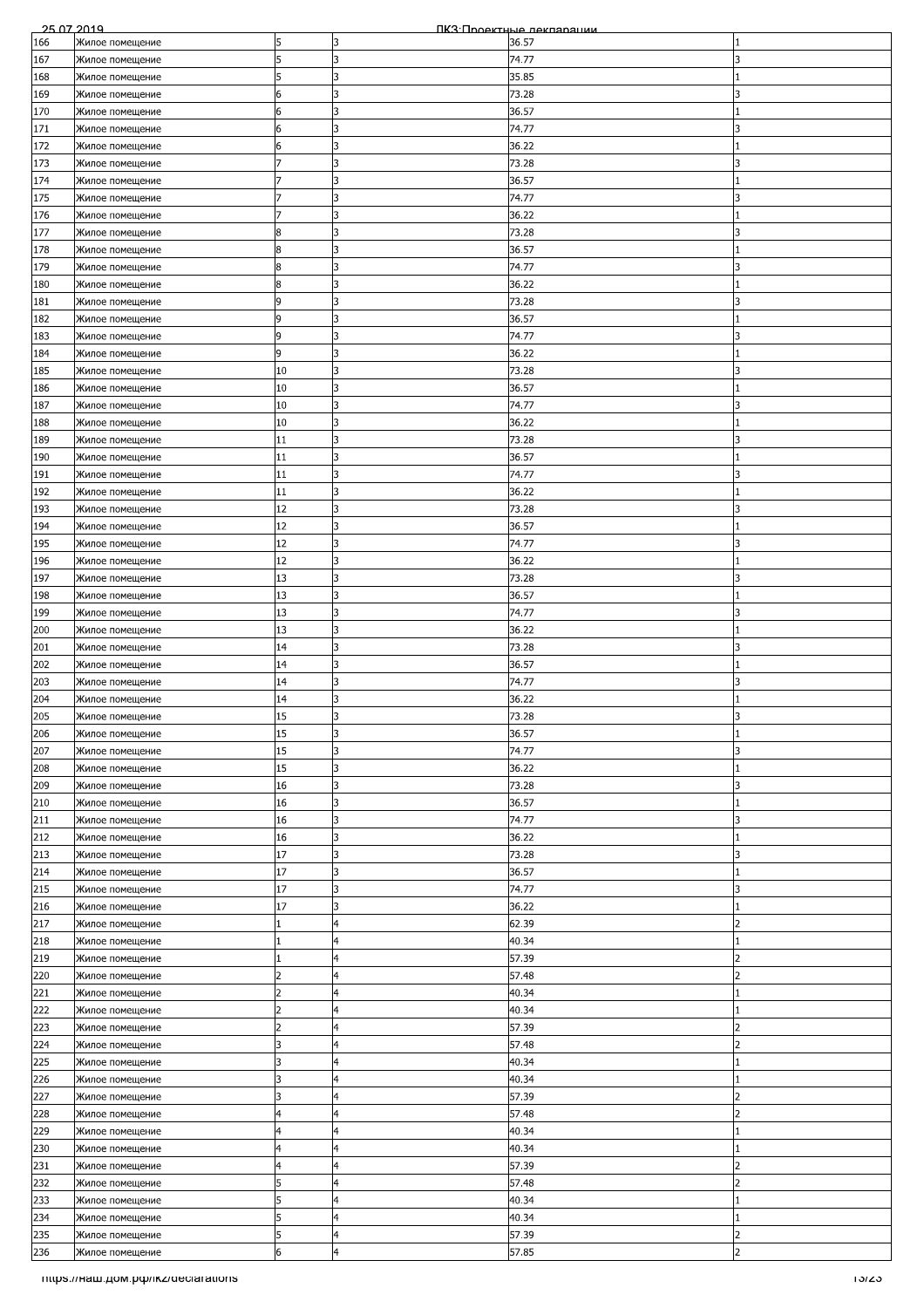| 25.07.2019 |                                    |                |                | ПКЗ Проектные лекляряции |                          |
|------------|------------------------------------|----------------|----------------|--------------------------|--------------------------|
| 237        | Жилое помещение                    | 6              | 4              | 40.71                    |                          |
| 238        | Жилое помещение                    | 6              | $\overline{a}$ | 40.71                    |                          |
| 239        | Жилое помещение                    | 6              | $\overline{4}$ | 57.76                    | $\overline{\phantom{0}}$ |
| 240        | Жилое помещение                    |                | $\overline{4}$ | 57.85                    | 2                        |
| 241        |                                    |                | $\overline{4}$ | 40.71                    |                          |
|            | Жилое помещение                    |                |                |                          |                          |
| 242        | Жилое помещение                    |                | 4              | 40.71                    |                          |
| 243        | Жилое помещение                    |                | $\overline{4}$ | 57.76                    | $\overline{\phantom{a}}$ |
| 244        | Жилое помещение                    | 8              | $\overline{4}$ | 57.85                    | $\overline{\phantom{a}}$ |
| 245        | Жилое помещение                    | 8              | $\overline{a}$ | 40.71                    |                          |
| 246        | Жилое помещение                    | 8              | $\overline{4}$ | 40.71                    |                          |
| 247        | Жилое помещение                    | 8              | 4              | 57.76                    |                          |
| 248        | Жилое помещение                    | 9              | 4              | 57.85                    |                          |
| 249        | Жилое помещение                    | 9              | 4              | 40.71                    |                          |
| 250        | Жилое помещение                    | 9              | 4              | 40.71                    |                          |
|            |                                    |                |                |                          |                          |
| 251        | Жилое помещение                    | 9              | $\overline{4}$ | 57.76                    | 2                        |
| 252        | Жилое помещение                    | 10             | $\overline{a}$ | 57.85                    | 2                        |
| 253        | Жилое помещение                    | 10             | 4              | 40.71                    |                          |
| 254        | Жилое помещение                    | 10             | 4              | 40.71                    |                          |
| 255        | Жилое помещение                    | 10             | $\overline{4}$ | 57.76                    |                          |
| 256        | Жилое помещение                    | 11             | 4              | 57.85                    |                          |
| 257        | Жилое помещение                    | 11             | $\overline{a}$ | 40.71                    |                          |
| 258        | Жилое помещение                    | 11             | $\overline{4}$ | 40.71                    |                          |
| 259        | Жилое помещение                    | 11             | $\overline{a}$ | 57.76                    | 2                        |
|            |                                    |                | $\overline{4}$ |                          | っ                        |
| 260        | Жилое помещение                    | 12             |                | 57.85                    |                          |
| 261        | Жилое помещение                    | 12             | 4              | 40.71                    |                          |
| 262        | Жилое помещение                    | 12             | 4              | 40.71                    |                          |
| 263        | Жилое помещение                    | 12             | $\overline{4}$ | 57.76                    |                          |
| 264        | Жилое помещение                    | 13             | $\overline{4}$ | 57.85                    | 2                        |
| 265        | Жилое помещение                    | 13             | $\overline{4}$ | 40.71                    |                          |
| 266        | Жилое помещение                    | 13             | 4              | 40.71                    |                          |
| 267        | Жилое помещение                    | 13             | 4              | 57.76                    | っ                        |
|            |                                    | 14             | $\overline{4}$ | 57.85                    | 2                        |
| 268        | Жилое помещение                    |                |                |                          |                          |
| 269        | Жилое помещение                    | 14             | 4              | 40.71                    |                          |
| 270        | Жилое помещение                    | 14             | $\overline{4}$ | 40.71                    |                          |
| 271        | Жилое помещение                    | 14             | $\overline{a}$ | 57.76                    | 2                        |
| 272        | Жилое помещение                    | 15             | $\overline{4}$ | 57.85                    | $\overline{\phantom{a}}$ |
| 273        | Жилое помещение                    | 15             | 4              | 40.71                    |                          |
| 274        | Жилое помещение                    | 15             | $\overline{4}$ | 40.71                    |                          |
| 275        | Жилое помещение                    | 15             | $\overline{4}$ | 57.76                    | $\overline{\phantom{a}}$ |
| 276        | Жилое помещение                    | 16             | $\overline{4}$ | 57.85                    | $\overline{ }$           |
| 277        | Жилое помещение                    | 16             | $\overline{4}$ | 40.71                    |                          |
| 278        |                                    |                |                |                          |                          |
|            | Жилое помещение                    | 16             | 4              | 40.71                    |                          |
| 279        | Жилое помещение                    | 16             | $\overline{4}$ | 57.76                    | フ                        |
| 280        | Жилое помещение                    | 17             | $\overline{4}$ | 57.85                    | $\overline{2}$           |
| 281        | Жилое помещение                    | 17             | 4              | 40.71                    |                          |
| 282        | Жилое помещение                    | 17             | $\overline{4}$ | 40.71                    |                          |
| 283        | Жилое помещение                    | 17             | $\overline{a}$ | 57.76                    | $\overline{\phantom{a}}$ |
| 284        | Жилое помещение                    |                | 5              | 62.39                    | $\overline{\phantom{a}}$ |
| 285        | Жилое помещение                    | $\overline{2}$ | 5              | 57.48                    | $\overline{2}$           |
| 286        | Жилое помещение                    | $\overline{2}$ | 5              | 40.34                    |                          |
| 287        |                                    | $\overline{2}$ | 5              | 40.34                    |                          |
|            | Жилое помещение                    | $\overline{2}$ |                |                          | $\overline{2}$           |
| 288        | Жилое помещение                    |                | 5              | 57.39                    |                          |
| 289        | Жилое помещение                    | 3              | 5              | 57.48                    | $\overline{2}$           |
| 290        | Жилое помещение                    | 3              | 5              | 40.34                    |                          |
| 291        | Жилое помещение                    | 3              | 5              | 40.34                    |                          |
| 292        | Жилое помещение                    | 3              | 5              | 57.39                    | 2                        |
| 293        | Жилое помещение                    | 4              | 5              | 57.48                    | 2                        |
| 294        | Жилое помещение                    | $\overline{4}$ | 5              | 40.34                    |                          |
| 295        | Жилое помещение                    | $\overline{4}$ | 5              | 40.34                    |                          |
| 296        | Жилое помещение                    | 4              | 5              | 57.39                    | $\overline{\phantom{a}}$ |
| 297        | Жилое помещение                    |                | 5              | 57.48                    |                          |
| 298        |                                    | 5              | 5              | 40.34                    |                          |
|            | Жилое помещение                    |                |                |                          |                          |
| 299        | Жилое помещение                    | 5              | 5              | 40.34                    |                          |
| 300        | Жилое помещение                    | 5              | 5              | 57.39                    | $\overline{\phantom{a}}$ |
| 301        | Жилое помещение                    | 6              | 5              | 57.85                    | $\overline{2}$           |
| 302        | Жилое помещение                    | 6              | 5              | 40.71                    |                          |
| 303        | Жилое помещение                    | 6              | 15             | 40.71                    |                          |
| 304        | Жилое помещение                    | 6              | 5              | 57.76                    |                          |
| 305        | Жилое помещение                    |                | 5              | 57.85                    | $\overline{2}$           |
| 306        | Жилое помещение                    | 7              | 5              | 40.71                    |                          |
| 307        | Жилое помещение                    | 7              | 5              | 40.71                    |                          |
|            |                                    |                |                |                          |                          |
|            | mups.//наш.дом.рф/ikz/declarations |                |                |                          | 14/ZJ                    |
|            |                                    |                |                |                          |                          |
|            |                                    |                |                |                          |                          |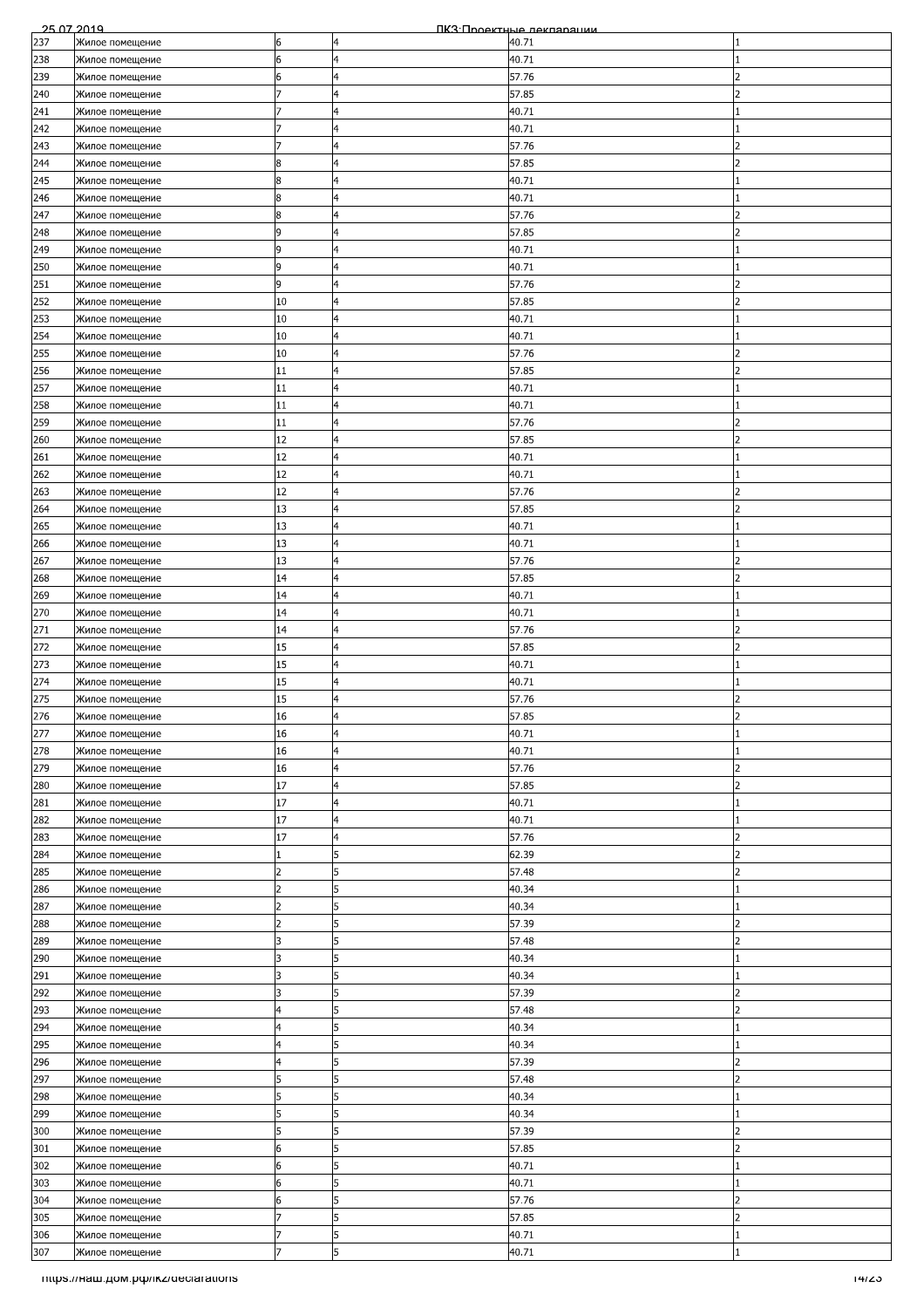| 308<br>Жилое помещение<br>5<br>57.76<br>17<br>2<br>5<br>8<br>309<br>57.85<br>Жилое помещение<br>フ<br>310<br>8<br>5<br>40.71<br>Жилое помещение<br>8<br>5<br>311<br>40.71<br>Жилое помещение<br>312<br>57.76<br>Жилое помещение<br>8<br>5<br>313<br>57.85<br>9<br>5<br>Жилое помещение<br>5<br>314<br>9<br>40.71<br>Жилое помещение<br>9<br>5<br>315<br>40.71<br>Жилое помещение<br>5<br>57.76<br>316<br>9<br>Жилое помещение<br>2<br>317<br>10<br>5<br>57.85<br>Жилое помещение<br>$\overline{\phantom{a}}$<br>318<br>10<br>40.71<br>Жилое помещение<br>5<br>319<br>10<br>5<br>40.71<br>Жилое помещение<br>320<br>10<br>57.76<br>5<br>Жилое помещение<br>5<br>57.85<br>321<br>11<br>$\overline{\phantom{a}}$<br>Жилое помещение<br>322<br>5<br>11<br>40.71<br>Жилое помещение<br>323<br>5<br>11<br>40.71<br>Жилое помещение<br>324<br>11<br>5<br>57.76<br>Жилое помещение<br>っ<br>12<br>57.85<br>325<br>15<br>Жилое помещение<br>2<br>40.71<br>326<br>12<br>5<br>Жилое помещение<br>327<br>12<br>5<br>40.71<br>Жилое помещение<br>5<br>12<br>57.76<br>328<br>$\mathcal{P}$<br>Жилое помещение<br>329<br>13<br>5<br>57.85<br>$\overline{2}$<br>Жилое помещение<br>13<br>5<br>330<br>40.71<br>Жилое помещение<br>5<br>331<br>13<br>40.71<br>Жилое помещение<br>332<br>13<br>5<br>57.76<br>Жилое помещение<br>2<br>333<br>14<br>57.85<br>5<br>Жилое помещение<br>5<br>334<br>14<br>40.71<br>Жилое помещение<br>5<br>335<br>14<br>40.71<br>Жилое помещение<br>5<br>336<br>14<br>57.76<br>Жилое помещение<br>2<br>337<br>15<br>5<br>57.85<br>Жилое помещение<br>15<br>5<br>338<br>40.71<br>Жилое помещение<br>15<br>339<br>5<br>40.71<br>Жилое помещение<br>15<br>5<br>57.76<br>340<br>Жилое помещение<br>16<br>5<br>$\overline{2}$<br>341<br>57.85<br>Жилое помещение<br>5<br>342<br>16<br>40.71<br>Жилое помещение<br>5<br>16<br>40.71<br>343<br>Жилое помещение<br>57.76<br>344<br>5<br>Жилое помещение<br>16<br>17<br>5<br>57.85<br>345<br>Жилое помещение<br>フ<br>5<br>346<br>17<br>40.71<br>Жилое помещение<br>17<br>347<br>5<br>40.71<br>Жилое помещение<br>348<br>17<br>57.76<br>$\overline{2}$<br>5<br>Жилое помещение<br>349<br>62.39<br>Жилое помещение<br>6<br>2<br>57.48<br>350<br>6<br>Жилое помещение<br>$\overline{2}$<br>2<br>351<br>2<br>6<br>40.34<br>Жилое помещение<br>$\overline{2}$<br>6<br>352<br>40.34<br>Жилое помещение<br>353<br>$\overline{2}$<br>6<br>57.39<br>$\overline{2}$<br>Жилое помещение<br>354<br>57.48<br>3<br>6<br>フ<br>Жилое помещение<br>355<br>3<br>6<br>40.34<br>Жилое помещение<br>356<br>3<br>6<br>40.34<br>Жилое помещение<br>357<br>3<br>6<br>57.39<br>Жилое помещение<br>2<br>358<br>57.48<br>6<br>$\overline{\phantom{a}}$<br>Жилое помещение<br>4<br>4<br>6<br>40.34<br>359<br>Жилое помещение<br>360<br>4<br>6<br>40.34<br>Жилое помещение<br>361<br>57.39<br>6<br>っ<br>Жилое помещение<br>4<br>362<br>6<br>57.48<br>$\overline{2}$<br>Жилое помещение<br>5<br>363<br>6<br>5<br>40.34<br>Жилое помещение<br>5<br>6<br>364<br>40.34<br>Жилое помещение<br>57.39<br>365<br>5<br>6<br>$\overline{2}$<br>Жилое помещение<br>366<br>6<br>6<br>57.85<br>Жилое помещение<br>2<br>367<br>40.71<br>Жилое помещение<br>6<br>6<br>368<br>40.71<br>Жилое помещение<br>6<br>6<br>6<br>369<br>57.76<br>$\overline{\phantom{a}}$<br>Жилое помещение<br>6<br>370<br>57.85<br>6<br>2<br>Жилое помещение<br>371<br>6<br>40.71<br>Жилое помещение<br>372<br>6<br>40.71<br>Жилое помещение<br>57.76<br>373<br>Жилое помещение<br>6<br>2<br>374<br>57.85<br>Жилое помещение<br>8<br>2<br>6<br>375<br>8<br>40.71<br>6<br>Жилое помещение<br>8<br>6<br>376<br>40.71<br>Жилое помещение<br>8<br>377<br>6<br>57.76<br>$\overline{2}$<br>Жилое помещение<br>9<br>6<br>$\overline{2}$<br>378<br>57.85<br>Жилое помещение<br>mups.//наш.дом.рф/ikz/declarations<br>באפו | 25.07.2019 |  | ПКЗ Проектные лекляряции |  |
|---------------------------------------------------------------------------------------------------------------------------------------------------------------------------------------------------------------------------------------------------------------------------------------------------------------------------------------------------------------------------------------------------------------------------------------------------------------------------------------------------------------------------------------------------------------------------------------------------------------------------------------------------------------------------------------------------------------------------------------------------------------------------------------------------------------------------------------------------------------------------------------------------------------------------------------------------------------------------------------------------------------------------------------------------------------------------------------------------------------------------------------------------------------------------------------------------------------------------------------------------------------------------------------------------------------------------------------------------------------------------------------------------------------------------------------------------------------------------------------------------------------------------------------------------------------------------------------------------------------------------------------------------------------------------------------------------------------------------------------------------------------------------------------------------------------------------------------------------------------------------------------------------------------------------------------------------------------------------------------------------------------------------------------------------------------------------------------------------------------------------------------------------------------------------------------------------------------------------------------------------------------------------------------------------------------------------------------------------------------------------------------------------------------------------------------------------------------------------------------------------------------------------------------------------------------------------------------------------------------------------------------------------------------------------------------------------------------------------------------------------------------------------------------------------------------------------------------------------------------------------------------------------------------------------------------------------------------------------------------------------------------------------------------------------------------------------------------------------------------------------------------------------------------------------------------------------------------------------------------------------------------------------------------------------------------------------------------------------------------------------------------------------------------------------------------------------------------------------------------------------------------------------------------------------------------------------------------------------------------------------------------------------------------------------------------------------------------------------------------------------------------------------------------------|------------|--|--------------------------|--|
|                                                                                                                                                                                                                                                                                                                                                                                                                                                                                                                                                                                                                                                                                                                                                                                                                                                                                                                                                                                                                                                                                                                                                                                                                                                                                                                                                                                                                                                                                                                                                                                                                                                                                                                                                                                                                                                                                                                                                                                                                                                                                                                                                                                                                                                                                                                                                                                                                                                                                                                                                                                                                                                                                                                                                                                                                                                                                                                                                                                                                                                                                                                                                                                                                                                                                                                                                                                                                                                                                                                                                                                                                                                                                                                                                                                             |            |  |                          |  |
|                                                                                                                                                                                                                                                                                                                                                                                                                                                                                                                                                                                                                                                                                                                                                                                                                                                                                                                                                                                                                                                                                                                                                                                                                                                                                                                                                                                                                                                                                                                                                                                                                                                                                                                                                                                                                                                                                                                                                                                                                                                                                                                                                                                                                                                                                                                                                                                                                                                                                                                                                                                                                                                                                                                                                                                                                                                                                                                                                                                                                                                                                                                                                                                                                                                                                                                                                                                                                                                                                                                                                                                                                                                                                                                                                                                             |            |  |                          |  |
|                                                                                                                                                                                                                                                                                                                                                                                                                                                                                                                                                                                                                                                                                                                                                                                                                                                                                                                                                                                                                                                                                                                                                                                                                                                                                                                                                                                                                                                                                                                                                                                                                                                                                                                                                                                                                                                                                                                                                                                                                                                                                                                                                                                                                                                                                                                                                                                                                                                                                                                                                                                                                                                                                                                                                                                                                                                                                                                                                                                                                                                                                                                                                                                                                                                                                                                                                                                                                                                                                                                                                                                                                                                                                                                                                                                             |            |  |                          |  |
|                                                                                                                                                                                                                                                                                                                                                                                                                                                                                                                                                                                                                                                                                                                                                                                                                                                                                                                                                                                                                                                                                                                                                                                                                                                                                                                                                                                                                                                                                                                                                                                                                                                                                                                                                                                                                                                                                                                                                                                                                                                                                                                                                                                                                                                                                                                                                                                                                                                                                                                                                                                                                                                                                                                                                                                                                                                                                                                                                                                                                                                                                                                                                                                                                                                                                                                                                                                                                                                                                                                                                                                                                                                                                                                                                                                             |            |  |                          |  |
|                                                                                                                                                                                                                                                                                                                                                                                                                                                                                                                                                                                                                                                                                                                                                                                                                                                                                                                                                                                                                                                                                                                                                                                                                                                                                                                                                                                                                                                                                                                                                                                                                                                                                                                                                                                                                                                                                                                                                                                                                                                                                                                                                                                                                                                                                                                                                                                                                                                                                                                                                                                                                                                                                                                                                                                                                                                                                                                                                                                                                                                                                                                                                                                                                                                                                                                                                                                                                                                                                                                                                                                                                                                                                                                                                                                             |            |  |                          |  |
|                                                                                                                                                                                                                                                                                                                                                                                                                                                                                                                                                                                                                                                                                                                                                                                                                                                                                                                                                                                                                                                                                                                                                                                                                                                                                                                                                                                                                                                                                                                                                                                                                                                                                                                                                                                                                                                                                                                                                                                                                                                                                                                                                                                                                                                                                                                                                                                                                                                                                                                                                                                                                                                                                                                                                                                                                                                                                                                                                                                                                                                                                                                                                                                                                                                                                                                                                                                                                                                                                                                                                                                                                                                                                                                                                                                             |            |  |                          |  |
|                                                                                                                                                                                                                                                                                                                                                                                                                                                                                                                                                                                                                                                                                                                                                                                                                                                                                                                                                                                                                                                                                                                                                                                                                                                                                                                                                                                                                                                                                                                                                                                                                                                                                                                                                                                                                                                                                                                                                                                                                                                                                                                                                                                                                                                                                                                                                                                                                                                                                                                                                                                                                                                                                                                                                                                                                                                                                                                                                                                                                                                                                                                                                                                                                                                                                                                                                                                                                                                                                                                                                                                                                                                                                                                                                                                             |            |  |                          |  |
|                                                                                                                                                                                                                                                                                                                                                                                                                                                                                                                                                                                                                                                                                                                                                                                                                                                                                                                                                                                                                                                                                                                                                                                                                                                                                                                                                                                                                                                                                                                                                                                                                                                                                                                                                                                                                                                                                                                                                                                                                                                                                                                                                                                                                                                                                                                                                                                                                                                                                                                                                                                                                                                                                                                                                                                                                                                                                                                                                                                                                                                                                                                                                                                                                                                                                                                                                                                                                                                                                                                                                                                                                                                                                                                                                                                             |            |  |                          |  |
|                                                                                                                                                                                                                                                                                                                                                                                                                                                                                                                                                                                                                                                                                                                                                                                                                                                                                                                                                                                                                                                                                                                                                                                                                                                                                                                                                                                                                                                                                                                                                                                                                                                                                                                                                                                                                                                                                                                                                                                                                                                                                                                                                                                                                                                                                                                                                                                                                                                                                                                                                                                                                                                                                                                                                                                                                                                                                                                                                                                                                                                                                                                                                                                                                                                                                                                                                                                                                                                                                                                                                                                                                                                                                                                                                                                             |            |  |                          |  |
|                                                                                                                                                                                                                                                                                                                                                                                                                                                                                                                                                                                                                                                                                                                                                                                                                                                                                                                                                                                                                                                                                                                                                                                                                                                                                                                                                                                                                                                                                                                                                                                                                                                                                                                                                                                                                                                                                                                                                                                                                                                                                                                                                                                                                                                                                                                                                                                                                                                                                                                                                                                                                                                                                                                                                                                                                                                                                                                                                                                                                                                                                                                                                                                                                                                                                                                                                                                                                                                                                                                                                                                                                                                                                                                                                                                             |            |  |                          |  |
|                                                                                                                                                                                                                                                                                                                                                                                                                                                                                                                                                                                                                                                                                                                                                                                                                                                                                                                                                                                                                                                                                                                                                                                                                                                                                                                                                                                                                                                                                                                                                                                                                                                                                                                                                                                                                                                                                                                                                                                                                                                                                                                                                                                                                                                                                                                                                                                                                                                                                                                                                                                                                                                                                                                                                                                                                                                                                                                                                                                                                                                                                                                                                                                                                                                                                                                                                                                                                                                                                                                                                                                                                                                                                                                                                                                             |            |  |                          |  |
|                                                                                                                                                                                                                                                                                                                                                                                                                                                                                                                                                                                                                                                                                                                                                                                                                                                                                                                                                                                                                                                                                                                                                                                                                                                                                                                                                                                                                                                                                                                                                                                                                                                                                                                                                                                                                                                                                                                                                                                                                                                                                                                                                                                                                                                                                                                                                                                                                                                                                                                                                                                                                                                                                                                                                                                                                                                                                                                                                                                                                                                                                                                                                                                                                                                                                                                                                                                                                                                                                                                                                                                                                                                                                                                                                                                             |            |  |                          |  |
|                                                                                                                                                                                                                                                                                                                                                                                                                                                                                                                                                                                                                                                                                                                                                                                                                                                                                                                                                                                                                                                                                                                                                                                                                                                                                                                                                                                                                                                                                                                                                                                                                                                                                                                                                                                                                                                                                                                                                                                                                                                                                                                                                                                                                                                                                                                                                                                                                                                                                                                                                                                                                                                                                                                                                                                                                                                                                                                                                                                                                                                                                                                                                                                                                                                                                                                                                                                                                                                                                                                                                                                                                                                                                                                                                                                             |            |  |                          |  |
|                                                                                                                                                                                                                                                                                                                                                                                                                                                                                                                                                                                                                                                                                                                                                                                                                                                                                                                                                                                                                                                                                                                                                                                                                                                                                                                                                                                                                                                                                                                                                                                                                                                                                                                                                                                                                                                                                                                                                                                                                                                                                                                                                                                                                                                                                                                                                                                                                                                                                                                                                                                                                                                                                                                                                                                                                                                                                                                                                                                                                                                                                                                                                                                                                                                                                                                                                                                                                                                                                                                                                                                                                                                                                                                                                                                             |            |  |                          |  |
|                                                                                                                                                                                                                                                                                                                                                                                                                                                                                                                                                                                                                                                                                                                                                                                                                                                                                                                                                                                                                                                                                                                                                                                                                                                                                                                                                                                                                                                                                                                                                                                                                                                                                                                                                                                                                                                                                                                                                                                                                                                                                                                                                                                                                                                                                                                                                                                                                                                                                                                                                                                                                                                                                                                                                                                                                                                                                                                                                                                                                                                                                                                                                                                                                                                                                                                                                                                                                                                                                                                                                                                                                                                                                                                                                                                             |            |  |                          |  |
|                                                                                                                                                                                                                                                                                                                                                                                                                                                                                                                                                                                                                                                                                                                                                                                                                                                                                                                                                                                                                                                                                                                                                                                                                                                                                                                                                                                                                                                                                                                                                                                                                                                                                                                                                                                                                                                                                                                                                                                                                                                                                                                                                                                                                                                                                                                                                                                                                                                                                                                                                                                                                                                                                                                                                                                                                                                                                                                                                                                                                                                                                                                                                                                                                                                                                                                                                                                                                                                                                                                                                                                                                                                                                                                                                                                             |            |  |                          |  |
|                                                                                                                                                                                                                                                                                                                                                                                                                                                                                                                                                                                                                                                                                                                                                                                                                                                                                                                                                                                                                                                                                                                                                                                                                                                                                                                                                                                                                                                                                                                                                                                                                                                                                                                                                                                                                                                                                                                                                                                                                                                                                                                                                                                                                                                                                                                                                                                                                                                                                                                                                                                                                                                                                                                                                                                                                                                                                                                                                                                                                                                                                                                                                                                                                                                                                                                                                                                                                                                                                                                                                                                                                                                                                                                                                                                             |            |  |                          |  |
|                                                                                                                                                                                                                                                                                                                                                                                                                                                                                                                                                                                                                                                                                                                                                                                                                                                                                                                                                                                                                                                                                                                                                                                                                                                                                                                                                                                                                                                                                                                                                                                                                                                                                                                                                                                                                                                                                                                                                                                                                                                                                                                                                                                                                                                                                                                                                                                                                                                                                                                                                                                                                                                                                                                                                                                                                                                                                                                                                                                                                                                                                                                                                                                                                                                                                                                                                                                                                                                                                                                                                                                                                                                                                                                                                                                             |            |  |                          |  |
|                                                                                                                                                                                                                                                                                                                                                                                                                                                                                                                                                                                                                                                                                                                                                                                                                                                                                                                                                                                                                                                                                                                                                                                                                                                                                                                                                                                                                                                                                                                                                                                                                                                                                                                                                                                                                                                                                                                                                                                                                                                                                                                                                                                                                                                                                                                                                                                                                                                                                                                                                                                                                                                                                                                                                                                                                                                                                                                                                                                                                                                                                                                                                                                                                                                                                                                                                                                                                                                                                                                                                                                                                                                                                                                                                                                             |            |  |                          |  |
|                                                                                                                                                                                                                                                                                                                                                                                                                                                                                                                                                                                                                                                                                                                                                                                                                                                                                                                                                                                                                                                                                                                                                                                                                                                                                                                                                                                                                                                                                                                                                                                                                                                                                                                                                                                                                                                                                                                                                                                                                                                                                                                                                                                                                                                                                                                                                                                                                                                                                                                                                                                                                                                                                                                                                                                                                                                                                                                                                                                                                                                                                                                                                                                                                                                                                                                                                                                                                                                                                                                                                                                                                                                                                                                                                                                             |            |  |                          |  |
|                                                                                                                                                                                                                                                                                                                                                                                                                                                                                                                                                                                                                                                                                                                                                                                                                                                                                                                                                                                                                                                                                                                                                                                                                                                                                                                                                                                                                                                                                                                                                                                                                                                                                                                                                                                                                                                                                                                                                                                                                                                                                                                                                                                                                                                                                                                                                                                                                                                                                                                                                                                                                                                                                                                                                                                                                                                                                                                                                                                                                                                                                                                                                                                                                                                                                                                                                                                                                                                                                                                                                                                                                                                                                                                                                                                             |            |  |                          |  |
|                                                                                                                                                                                                                                                                                                                                                                                                                                                                                                                                                                                                                                                                                                                                                                                                                                                                                                                                                                                                                                                                                                                                                                                                                                                                                                                                                                                                                                                                                                                                                                                                                                                                                                                                                                                                                                                                                                                                                                                                                                                                                                                                                                                                                                                                                                                                                                                                                                                                                                                                                                                                                                                                                                                                                                                                                                                                                                                                                                                                                                                                                                                                                                                                                                                                                                                                                                                                                                                                                                                                                                                                                                                                                                                                                                                             |            |  |                          |  |
|                                                                                                                                                                                                                                                                                                                                                                                                                                                                                                                                                                                                                                                                                                                                                                                                                                                                                                                                                                                                                                                                                                                                                                                                                                                                                                                                                                                                                                                                                                                                                                                                                                                                                                                                                                                                                                                                                                                                                                                                                                                                                                                                                                                                                                                                                                                                                                                                                                                                                                                                                                                                                                                                                                                                                                                                                                                                                                                                                                                                                                                                                                                                                                                                                                                                                                                                                                                                                                                                                                                                                                                                                                                                                                                                                                                             |            |  |                          |  |
|                                                                                                                                                                                                                                                                                                                                                                                                                                                                                                                                                                                                                                                                                                                                                                                                                                                                                                                                                                                                                                                                                                                                                                                                                                                                                                                                                                                                                                                                                                                                                                                                                                                                                                                                                                                                                                                                                                                                                                                                                                                                                                                                                                                                                                                                                                                                                                                                                                                                                                                                                                                                                                                                                                                                                                                                                                                                                                                                                                                                                                                                                                                                                                                                                                                                                                                                                                                                                                                                                                                                                                                                                                                                                                                                                                                             |            |  |                          |  |
|                                                                                                                                                                                                                                                                                                                                                                                                                                                                                                                                                                                                                                                                                                                                                                                                                                                                                                                                                                                                                                                                                                                                                                                                                                                                                                                                                                                                                                                                                                                                                                                                                                                                                                                                                                                                                                                                                                                                                                                                                                                                                                                                                                                                                                                                                                                                                                                                                                                                                                                                                                                                                                                                                                                                                                                                                                                                                                                                                                                                                                                                                                                                                                                                                                                                                                                                                                                                                                                                                                                                                                                                                                                                                                                                                                                             |            |  |                          |  |
|                                                                                                                                                                                                                                                                                                                                                                                                                                                                                                                                                                                                                                                                                                                                                                                                                                                                                                                                                                                                                                                                                                                                                                                                                                                                                                                                                                                                                                                                                                                                                                                                                                                                                                                                                                                                                                                                                                                                                                                                                                                                                                                                                                                                                                                                                                                                                                                                                                                                                                                                                                                                                                                                                                                                                                                                                                                                                                                                                                                                                                                                                                                                                                                                                                                                                                                                                                                                                                                                                                                                                                                                                                                                                                                                                                                             |            |  |                          |  |
|                                                                                                                                                                                                                                                                                                                                                                                                                                                                                                                                                                                                                                                                                                                                                                                                                                                                                                                                                                                                                                                                                                                                                                                                                                                                                                                                                                                                                                                                                                                                                                                                                                                                                                                                                                                                                                                                                                                                                                                                                                                                                                                                                                                                                                                                                                                                                                                                                                                                                                                                                                                                                                                                                                                                                                                                                                                                                                                                                                                                                                                                                                                                                                                                                                                                                                                                                                                                                                                                                                                                                                                                                                                                                                                                                                                             |            |  |                          |  |
|                                                                                                                                                                                                                                                                                                                                                                                                                                                                                                                                                                                                                                                                                                                                                                                                                                                                                                                                                                                                                                                                                                                                                                                                                                                                                                                                                                                                                                                                                                                                                                                                                                                                                                                                                                                                                                                                                                                                                                                                                                                                                                                                                                                                                                                                                                                                                                                                                                                                                                                                                                                                                                                                                                                                                                                                                                                                                                                                                                                                                                                                                                                                                                                                                                                                                                                                                                                                                                                                                                                                                                                                                                                                                                                                                                                             |            |  |                          |  |
|                                                                                                                                                                                                                                                                                                                                                                                                                                                                                                                                                                                                                                                                                                                                                                                                                                                                                                                                                                                                                                                                                                                                                                                                                                                                                                                                                                                                                                                                                                                                                                                                                                                                                                                                                                                                                                                                                                                                                                                                                                                                                                                                                                                                                                                                                                                                                                                                                                                                                                                                                                                                                                                                                                                                                                                                                                                                                                                                                                                                                                                                                                                                                                                                                                                                                                                                                                                                                                                                                                                                                                                                                                                                                                                                                                                             |            |  |                          |  |
|                                                                                                                                                                                                                                                                                                                                                                                                                                                                                                                                                                                                                                                                                                                                                                                                                                                                                                                                                                                                                                                                                                                                                                                                                                                                                                                                                                                                                                                                                                                                                                                                                                                                                                                                                                                                                                                                                                                                                                                                                                                                                                                                                                                                                                                                                                                                                                                                                                                                                                                                                                                                                                                                                                                                                                                                                                                                                                                                                                                                                                                                                                                                                                                                                                                                                                                                                                                                                                                                                                                                                                                                                                                                                                                                                                                             |            |  |                          |  |
|                                                                                                                                                                                                                                                                                                                                                                                                                                                                                                                                                                                                                                                                                                                                                                                                                                                                                                                                                                                                                                                                                                                                                                                                                                                                                                                                                                                                                                                                                                                                                                                                                                                                                                                                                                                                                                                                                                                                                                                                                                                                                                                                                                                                                                                                                                                                                                                                                                                                                                                                                                                                                                                                                                                                                                                                                                                                                                                                                                                                                                                                                                                                                                                                                                                                                                                                                                                                                                                                                                                                                                                                                                                                                                                                                                                             |            |  |                          |  |
|                                                                                                                                                                                                                                                                                                                                                                                                                                                                                                                                                                                                                                                                                                                                                                                                                                                                                                                                                                                                                                                                                                                                                                                                                                                                                                                                                                                                                                                                                                                                                                                                                                                                                                                                                                                                                                                                                                                                                                                                                                                                                                                                                                                                                                                                                                                                                                                                                                                                                                                                                                                                                                                                                                                                                                                                                                                                                                                                                                                                                                                                                                                                                                                                                                                                                                                                                                                                                                                                                                                                                                                                                                                                                                                                                                                             |            |  |                          |  |
|                                                                                                                                                                                                                                                                                                                                                                                                                                                                                                                                                                                                                                                                                                                                                                                                                                                                                                                                                                                                                                                                                                                                                                                                                                                                                                                                                                                                                                                                                                                                                                                                                                                                                                                                                                                                                                                                                                                                                                                                                                                                                                                                                                                                                                                                                                                                                                                                                                                                                                                                                                                                                                                                                                                                                                                                                                                                                                                                                                                                                                                                                                                                                                                                                                                                                                                                                                                                                                                                                                                                                                                                                                                                                                                                                                                             |            |  |                          |  |
|                                                                                                                                                                                                                                                                                                                                                                                                                                                                                                                                                                                                                                                                                                                                                                                                                                                                                                                                                                                                                                                                                                                                                                                                                                                                                                                                                                                                                                                                                                                                                                                                                                                                                                                                                                                                                                                                                                                                                                                                                                                                                                                                                                                                                                                                                                                                                                                                                                                                                                                                                                                                                                                                                                                                                                                                                                                                                                                                                                                                                                                                                                                                                                                                                                                                                                                                                                                                                                                                                                                                                                                                                                                                                                                                                                                             |            |  |                          |  |
|                                                                                                                                                                                                                                                                                                                                                                                                                                                                                                                                                                                                                                                                                                                                                                                                                                                                                                                                                                                                                                                                                                                                                                                                                                                                                                                                                                                                                                                                                                                                                                                                                                                                                                                                                                                                                                                                                                                                                                                                                                                                                                                                                                                                                                                                                                                                                                                                                                                                                                                                                                                                                                                                                                                                                                                                                                                                                                                                                                                                                                                                                                                                                                                                                                                                                                                                                                                                                                                                                                                                                                                                                                                                                                                                                                                             |            |  |                          |  |
|                                                                                                                                                                                                                                                                                                                                                                                                                                                                                                                                                                                                                                                                                                                                                                                                                                                                                                                                                                                                                                                                                                                                                                                                                                                                                                                                                                                                                                                                                                                                                                                                                                                                                                                                                                                                                                                                                                                                                                                                                                                                                                                                                                                                                                                                                                                                                                                                                                                                                                                                                                                                                                                                                                                                                                                                                                                                                                                                                                                                                                                                                                                                                                                                                                                                                                                                                                                                                                                                                                                                                                                                                                                                                                                                                                                             |            |  |                          |  |
|                                                                                                                                                                                                                                                                                                                                                                                                                                                                                                                                                                                                                                                                                                                                                                                                                                                                                                                                                                                                                                                                                                                                                                                                                                                                                                                                                                                                                                                                                                                                                                                                                                                                                                                                                                                                                                                                                                                                                                                                                                                                                                                                                                                                                                                                                                                                                                                                                                                                                                                                                                                                                                                                                                                                                                                                                                                                                                                                                                                                                                                                                                                                                                                                                                                                                                                                                                                                                                                                                                                                                                                                                                                                                                                                                                                             |            |  |                          |  |
|                                                                                                                                                                                                                                                                                                                                                                                                                                                                                                                                                                                                                                                                                                                                                                                                                                                                                                                                                                                                                                                                                                                                                                                                                                                                                                                                                                                                                                                                                                                                                                                                                                                                                                                                                                                                                                                                                                                                                                                                                                                                                                                                                                                                                                                                                                                                                                                                                                                                                                                                                                                                                                                                                                                                                                                                                                                                                                                                                                                                                                                                                                                                                                                                                                                                                                                                                                                                                                                                                                                                                                                                                                                                                                                                                                                             |            |  |                          |  |
|                                                                                                                                                                                                                                                                                                                                                                                                                                                                                                                                                                                                                                                                                                                                                                                                                                                                                                                                                                                                                                                                                                                                                                                                                                                                                                                                                                                                                                                                                                                                                                                                                                                                                                                                                                                                                                                                                                                                                                                                                                                                                                                                                                                                                                                                                                                                                                                                                                                                                                                                                                                                                                                                                                                                                                                                                                                                                                                                                                                                                                                                                                                                                                                                                                                                                                                                                                                                                                                                                                                                                                                                                                                                                                                                                                                             |            |  |                          |  |
|                                                                                                                                                                                                                                                                                                                                                                                                                                                                                                                                                                                                                                                                                                                                                                                                                                                                                                                                                                                                                                                                                                                                                                                                                                                                                                                                                                                                                                                                                                                                                                                                                                                                                                                                                                                                                                                                                                                                                                                                                                                                                                                                                                                                                                                                                                                                                                                                                                                                                                                                                                                                                                                                                                                                                                                                                                                                                                                                                                                                                                                                                                                                                                                                                                                                                                                                                                                                                                                                                                                                                                                                                                                                                                                                                                                             |            |  |                          |  |
|                                                                                                                                                                                                                                                                                                                                                                                                                                                                                                                                                                                                                                                                                                                                                                                                                                                                                                                                                                                                                                                                                                                                                                                                                                                                                                                                                                                                                                                                                                                                                                                                                                                                                                                                                                                                                                                                                                                                                                                                                                                                                                                                                                                                                                                                                                                                                                                                                                                                                                                                                                                                                                                                                                                                                                                                                                                                                                                                                                                                                                                                                                                                                                                                                                                                                                                                                                                                                                                                                                                                                                                                                                                                                                                                                                                             |            |  |                          |  |
|                                                                                                                                                                                                                                                                                                                                                                                                                                                                                                                                                                                                                                                                                                                                                                                                                                                                                                                                                                                                                                                                                                                                                                                                                                                                                                                                                                                                                                                                                                                                                                                                                                                                                                                                                                                                                                                                                                                                                                                                                                                                                                                                                                                                                                                                                                                                                                                                                                                                                                                                                                                                                                                                                                                                                                                                                                                                                                                                                                                                                                                                                                                                                                                                                                                                                                                                                                                                                                                                                                                                                                                                                                                                                                                                                                                             |            |  |                          |  |
|                                                                                                                                                                                                                                                                                                                                                                                                                                                                                                                                                                                                                                                                                                                                                                                                                                                                                                                                                                                                                                                                                                                                                                                                                                                                                                                                                                                                                                                                                                                                                                                                                                                                                                                                                                                                                                                                                                                                                                                                                                                                                                                                                                                                                                                                                                                                                                                                                                                                                                                                                                                                                                                                                                                                                                                                                                                                                                                                                                                                                                                                                                                                                                                                                                                                                                                                                                                                                                                                                                                                                                                                                                                                                                                                                                                             |            |  |                          |  |
|                                                                                                                                                                                                                                                                                                                                                                                                                                                                                                                                                                                                                                                                                                                                                                                                                                                                                                                                                                                                                                                                                                                                                                                                                                                                                                                                                                                                                                                                                                                                                                                                                                                                                                                                                                                                                                                                                                                                                                                                                                                                                                                                                                                                                                                                                                                                                                                                                                                                                                                                                                                                                                                                                                                                                                                                                                                                                                                                                                                                                                                                                                                                                                                                                                                                                                                                                                                                                                                                                                                                                                                                                                                                                                                                                                                             |            |  |                          |  |
|                                                                                                                                                                                                                                                                                                                                                                                                                                                                                                                                                                                                                                                                                                                                                                                                                                                                                                                                                                                                                                                                                                                                                                                                                                                                                                                                                                                                                                                                                                                                                                                                                                                                                                                                                                                                                                                                                                                                                                                                                                                                                                                                                                                                                                                                                                                                                                                                                                                                                                                                                                                                                                                                                                                                                                                                                                                                                                                                                                                                                                                                                                                                                                                                                                                                                                                                                                                                                                                                                                                                                                                                                                                                                                                                                                                             |            |  |                          |  |
|                                                                                                                                                                                                                                                                                                                                                                                                                                                                                                                                                                                                                                                                                                                                                                                                                                                                                                                                                                                                                                                                                                                                                                                                                                                                                                                                                                                                                                                                                                                                                                                                                                                                                                                                                                                                                                                                                                                                                                                                                                                                                                                                                                                                                                                                                                                                                                                                                                                                                                                                                                                                                                                                                                                                                                                                                                                                                                                                                                                                                                                                                                                                                                                                                                                                                                                                                                                                                                                                                                                                                                                                                                                                                                                                                                                             |            |  |                          |  |
|                                                                                                                                                                                                                                                                                                                                                                                                                                                                                                                                                                                                                                                                                                                                                                                                                                                                                                                                                                                                                                                                                                                                                                                                                                                                                                                                                                                                                                                                                                                                                                                                                                                                                                                                                                                                                                                                                                                                                                                                                                                                                                                                                                                                                                                                                                                                                                                                                                                                                                                                                                                                                                                                                                                                                                                                                                                                                                                                                                                                                                                                                                                                                                                                                                                                                                                                                                                                                                                                                                                                                                                                                                                                                                                                                                                             |            |  |                          |  |
|                                                                                                                                                                                                                                                                                                                                                                                                                                                                                                                                                                                                                                                                                                                                                                                                                                                                                                                                                                                                                                                                                                                                                                                                                                                                                                                                                                                                                                                                                                                                                                                                                                                                                                                                                                                                                                                                                                                                                                                                                                                                                                                                                                                                                                                                                                                                                                                                                                                                                                                                                                                                                                                                                                                                                                                                                                                                                                                                                                                                                                                                                                                                                                                                                                                                                                                                                                                                                                                                                                                                                                                                                                                                                                                                                                                             |            |  |                          |  |
|                                                                                                                                                                                                                                                                                                                                                                                                                                                                                                                                                                                                                                                                                                                                                                                                                                                                                                                                                                                                                                                                                                                                                                                                                                                                                                                                                                                                                                                                                                                                                                                                                                                                                                                                                                                                                                                                                                                                                                                                                                                                                                                                                                                                                                                                                                                                                                                                                                                                                                                                                                                                                                                                                                                                                                                                                                                                                                                                                                                                                                                                                                                                                                                                                                                                                                                                                                                                                                                                                                                                                                                                                                                                                                                                                                                             |            |  |                          |  |
|                                                                                                                                                                                                                                                                                                                                                                                                                                                                                                                                                                                                                                                                                                                                                                                                                                                                                                                                                                                                                                                                                                                                                                                                                                                                                                                                                                                                                                                                                                                                                                                                                                                                                                                                                                                                                                                                                                                                                                                                                                                                                                                                                                                                                                                                                                                                                                                                                                                                                                                                                                                                                                                                                                                                                                                                                                                                                                                                                                                                                                                                                                                                                                                                                                                                                                                                                                                                                                                                                                                                                                                                                                                                                                                                                                                             |            |  |                          |  |
|                                                                                                                                                                                                                                                                                                                                                                                                                                                                                                                                                                                                                                                                                                                                                                                                                                                                                                                                                                                                                                                                                                                                                                                                                                                                                                                                                                                                                                                                                                                                                                                                                                                                                                                                                                                                                                                                                                                                                                                                                                                                                                                                                                                                                                                                                                                                                                                                                                                                                                                                                                                                                                                                                                                                                                                                                                                                                                                                                                                                                                                                                                                                                                                                                                                                                                                                                                                                                                                                                                                                                                                                                                                                                                                                                                                             |            |  |                          |  |
|                                                                                                                                                                                                                                                                                                                                                                                                                                                                                                                                                                                                                                                                                                                                                                                                                                                                                                                                                                                                                                                                                                                                                                                                                                                                                                                                                                                                                                                                                                                                                                                                                                                                                                                                                                                                                                                                                                                                                                                                                                                                                                                                                                                                                                                                                                                                                                                                                                                                                                                                                                                                                                                                                                                                                                                                                                                                                                                                                                                                                                                                                                                                                                                                                                                                                                                                                                                                                                                                                                                                                                                                                                                                                                                                                                                             |            |  |                          |  |
|                                                                                                                                                                                                                                                                                                                                                                                                                                                                                                                                                                                                                                                                                                                                                                                                                                                                                                                                                                                                                                                                                                                                                                                                                                                                                                                                                                                                                                                                                                                                                                                                                                                                                                                                                                                                                                                                                                                                                                                                                                                                                                                                                                                                                                                                                                                                                                                                                                                                                                                                                                                                                                                                                                                                                                                                                                                                                                                                                                                                                                                                                                                                                                                                                                                                                                                                                                                                                                                                                                                                                                                                                                                                                                                                                                                             |            |  |                          |  |
|                                                                                                                                                                                                                                                                                                                                                                                                                                                                                                                                                                                                                                                                                                                                                                                                                                                                                                                                                                                                                                                                                                                                                                                                                                                                                                                                                                                                                                                                                                                                                                                                                                                                                                                                                                                                                                                                                                                                                                                                                                                                                                                                                                                                                                                                                                                                                                                                                                                                                                                                                                                                                                                                                                                                                                                                                                                                                                                                                                                                                                                                                                                                                                                                                                                                                                                                                                                                                                                                                                                                                                                                                                                                                                                                                                                             |            |  |                          |  |
|                                                                                                                                                                                                                                                                                                                                                                                                                                                                                                                                                                                                                                                                                                                                                                                                                                                                                                                                                                                                                                                                                                                                                                                                                                                                                                                                                                                                                                                                                                                                                                                                                                                                                                                                                                                                                                                                                                                                                                                                                                                                                                                                                                                                                                                                                                                                                                                                                                                                                                                                                                                                                                                                                                                                                                                                                                                                                                                                                                                                                                                                                                                                                                                                                                                                                                                                                                                                                                                                                                                                                                                                                                                                                                                                                                                             |            |  |                          |  |
|                                                                                                                                                                                                                                                                                                                                                                                                                                                                                                                                                                                                                                                                                                                                                                                                                                                                                                                                                                                                                                                                                                                                                                                                                                                                                                                                                                                                                                                                                                                                                                                                                                                                                                                                                                                                                                                                                                                                                                                                                                                                                                                                                                                                                                                                                                                                                                                                                                                                                                                                                                                                                                                                                                                                                                                                                                                                                                                                                                                                                                                                                                                                                                                                                                                                                                                                                                                                                                                                                                                                                                                                                                                                                                                                                                                             |            |  |                          |  |
|                                                                                                                                                                                                                                                                                                                                                                                                                                                                                                                                                                                                                                                                                                                                                                                                                                                                                                                                                                                                                                                                                                                                                                                                                                                                                                                                                                                                                                                                                                                                                                                                                                                                                                                                                                                                                                                                                                                                                                                                                                                                                                                                                                                                                                                                                                                                                                                                                                                                                                                                                                                                                                                                                                                                                                                                                                                                                                                                                                                                                                                                                                                                                                                                                                                                                                                                                                                                                                                                                                                                                                                                                                                                                                                                                                                             |            |  |                          |  |
|                                                                                                                                                                                                                                                                                                                                                                                                                                                                                                                                                                                                                                                                                                                                                                                                                                                                                                                                                                                                                                                                                                                                                                                                                                                                                                                                                                                                                                                                                                                                                                                                                                                                                                                                                                                                                                                                                                                                                                                                                                                                                                                                                                                                                                                                                                                                                                                                                                                                                                                                                                                                                                                                                                                                                                                                                                                                                                                                                                                                                                                                                                                                                                                                                                                                                                                                                                                                                                                                                                                                                                                                                                                                                                                                                                                             |            |  |                          |  |
|                                                                                                                                                                                                                                                                                                                                                                                                                                                                                                                                                                                                                                                                                                                                                                                                                                                                                                                                                                                                                                                                                                                                                                                                                                                                                                                                                                                                                                                                                                                                                                                                                                                                                                                                                                                                                                                                                                                                                                                                                                                                                                                                                                                                                                                                                                                                                                                                                                                                                                                                                                                                                                                                                                                                                                                                                                                                                                                                                                                                                                                                                                                                                                                                                                                                                                                                                                                                                                                                                                                                                                                                                                                                                                                                                                                             |            |  |                          |  |
|                                                                                                                                                                                                                                                                                                                                                                                                                                                                                                                                                                                                                                                                                                                                                                                                                                                                                                                                                                                                                                                                                                                                                                                                                                                                                                                                                                                                                                                                                                                                                                                                                                                                                                                                                                                                                                                                                                                                                                                                                                                                                                                                                                                                                                                                                                                                                                                                                                                                                                                                                                                                                                                                                                                                                                                                                                                                                                                                                                                                                                                                                                                                                                                                                                                                                                                                                                                                                                                                                                                                                                                                                                                                                                                                                                                             |            |  |                          |  |
|                                                                                                                                                                                                                                                                                                                                                                                                                                                                                                                                                                                                                                                                                                                                                                                                                                                                                                                                                                                                                                                                                                                                                                                                                                                                                                                                                                                                                                                                                                                                                                                                                                                                                                                                                                                                                                                                                                                                                                                                                                                                                                                                                                                                                                                                                                                                                                                                                                                                                                                                                                                                                                                                                                                                                                                                                                                                                                                                                                                                                                                                                                                                                                                                                                                                                                                                                                                                                                                                                                                                                                                                                                                                                                                                                                                             |            |  |                          |  |
|                                                                                                                                                                                                                                                                                                                                                                                                                                                                                                                                                                                                                                                                                                                                                                                                                                                                                                                                                                                                                                                                                                                                                                                                                                                                                                                                                                                                                                                                                                                                                                                                                                                                                                                                                                                                                                                                                                                                                                                                                                                                                                                                                                                                                                                                                                                                                                                                                                                                                                                                                                                                                                                                                                                                                                                                                                                                                                                                                                                                                                                                                                                                                                                                                                                                                                                                                                                                                                                                                                                                                                                                                                                                                                                                                                                             |            |  |                          |  |
|                                                                                                                                                                                                                                                                                                                                                                                                                                                                                                                                                                                                                                                                                                                                                                                                                                                                                                                                                                                                                                                                                                                                                                                                                                                                                                                                                                                                                                                                                                                                                                                                                                                                                                                                                                                                                                                                                                                                                                                                                                                                                                                                                                                                                                                                                                                                                                                                                                                                                                                                                                                                                                                                                                                                                                                                                                                                                                                                                                                                                                                                                                                                                                                                                                                                                                                                                                                                                                                                                                                                                                                                                                                                                                                                                                                             |            |  |                          |  |
|                                                                                                                                                                                                                                                                                                                                                                                                                                                                                                                                                                                                                                                                                                                                                                                                                                                                                                                                                                                                                                                                                                                                                                                                                                                                                                                                                                                                                                                                                                                                                                                                                                                                                                                                                                                                                                                                                                                                                                                                                                                                                                                                                                                                                                                                                                                                                                                                                                                                                                                                                                                                                                                                                                                                                                                                                                                                                                                                                                                                                                                                                                                                                                                                                                                                                                                                                                                                                                                                                                                                                                                                                                                                                                                                                                                             |            |  |                          |  |
|                                                                                                                                                                                                                                                                                                                                                                                                                                                                                                                                                                                                                                                                                                                                                                                                                                                                                                                                                                                                                                                                                                                                                                                                                                                                                                                                                                                                                                                                                                                                                                                                                                                                                                                                                                                                                                                                                                                                                                                                                                                                                                                                                                                                                                                                                                                                                                                                                                                                                                                                                                                                                                                                                                                                                                                                                                                                                                                                                                                                                                                                                                                                                                                                                                                                                                                                                                                                                                                                                                                                                                                                                                                                                                                                                                                             |            |  |                          |  |
|                                                                                                                                                                                                                                                                                                                                                                                                                                                                                                                                                                                                                                                                                                                                                                                                                                                                                                                                                                                                                                                                                                                                                                                                                                                                                                                                                                                                                                                                                                                                                                                                                                                                                                                                                                                                                                                                                                                                                                                                                                                                                                                                                                                                                                                                                                                                                                                                                                                                                                                                                                                                                                                                                                                                                                                                                                                                                                                                                                                                                                                                                                                                                                                                                                                                                                                                                                                                                                                                                                                                                                                                                                                                                                                                                                                             |            |  |                          |  |
|                                                                                                                                                                                                                                                                                                                                                                                                                                                                                                                                                                                                                                                                                                                                                                                                                                                                                                                                                                                                                                                                                                                                                                                                                                                                                                                                                                                                                                                                                                                                                                                                                                                                                                                                                                                                                                                                                                                                                                                                                                                                                                                                                                                                                                                                                                                                                                                                                                                                                                                                                                                                                                                                                                                                                                                                                                                                                                                                                                                                                                                                                                                                                                                                                                                                                                                                                                                                                                                                                                                                                                                                                                                                                                                                                                                             |            |  |                          |  |
|                                                                                                                                                                                                                                                                                                                                                                                                                                                                                                                                                                                                                                                                                                                                                                                                                                                                                                                                                                                                                                                                                                                                                                                                                                                                                                                                                                                                                                                                                                                                                                                                                                                                                                                                                                                                                                                                                                                                                                                                                                                                                                                                                                                                                                                                                                                                                                                                                                                                                                                                                                                                                                                                                                                                                                                                                                                                                                                                                                                                                                                                                                                                                                                                                                                                                                                                                                                                                                                                                                                                                                                                                                                                                                                                                                                             |            |  |                          |  |
|                                                                                                                                                                                                                                                                                                                                                                                                                                                                                                                                                                                                                                                                                                                                                                                                                                                                                                                                                                                                                                                                                                                                                                                                                                                                                                                                                                                                                                                                                                                                                                                                                                                                                                                                                                                                                                                                                                                                                                                                                                                                                                                                                                                                                                                                                                                                                                                                                                                                                                                                                                                                                                                                                                                                                                                                                                                                                                                                                                                                                                                                                                                                                                                                                                                                                                                                                                                                                                                                                                                                                                                                                                                                                                                                                                                             |            |  |                          |  |
|                                                                                                                                                                                                                                                                                                                                                                                                                                                                                                                                                                                                                                                                                                                                                                                                                                                                                                                                                                                                                                                                                                                                                                                                                                                                                                                                                                                                                                                                                                                                                                                                                                                                                                                                                                                                                                                                                                                                                                                                                                                                                                                                                                                                                                                                                                                                                                                                                                                                                                                                                                                                                                                                                                                                                                                                                                                                                                                                                                                                                                                                                                                                                                                                                                                                                                                                                                                                                                                                                                                                                                                                                                                                                                                                                                                             |            |  |                          |  |
|                                                                                                                                                                                                                                                                                                                                                                                                                                                                                                                                                                                                                                                                                                                                                                                                                                                                                                                                                                                                                                                                                                                                                                                                                                                                                                                                                                                                                                                                                                                                                                                                                                                                                                                                                                                                                                                                                                                                                                                                                                                                                                                                                                                                                                                                                                                                                                                                                                                                                                                                                                                                                                                                                                                                                                                                                                                                                                                                                                                                                                                                                                                                                                                                                                                                                                                                                                                                                                                                                                                                                                                                                                                                                                                                                                                             |            |  |                          |  |
|                                                                                                                                                                                                                                                                                                                                                                                                                                                                                                                                                                                                                                                                                                                                                                                                                                                                                                                                                                                                                                                                                                                                                                                                                                                                                                                                                                                                                                                                                                                                                                                                                                                                                                                                                                                                                                                                                                                                                                                                                                                                                                                                                                                                                                                                                                                                                                                                                                                                                                                                                                                                                                                                                                                                                                                                                                                                                                                                                                                                                                                                                                                                                                                                                                                                                                                                                                                                                                                                                                                                                                                                                                                                                                                                                                                             |            |  |                          |  |
|                                                                                                                                                                                                                                                                                                                                                                                                                                                                                                                                                                                                                                                                                                                                                                                                                                                                                                                                                                                                                                                                                                                                                                                                                                                                                                                                                                                                                                                                                                                                                                                                                                                                                                                                                                                                                                                                                                                                                                                                                                                                                                                                                                                                                                                                                                                                                                                                                                                                                                                                                                                                                                                                                                                                                                                                                                                                                                                                                                                                                                                                                                                                                                                                                                                                                                                                                                                                                                                                                                                                                                                                                                                                                                                                                                                             |            |  |                          |  |
|                                                                                                                                                                                                                                                                                                                                                                                                                                                                                                                                                                                                                                                                                                                                                                                                                                                                                                                                                                                                                                                                                                                                                                                                                                                                                                                                                                                                                                                                                                                                                                                                                                                                                                                                                                                                                                                                                                                                                                                                                                                                                                                                                                                                                                                                                                                                                                                                                                                                                                                                                                                                                                                                                                                                                                                                                                                                                                                                                                                                                                                                                                                                                                                                                                                                                                                                                                                                                                                                                                                                                                                                                                                                                                                                                                                             |            |  |                          |  |
|                                                                                                                                                                                                                                                                                                                                                                                                                                                                                                                                                                                                                                                                                                                                                                                                                                                                                                                                                                                                                                                                                                                                                                                                                                                                                                                                                                                                                                                                                                                                                                                                                                                                                                                                                                                                                                                                                                                                                                                                                                                                                                                                                                                                                                                                                                                                                                                                                                                                                                                                                                                                                                                                                                                                                                                                                                                                                                                                                                                                                                                                                                                                                                                                                                                                                                                                                                                                                                                                                                                                                                                                                                                                                                                                                                                             |            |  |                          |  |
|                                                                                                                                                                                                                                                                                                                                                                                                                                                                                                                                                                                                                                                                                                                                                                                                                                                                                                                                                                                                                                                                                                                                                                                                                                                                                                                                                                                                                                                                                                                                                                                                                                                                                                                                                                                                                                                                                                                                                                                                                                                                                                                                                                                                                                                                                                                                                                                                                                                                                                                                                                                                                                                                                                                                                                                                                                                                                                                                                                                                                                                                                                                                                                                                                                                                                                                                                                                                                                                                                                                                                                                                                                                                                                                                                                                             |            |  |                          |  |
|                                                                                                                                                                                                                                                                                                                                                                                                                                                                                                                                                                                                                                                                                                                                                                                                                                                                                                                                                                                                                                                                                                                                                                                                                                                                                                                                                                                                                                                                                                                                                                                                                                                                                                                                                                                                                                                                                                                                                                                                                                                                                                                                                                                                                                                                                                                                                                                                                                                                                                                                                                                                                                                                                                                                                                                                                                                                                                                                                                                                                                                                                                                                                                                                                                                                                                                                                                                                                                                                                                                                                                                                                                                                                                                                                                                             |            |  |                          |  |
|                                                                                                                                                                                                                                                                                                                                                                                                                                                                                                                                                                                                                                                                                                                                                                                                                                                                                                                                                                                                                                                                                                                                                                                                                                                                                                                                                                                                                                                                                                                                                                                                                                                                                                                                                                                                                                                                                                                                                                                                                                                                                                                                                                                                                                                                                                                                                                                                                                                                                                                                                                                                                                                                                                                                                                                                                                                                                                                                                                                                                                                                                                                                                                                                                                                                                                                                                                                                                                                                                                                                                                                                                                                                                                                                                                                             |            |  |                          |  |
|                                                                                                                                                                                                                                                                                                                                                                                                                                                                                                                                                                                                                                                                                                                                                                                                                                                                                                                                                                                                                                                                                                                                                                                                                                                                                                                                                                                                                                                                                                                                                                                                                                                                                                                                                                                                                                                                                                                                                                                                                                                                                                                                                                                                                                                                                                                                                                                                                                                                                                                                                                                                                                                                                                                                                                                                                                                                                                                                                                                                                                                                                                                                                                                                                                                                                                                                                                                                                                                                                                                                                                                                                                                                                                                                                                                             |            |  |                          |  |
|                                                                                                                                                                                                                                                                                                                                                                                                                                                                                                                                                                                                                                                                                                                                                                                                                                                                                                                                                                                                                                                                                                                                                                                                                                                                                                                                                                                                                                                                                                                                                                                                                                                                                                                                                                                                                                                                                                                                                                                                                                                                                                                                                                                                                                                                                                                                                                                                                                                                                                                                                                                                                                                                                                                                                                                                                                                                                                                                                                                                                                                                                                                                                                                                                                                                                                                                                                                                                                                                                                                                                                                                                                                                                                                                                                                             |            |  |                          |  |
|                                                                                                                                                                                                                                                                                                                                                                                                                                                                                                                                                                                                                                                                                                                                                                                                                                                                                                                                                                                                                                                                                                                                                                                                                                                                                                                                                                                                                                                                                                                                                                                                                                                                                                                                                                                                                                                                                                                                                                                                                                                                                                                                                                                                                                                                                                                                                                                                                                                                                                                                                                                                                                                                                                                                                                                                                                                                                                                                                                                                                                                                                                                                                                                                                                                                                                                                                                                                                                                                                                                                                                                                                                                                                                                                                                                             |            |  |                          |  |
|                                                                                                                                                                                                                                                                                                                                                                                                                                                                                                                                                                                                                                                                                                                                                                                                                                                                                                                                                                                                                                                                                                                                                                                                                                                                                                                                                                                                                                                                                                                                                                                                                                                                                                                                                                                                                                                                                                                                                                                                                                                                                                                                                                                                                                                                                                                                                                                                                                                                                                                                                                                                                                                                                                                                                                                                                                                                                                                                                                                                                                                                                                                                                                                                                                                                                                                                                                                                                                                                                                                                                                                                                                                                                                                                                                                             |            |  |                          |  |
|                                                                                                                                                                                                                                                                                                                                                                                                                                                                                                                                                                                                                                                                                                                                                                                                                                                                                                                                                                                                                                                                                                                                                                                                                                                                                                                                                                                                                                                                                                                                                                                                                                                                                                                                                                                                                                                                                                                                                                                                                                                                                                                                                                                                                                                                                                                                                                                                                                                                                                                                                                                                                                                                                                                                                                                                                                                                                                                                                                                                                                                                                                                                                                                                                                                                                                                                                                                                                                                                                                                                                                                                                                                                                                                                                                                             |            |  |                          |  |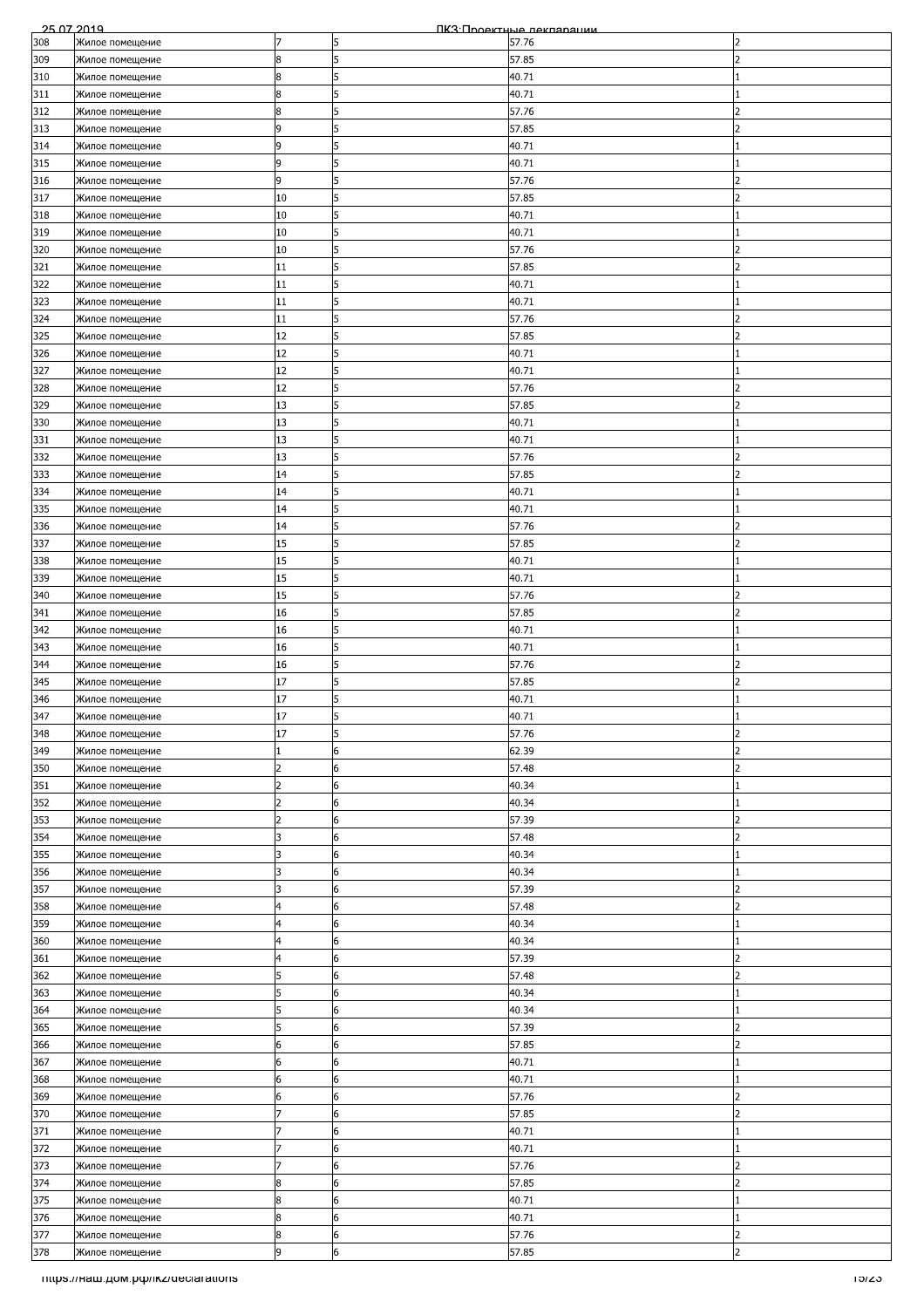| 25.07.2019 |                                    |                |                | ПКЗ Проектные лекляряции |                          |
|------------|------------------------------------|----------------|----------------|--------------------------|--------------------------|
| 379        | Жилое помещение                    | 9              | 6              | 40.71                    |                          |
| 380        | Жилое помещение                    | 9              | 6              | 40.71                    |                          |
| 381        | Жилое помещение                    | 9              | 6              | 57.76                    | $\overline{\phantom{a}}$ |
| 382        | Жилое помещение                    | 10             | 6              | 57.85                    | 2                        |
|            |                                    |                |                |                          |                          |
| 383        | Жилое помещение                    | 10             | 6              | 40.71                    |                          |
| 384        | Жилое помещение                    | 10             | 6              | 40.71                    |                          |
| 385        | Жилое помещение                    | 10             | 6              | 57.76                    | $\mathcal{P}$            |
| 386        | Жилое помещение                    | 11             | 6              | 57.85                    | $\overline{\phantom{a}}$ |
| 387        | Жилое помещение                    | 11             | 6              | 40.71                    |                          |
| 388        | Жилое помещение                    | 11             | 6              | 40.71                    |                          |
| 389        | Жилое помещение                    | 11             | 6              | 57.76                    |                          |
| 390        | Жилое помещение                    | 12             | 6              | 57.85                    |                          |
| 391        | Жилое помещение                    | 12             | 6              | 40.71                    |                          |
| 392        | Жилое помещение                    | 12             | 6              | 40.71                    |                          |
|            |                                    |                |                |                          |                          |
| 393        | Жилое помещение                    | 12             | 6              | 57.76                    | 2                        |
| 394        | Жилое помещение                    | 13             | 6              | 57.85                    | 2                        |
| 395        | Жилое помещение                    | 13             | 6              | 40.71                    |                          |
| 396        | Жилое помещение                    | 13             | 6              | 40.71                    |                          |
| 397        | Жилое помещение                    | 13             | 6              | 57.76                    |                          |
| 398        | Жилое помещение                    | 14             | $6\phantom{.}$ | 57.85                    |                          |
| 399        | Жилое помещение                    | 14             | 6              | 40.71                    |                          |
| 400        | Жилое помещение                    | 14             | 6              | 40.71                    |                          |
| 401        | Жилое помещение                    | 14             | 6              | 57.76                    | 2                        |
| 402        |                                    | 15             | 6              | 57.85                    | っ                        |
|            | Жилое помещение                    |                |                |                          |                          |
| 403        | Жилое помещение                    | 15             | 6              | 40.71                    |                          |
| 404        | Жилое помещение                    | 15             | 6              | 40.71                    |                          |
| 405        | Жилое помещение                    | 15             | 6              | 57.76                    |                          |
| 406        | Жилое помещение                    | 16             | 6              | 57.85                    | 2                        |
| 407        | Жилое помещение                    | 16             | 6              | 40.71                    |                          |
| 408        | Жилое помещение                    | 16             | 6              | 40.71                    |                          |
| 409        | Жилое помещение                    | 16             | 6              | 57.76                    | っ                        |
| 410        | Жилое помещение                    | 17             | 6              | 57.85                    | 2                        |
|            |                                    |                |                |                          |                          |
| 411        | Жилое помещение                    | 17             | 6              | 40.71                    |                          |
| 412        | Жилое помещение                    | 17             | 6              | 40.71                    |                          |
| 413        | Жилое помещение                    | 17             | 6              | 57.76                    | 2                        |
| 414        | Жилое помещение                    |                | 7              | 62.39                    | $\overline{\phantom{a}}$ |
| 415        | Жилое помещение                    |                | 7              | 40.34                    |                          |
| 416        | Жилое помещение                    |                | 7              | 57.39                    | っ                        |
| 417        | Жилое помещение                    | $\overline{2}$ | 7              | 57.48                    | $\overline{\phantom{a}}$ |
| 418        | Жилое помещение                    |                | 7              | 40.34                    |                          |
| 419        | Жилое помещение                    | 2              | 17             | 40.34                    |                          |
| 420        | Жилое помещение                    | 2              |                | 57.39                    | 2                        |
|            |                                    |                | 7              |                          |                          |
| 421        | Жилое помещение                    | 3              |                | 57.48                    | 2                        |
| 422        | Жилое помещение                    | 3              | 7              | 40.34                    |                          |
| 423        | Жилое помещение                    | 3              | 7              | 40.34                    |                          |
| 424        | Жилое помещение                    | 3              | 17             | 57.39                    | $\overline{2}$           |
| 425        | Жилое помещение                    | 4              | 7              | 57.48                    | フ                        |
| 426        | Жилое помещение                    | 4              | 17             | 40.34                    |                          |
| 427        | Жилое помещение                    | 4              | 7              | 40.34                    |                          |
| 428        | Жилое помещение                    | 4              | 7              | 57.39                    | 2                        |
| 429        | Жилое помещение                    | 5              | 7              | 57.48                    | $\overline{\phantom{a}}$ |
| 430        |                                    | 5              | 7              | 40.34                    |                          |
|            | Жилое помещение                    |                |                |                          |                          |
| 431        | Жилое помещение                    | 5              | 17             | 40.34                    |                          |
| 432        | Жилое помещение                    | 5              |                | 57.39                    | っ                        |
| 433        | Жилое помещение                    | 6              | 17             | 57.85                    | $\overline{2}$           |
| 434        | Жилое помещение                    | 6              | 7              | 40.71                    |                          |
| 435        | Жилое помещение                    | 6              | 7              | 40.71                    |                          |
| 436        | Жилое помещение                    | 6              | 7              | 57.76                    | $\overline{2}$           |
| 437        | Жилое помещение                    |                | 7              | 57.85                    | 2                        |
| 438        | Жилое помещение                    |                | 7              | 40.71                    |                          |
| 439        | Жилое помещение                    |                |                | 40.71                    |                          |
| 440        | Жилое помещение                    |                | 17             | 57.76                    | $\overline{\phantom{a}}$ |
|            |                                    |                | 7              |                          | 2                        |
| 441        | Жилое помещение                    | 8              | 7              | 57.85                    |                          |
| 442        | Жилое помещение                    | 8              |                | 40.71                    |                          |
| 443        | Жилое помещение                    | 8              | 7              | 40.71                    |                          |
| 444        | Жилое помещение                    | 8              | 7              | 57.76                    | 2                        |
| 445        | Жилое помещение                    | 9              | 17             | 57.85                    | 2                        |
| 446        | Жилое помещение                    | 9              |                | 40.71                    |                          |
| 447        | Жилое помещение                    | 9              | 17             | 40.71                    |                          |
| 448        | Жилое помещение                    | 9              | 7              | 57.76                    | $\overline{2}$           |
| 449        | Жилое помещение                    | 10             | $\overline{7}$ | 57.85                    | $\overline{2}$           |
|            |                                    |                |                |                          |                          |
|            | mups.//наш.дом.рф/ikz/declarations |                |                |                          | כ∠וסו                    |
|            |                                    |                |                |                          |                          |
|            |                                    |                |                |                          |                          |
|            |                                    |                |                |                          |                          |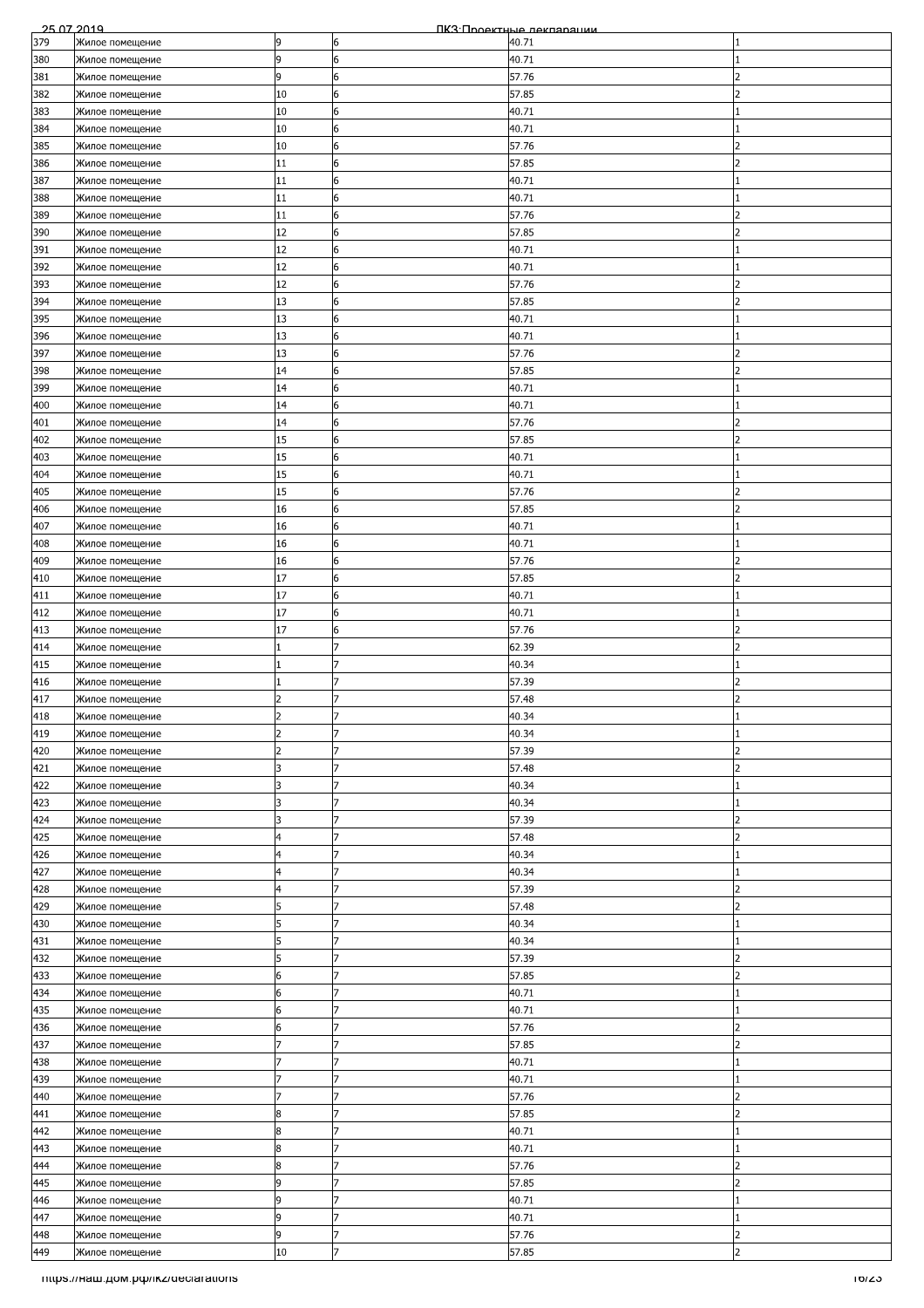|                                    | 25.07.2019                                                                                                                                                         |        |                |                                |                                       | ПКЗ:Проектные лекпарации       |                                   |              |
|------------------------------------|--------------------------------------------------------------------------------------------------------------------------------------------------------------------|--------|----------------|--------------------------------|---------------------------------------|--------------------------------|-----------------------------------|--------------|
| 450                                | Жилое помещение                                                                                                                                                    |        | 10             | 17                             |                                       | 40.71                          |                                   |              |
| 451                                | Жилое помещение                                                                                                                                                    |        | 10             | 7                              |                                       | 40.71                          |                                   |              |
|                                    |                                                                                                                                                                    |        | 10             | 7                              |                                       | 57.76                          |                                   |              |
| 452                                | Жилое помещение                                                                                                                                                    |        |                |                                |                                       |                                |                                   |              |
| 453                                | Жилое помещение                                                                                                                                                    |        | 11             | 7                              |                                       | 57.85                          |                                   |              |
| 454                                | Жилое помещение                                                                                                                                                    |        | 11             | 7                              |                                       | 40.71                          |                                   |              |
| 455                                | Жилое помещение                                                                                                                                                    |        | 11             | 7                              |                                       | 40.71                          |                                   |              |
| 456                                | Жилое помещение                                                                                                                                                    |        | 11             | 7                              |                                       | 57.76                          |                                   |              |
|                                    |                                                                                                                                                                    |        | 12             | $\overline{7}$                 |                                       |                                |                                   |              |
| 457                                | Жилое помещение                                                                                                                                                    |        |                |                                |                                       | 57.85                          |                                   |              |
| 458                                | Жилое помещение                                                                                                                                                    |        | 12             | 7                              |                                       | 40.71                          |                                   |              |
| 459                                | Жилое помещение                                                                                                                                                    |        | 12             |                                |                                       | 40.71                          |                                   |              |
| 460                                | Жилое помещение                                                                                                                                                    |        | 12             |                                |                                       | 57.76                          |                                   |              |
| 461                                | Жилое помещение                                                                                                                                                    |        | 13             | 7                              |                                       | 57.85                          |                                   |              |
|                                    |                                                                                                                                                                    |        |                | 7                              |                                       |                                |                                   |              |
| 462                                | Жилое помещение                                                                                                                                                    |        | 13             |                                |                                       | 40.71                          |                                   |              |
| 463                                | Жилое помещение                                                                                                                                                    |        | 13             |                                |                                       | 40.71                          |                                   |              |
| 464                                | Жилое помещение                                                                                                                                                    |        | 13             | $\overline{7}$                 |                                       | 57.76                          |                                   |              |
| 465                                | Жилое помещение                                                                                                                                                    |        | 14             | 7                              |                                       | 57.85                          |                                   |              |
| 466                                | Жилое помещение                                                                                                                                                    |        | 14             |                                |                                       | 40.71                          |                                   |              |
|                                    |                                                                                                                                                                    |        |                |                                |                                       |                                |                                   |              |
| 467                                | Жилое помещение                                                                                                                                                    |        | 14             |                                |                                       | 40.71                          |                                   |              |
| 468                                | Жилое помещение                                                                                                                                                    |        | 14             | 7                              |                                       | 57.76                          |                                   |              |
| 469                                | Жилое помещение                                                                                                                                                    |        | 15             | 7                              |                                       | 57.85                          |                                   |              |
| 470                                | Жилое помещение                                                                                                                                                    |        | 15             |                                |                                       | 40.71                          |                                   |              |
| 471                                | Жилое помещение                                                                                                                                                    |        | 15             |                                |                                       | 40.71                          |                                   |              |
|                                    |                                                                                                                                                                    |        |                | 7                              |                                       |                                |                                   |              |
| 472                                | Жилое помещение                                                                                                                                                    |        | 15             |                                |                                       | 57.76                          |                                   |              |
| 473                                | Жилое помещение                                                                                                                                                    |        | 16             |                                |                                       | 57.85                          |                                   |              |
| 474                                | Жилое помещение                                                                                                                                                    |        | 16             |                                |                                       | 40.71                          |                                   |              |
| 475                                | Жилое помещение                                                                                                                                                    |        | 16             | 7                              |                                       | 40.71                          |                                   |              |
| 476                                | Жилое помещение                                                                                                                                                    |        | 16             | 7                              |                                       | 57.76                          |                                   |              |
|                                    |                                                                                                                                                                    |        | 17             |                                |                                       |                                |                                   |              |
| 477                                | Жилое помещение                                                                                                                                                    |        |                |                                |                                       | 57.85                          |                                   |              |
| 478                                | Жилое помещение                                                                                                                                                    |        | 17             | 7                              |                                       | 40.71                          |                                   |              |
| 479                                | Жилое помещение                                                                                                                                                    |        | 17             | 7                              |                                       | 40.71                          |                                   |              |
| 480                                | Жилое помещение                                                                                                                                                    |        | 17             |                                |                                       | 57.76                          |                                   |              |
|                                    | 15.3 Об основных характеристиках нежилых                                                                                                                           |        |                |                                |                                       |                                |                                   |              |
|                                    |                                                                                                                                                                    | 15.3.1 |                |                                |                                       |                                |                                   |              |
|                                    | помещений                                                                                                                                                          |        |                |                                |                                       |                                |                                   |              |
| Nō                                 | Назначение                                                                                                                                                         | Этаж   | Номер подъезда |                                | Площадь, м2                           |                                | Площадь частей нежилого помещения |              |
|                                    |                                                                                                                                                                    |        |                |                                |                                       | Наименование                   |                                   | Площадь(м2)  |
|                                    | Встроенное помещение                                                                                                                                               |        |                |                                | 150.82                                | Помещение уборочного инвентаря |                                   | 4.63         |
|                                    |                                                                                                                                                                    |        |                |                                |                                       |                                |                                   | 4.35         |
|                                    |                                                                                                                                                                    |        |                |                                |                                       | Санузел                        |                                   |              |
|                                    |                                                                                                                                                                    |        |                |                                |                                       | Тамбур                         |                                   | 3.88         |
|                                    |                                                                                                                                                                    |        |                |                                |                                       | Балкон                         |                                   | 1.86         |
|                                    |                                                                                                                                                                    |        |                |                                |                                       | Балкон                         |                                   | 1.9          |
|                                    |                                                                                                                                                                    |        |                |                                |                                       | Балкон                         |                                   | 1.9          |
|                                    |                                                                                                                                                                    |        |                |                                |                                       |                                |                                   |              |
|                                    |                                                                                                                                                                    |        |                |                                |                                       | Балкон                         |                                   | 1.84         |
|                                    |                                                                                                                                                                    |        |                |                                |                                       | Встроенное помещение           |                                   | 130.46       |
|                                    | Встроенное помещение                                                                                                                                               |        | 5              |                                | 90.21                                 | Помещение уборочного инвентаря |                                   | 4.65         |
|                                    |                                                                                                                                                                    |        |                |                                |                                       | Санузел                        |                                   | 3.29         |
|                                    |                                                                                                                                                                    |        |                |                                |                                       | Тамбур                         |                                   | 3.88         |
|                                    |                                                                                                                                                                    |        |                |                                |                                       |                                |                                   |              |
|                                    |                                                                                                                                                                    |        |                |                                |                                       | Кладовая                       |                                   | 1.02         |
|                                    |                                                                                                                                                                    |        |                |                                |                                       | Балкон                         |                                   | 1.75         |
|                                    |                                                                                                                                                                    |        |                |                                |                                       |                                |                                   | 75.62        |
|                                    |                                                                                                                                                                    |        |                |                                |                                       | Встроенное помещение           |                                   |              |
|                                    |                                                                                                                                                                    |        |                |                                |                                       |                                |                                   |              |
|                                    | Встроенное помещение                                                                                                                                               |        | 6              |                                | 90.21                                 | Помещение уборочного инвентаря |                                   | 4.65         |
|                                    |                                                                                                                                                                    |        |                |                                |                                       | Санузел                        |                                   | 3.29         |
|                                    |                                                                                                                                                                    |        |                |                                |                                       | Тамбур                         |                                   | 3.88         |
|                                    |                                                                                                                                                                    |        |                |                                |                                       | Кладовая                       |                                   | 1.02         |
|                                    |                                                                                                                                                                    |        |                |                                |                                       | Балкон                         |                                   | 1.75         |
|                                    |                                                                                                                                                                    |        |                |                                |                                       |                                |                                   |              |
|                                    |                                                                                                                                                                    |        |                |                                |                                       | Встроенное помещение           |                                   | 75.62        |
|                                    | 16 О составе общего имущества в строящемся (создаваемом) в рамках проекта строительства многоквартирном доме (перечень помещений общего пользования с указанием их |        |                |                                |                                       |                                |                                   |              |
|                                    | назначения и площади, перечень технологического и инженерного оборудования, предназначенного для обслуживания более чем одного помещения в данном доме)            |        |                |                                |                                       |                                |                                   |              |
|                                    | 16.1 Перечень помещений общего                                                                                                                                     |        |                |                                |                                       |                                |                                   |              |
|                                    | пользования с указанием их назначения и                                                                                                                            | 16.1.1 |                |                                |                                       |                                |                                   |              |
| площади                            |                                                                                                                                                                    |        |                |                                |                                       |                                |                                   |              |
|                                    | Вид помещения                                                                                                                                                      |        |                |                                | Описание места расположения помещения |                                | Назначение помещения              | Площадь (м2) |
| N <sub>o</sub><br>1                | ИТП                                                                                                                                                                |        |                | техническое подполье секция 5  |                                       |                                | техническое                       | 87.9         |
| $\overline{2}$                     | <b>BHC</b>                                                                                                                                                         |        |                | -техническое подполье секция 5 |                                       |                                | техническое                       | 40.83        |
|                                    |                                                                                                                                                                    |        |                |                                |                                       |                                |                                   |              |
|                                    | тамбур                                                                                                                                                             |        |                | -1 этаж секция 1               |                                       |                                | место общего пользования          | 3.45         |
|                                    | тамбур                                                                                                                                                             |        |                | -1 этаж секция 1               |                                       |                                | место общего пользования          | 3.39         |
|                                    | тамбур                                                                                                                                                             |        |                | -1 этаж секция 1               |                                       |                                | место общего пользования          | 3.88         |
|                                    | тамбур                                                                                                                                                             |        |                | -1 этаж секция 1               |                                       |                                | место общего пользования          | 3.43         |
|                                    | вестибюль                                                                                                                                                          |        |                | ·1 этаж секция 1               |                                       |                                | место общего пользования          | 10.45        |
| 3<br>4<br>5<br>6<br>$\overline{7}$ |                                                                                                                                                                    |        |                |                                |                                       |                                |                                   |              |
| 8                                  | Лифтовой холл                                                                                                                                                      |        |                | 1 этаж секция 1                |                                       |                                | место общего пользования          | 7.24         |
| 9                                  | Квартирный холл                                                                                                                                                    |        |                | -1 этаж секция 1               |                                       |                                | место общего пользования          | 25.5         |
| 10                                 | Помещение вахтера                                                                                                                                                  |        |                | -1 этаж секция 1               |                                       |                                | место общего пользования          | 11.2         |
| 11                                 | с/у вахтера                                                                                                                                                        |        |                | 1 этаж секция 1                |                                       |                                | место общего пользования          | 2.35         |
|                                    | mups.//Ham.gom.po//ikz/declarations                                                                                                                                |        |                |                                |                                       |                                |                                   | 177ZJ        |
|                                    |                                                                                                                                                                    |        |                |                                |                                       |                                |                                   |              |
|                                    |                                                                                                                                                                    |        |                |                                |                                       |                                |                                   |              |
|                                    |                                                                                                                                                                    |        |                |                                |                                       |                                |                                   |              |
|                                    |                                                                                                                                                                    |        |                |                                |                                       |                                |                                   |              |
|                                    |                                                                                                                                                                    |        |                |                                |                                       |                                |                                   |              |
|                                    |                                                                                                                                                                    |        |                |                                |                                       |                                |                                   |              |
|                                    |                                                                                                                                                                    |        |                |                                |                                       |                                |                                   |              |
|                                    |                                                                                                                                                                    |        |                |                                |                                       |                                |                                   |              |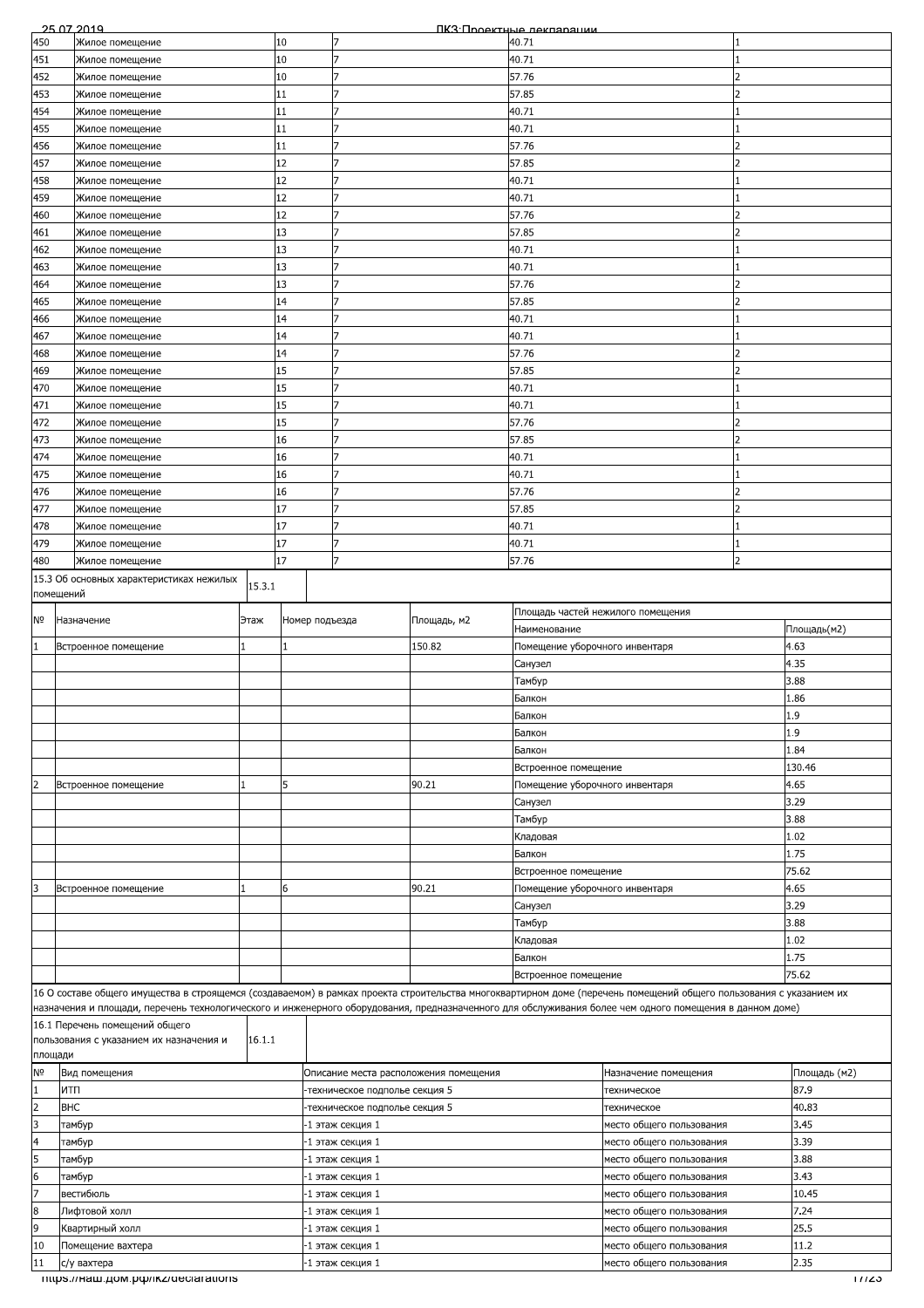|          | 25.07.2019                          | ПКЗ: Проектные лекпарации            |                                                      |               |
|----------|-------------------------------------|--------------------------------------|------------------------------------------------------|---------------|
| 12       | Помещение уборочного инвентаря      | -1 этаж секция 1                     | место общего пользования                             | 2.25          |
| 13       | Лестничная клетка                   | -1 этаж секция 1                     | место общего пользования                             | 13            |
| 14       | Электрощитовая                      | -1 этаж секция 1                     | техническое                                          | 12.82         |
| 15       | Мусорокамера                        | -1 этаж секция 1                     | техническое                                          | 3.83          |
| 16       | тамбур                              | -1 этаж секция 2                     | место общего пользования                             | 3.43          |
| 17       | тамбур                              | 1 этаж секция 2                      | место общего пользования                             | 3.59          |
| 18       | тамбур                              | -1 этаж секция 2                     | место общего пользования                             | 3.41          |
| 19       | вестибюль                           | -1 этаж секция 2                     | место общего пользования                             | 10.6          |
| 20       | Квартирный холл                     | -1 этаж секция 2                     | место общего пользования                             | 25.66         |
| 21       | Лифтовой холл                       | -1 этаж секция 2                     | место общего пользования                             | 7.24          |
| 22       | Лестничная клетка                   | -1 этаж секция 2                     | место общего пользования                             | 13.02         |
| 23       | Мусорокамера                        | -1 этаж секция 2                     | техническое                                          | 3.83          |
| 24       | Помещение вахтера                   | -1 этаж секция 2                     | место общего пользования                             | 11.11         |
| 25       | с/у вахтера                         | -1 этаж секция 2                     | место общего пользования                             | 2.55          |
| 26<br>27 | Помещение уборочного инвентаря      | -1 этаж секция 2                     | место общего пользования                             | 2.28          |
| 28       | тамбур                              | -1 этаж секция 3                     | место общего пользования                             | 2.46<br>2.94  |
| 29       | тамбур                              | -1 этаж секция 3<br>-1 этаж секция 3 | место общего пользования                             | 8.14          |
| 30       | тамбур                              | -1 этаж секция 3                     | место общего пользования<br>место общего пользования | 3.43          |
| 31       | тамбур<br>вестибюль                 | -1 этаж секция 3                     | место общего пользования                             | 13.08         |
| 32       | Лифтовой холл                       | -1 этаж секция 3                     | место общего пользования                             | 7.03          |
| 33       | Квартирный холл                     | -1 этаж секция 3                     | место общего пользования                             | 44.45         |
| 34       | Помещение вахтера                   | -1 этаж секция 3                     | место общего пользования                             | 9.61          |
| 35       | с/у вахтера                         | -1 этаж секция 3                     | место общего пользования                             | 2.08          |
| 36       | Помещение уборочного инвентаря      | -1 этаж секция 3                     | место общего пользования                             | 1.55          |
| 37       | Лестничная клетка                   | -1 этаж секция 3                     | место общего пользования                             | 13.02         |
| 38       | Мусорокамера                        | -1 этаж секция 3                     | техническое                                          | 3.83          |
| 39       | тамбур                              | -1 этаж секция 4                     | место общего пользования                             | 3.41          |
| 40       | тамбур                              | -1 этаж секция 4                     | место общего пользования                             | 3.59          |
| 41       | тамбур                              | -1 этаж секция 4                     | место общего пользования                             | 3.43          |
| 42       | вестибюль                           | -1 этаж секция 4                     | место общего пользования                             | 10.8          |
| 43       | Лифтовой холл                       | -1 этаж секция 4                     | место общего пользования                             | 7.24          |
| 44       | Квартирный холл                     | -1 этаж секция 4                     | место общего пользования                             | 25.66         |
| 45       | Помещение вахтера                   | -1 этаж секция 4                     | место общего пользования                             | 11.11         |
| 46       | с/у вахтера                         | -1 этаж секция 4                     | место общего пользования                             | 2.55          |
| 47       | Помещение уборочного инвентаря      | -1 этаж секция 4                     | место общего пользования                             | 2.28          |
| 48       | Лестничная клетка                   | 1 этаж секция 4                      | место общего пользования                             | 13.02         |
| 49       | Мусорокамера                        | 1 этаж секция 4                      | техническое                                          | 3.83          |
| 50       | тамбур                              | -1 этаж секция 5                     | место общего пользования                             | 3.41          |
| 51       | тамбур                              | 1 этаж секция 5                      | место общего пользования                             | 3.59          |
| 52       | тамбур                              | -1 этаж секция 5                     | место общего пользования                             | 3.43          |
| 53       | тамбур                              | -1 этаж секция 5                     | место общего пользования                             | 3.88          |
| 54       | вестибюль                           | -1 этаж секция 5                     | место общего пользования                             | 10.6          |
| 54       | Лифтовой холл                       | -1 этаж секция 5                     | место общего пользования                             | 7.24          |
| 55       | Квартирный холл                     | -1 этаж секция 5                     | место общего пользования                             | 24.21         |
| 56       | Помещение вахтера                   | -1 этаж секция 5                     | место общего пользования                             | 11.11         |
| 57       | с/у вахтера                         | -1 этаж секция 5                     | место общего пользования                             | 2.55          |
| 58       | Помещение уборочного инвентаря      | -1 этаж секция 5                     | место общего пользования                             | 2.28          |
| 59       | Помещение уборочного инвентаря      | -1 этаж секция 5                     | место общего пользования                             | 4.65          |
| 60       | Лестничная клетка                   | 1 этаж секция 5                      | место общего пользования                             | 13.02         |
|          | Мусорокамера                        | -1 этаж секция 5                     | техническое                                          | 3.83          |
| 61       | Электрощитовая                      | -1 этаж секция 5                     | техническое                                          | 8.33          |
| 62       | тамбур                              | -1 этаж секция 6                     | место общего пользования                             | 3.41          |
| 63       | тамбур                              | -1 этаж секция 6                     | место общего пользования                             | 3.59          |
| 64       | тамбур                              | -1 этаж секция 6                     | место общего пользования                             | 3.43          |
| 65       | тамбур                              | -1 этаж секция 6                     | место общего пользования                             | 3.88          |
| 66       | вестибюль                           | -1 этаж секция 6                     | место общего пользования                             | 10.6          |
| 67       | Лифтовой холл                       | -1 этаж секция 6                     | место общего пользования                             | 7.24          |
| 68       | Квартирный холл                     | -1 этаж секция 6                     | место общего пользования                             | 24.21         |
| 69       | Помещение вахтера                   | -1 этаж секция 6                     | место общего пользования                             | 11.11         |
| 70       | с/у вахтера                         | -1 этаж секция 6                     | место общего пользования                             | 2.55          |
| 71       | Помещение уборочного инвентаря      | -1 этаж секция 6                     | место общего пользования                             | 2.28          |
| 72<br>73 | Помещение уборочного инвентаря      | -1 этаж секция 6                     | место общего пользования                             | 4.65<br>13.02 |
|          | Лестничная клетка                   | -1 этаж секция 6                     | место общего пользования                             |               |
| 74<br>75 | Мусорокамера<br>Электрощитовая      | -1 этаж секция 6<br>-1 этаж секция 6 | техническое<br>техническое                           | 3.83<br>8.33  |
|          |                                     |                                      |                                                      |               |
| 76<br>77 | тамбур                              | -1 этаж секция 7                     | место общего пользования                             | 3.41<br>3.59  |
| 78       | тамбур                              | -1 этаж секция 7                     | место общего пользования<br>место общего пользования | 3.43          |
| 79       | тамбур<br>вестибюль                 | -1 этаж секция 7<br>-1 этаж секция 7 | место общего пользования                             | 10.6          |
| 80       | Лифтовой холл                       | -1 этаж секция 7                     | место общего пользования                             | 7.24          |
|          |                                     |                                      |                                                      |               |
|          | mups.//Ham.gom.po//ikz/declarations |                                      |                                                      | 10/ZJ         |
|          |                                     |                                      |                                                      |               |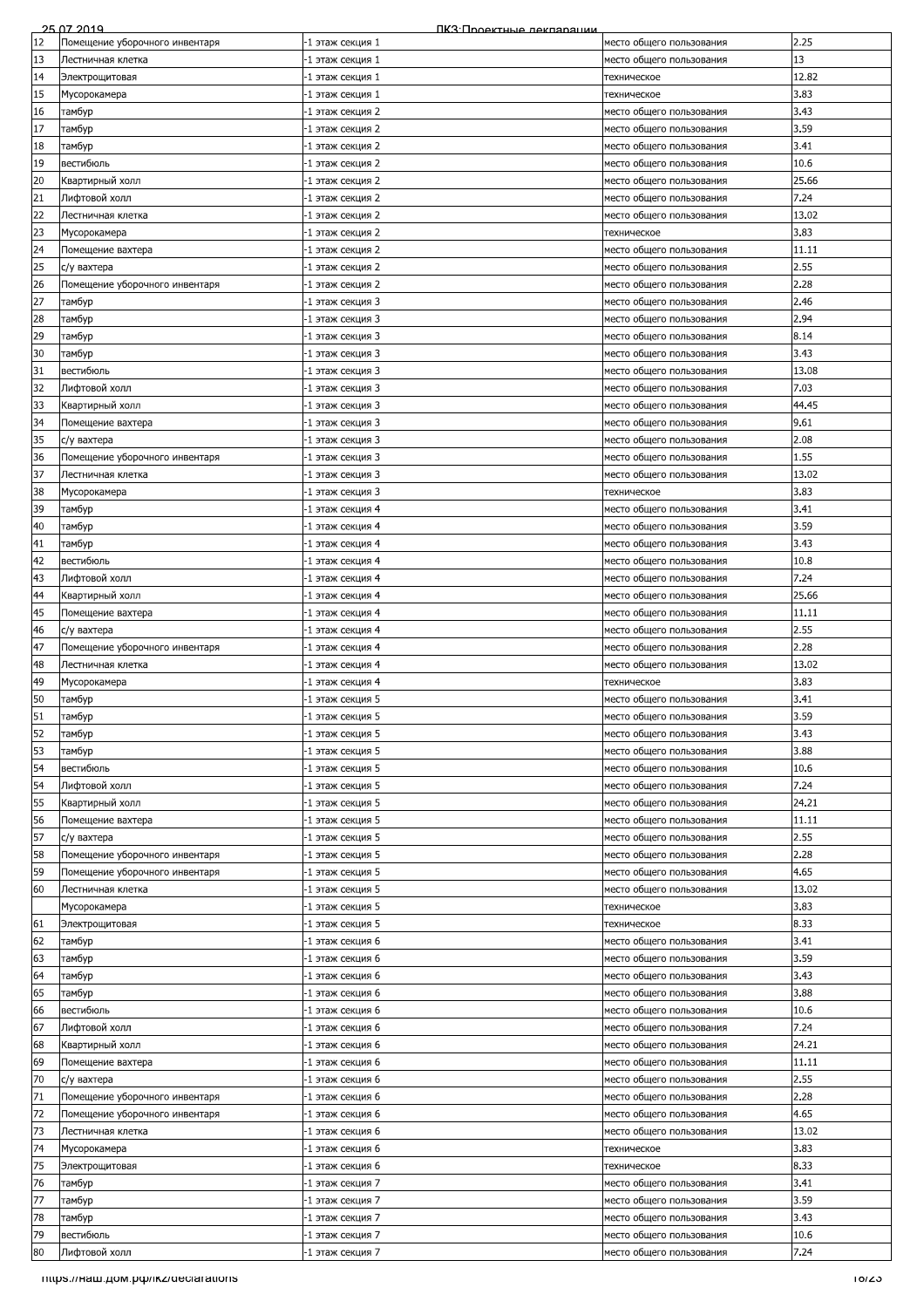|     | 25.07.2019                           | ПКЗ: Проектные лекляряции |                          |       |
|-----|--------------------------------------|---------------------------|--------------------------|-------|
| 81  | Квартирный холл                      | 1 этаж секция 7           | место общего пользования | 25.66 |
| 82  | Помещение вахтера                    | -1 этаж секция 7          | место общего пользования | 11.11 |
| 83  | с/у вахтера                          | -1 этаж секция 7          | место общего пользования | 2.55  |
|     |                                      |                           |                          | 2.28  |
| 84  | Помещение уборочного инвентаря       | -1 этаж секция 7          | место общего пользования |       |
| 85  | Лестничная клетка                    | -1 этаж секция 7          | место общего пользования | 13.02 |
| 86  | Мусорокамера                         | -1 этаж секция 7          | техническое              | 3.83  |
| 87  | тамбур                               | -2-5 этажи секция 1       | место общего пользования | 3.77  |
| 88  | тамбур                               | -2-5 этажи секция 1       | место общего пользования | 1.66  |
| 89  | Лифтовой холл                        | -2-5 этажи секция 1       | место общего пользования | 7.15  |
|     |                                      |                           |                          |       |
| 90  | Квартирный холл                      | -2-5 этажи секция 1       | место общего пользования | 18.7  |
| 91  | Лестничная клетка                    | -2-5 этажи секция 1       | место общего пользования | 10.48 |
| 92  | Переходная лоджия                    | -2-5 этажи секция 1       | место общего пользования | 6.61  |
| 93  | тамбур                               | -2-5 этажи секция 2       | место общего пользования | 3.83  |
| 94  | тамбур                               | -2-5 этажи секция 2       | место общего пользования | 1.66  |
| 95  | Лифтовой холл                        | -2-5 этажи секция 2       |                          | 7.15  |
|     |                                      |                           | место общего пользования |       |
| 96  | Квартирный холл                      | -2-5 этажи секция 2       | место общего пользования | 18.31 |
| 97  | Лестничная клетка                    | -2-5 этажи секция 2       | место общего пользования | 10.48 |
| 98  | Переходная лоджия                    | -2-5 этажи секция 2       | место общего пользования | 6.61  |
| 99  | тамбур                               | -2-5 этажи секция 3       | место общего пользования | 3.77  |
| 100 | тамбур                               | -2-5 этажи секция 3       | место общего пользования | 1.66  |
| 101 | Лифтовой холл                        | -2-5 этажи секция 3       | место общего пользования | 7.15  |
|     |                                      |                           |                          |       |
| 102 | Квартирный холл                      | -2-5 этажи секция 3       | место общего пользования | 36.55 |
| 103 | Лестничная клетка                    | -2-5 этажи секция 3       | место общего пользования | 10.6  |
| 104 | Переходная лоджия                    | -2-5 этажи секция 3       | место общего пользования | 6.61  |
| 105 | тамбур                               | -2-5 этажи секция 4       | место общего пользования | 3.83  |
| 106 | тамбур                               | -2-5 этажи секция 4       | место общего пользования | 1.66  |
| 107 | Лифтовой холл                        | -2-5 этажи секция 4       | место общего пользования | 7.15  |
|     |                                      |                           |                          |       |
| 108 | Квартирный холл                      | -2-5 этажи секция 4       | место общего пользования | 18.31 |
| 109 | Лестничная клетка                    | -2-5 этажи секция 4       | место общего пользования | 10.48 |
| 110 | Переходная лоджия                    | -2-5 этажи секция 4       | место общего пользования | 6.61  |
| 111 | тамбур                               | -2-5 этажи секция 5       | место общего пользования | 3.83  |
| 112 | тамбур                               | -2-5 этажи секция 5       | место общего пользования | 1.66  |
| 113 | Лифтовой холл                        | -2-5 этажи секция 5       |                          | 7.15  |
|     |                                      |                           | место общего пользования |       |
| 114 | Квартирный холл                      | -2-5 этажи секция 5       | место общего пользования | 18.31 |
| 115 | Лестничная клетка                    | -2-5 этажи секция 5       | место общего пользования | 10.48 |
| 116 | Переходная лоджия                    | -2-5 этажи секция 5       | место общего пользования | 6.61  |
|     | тамбур                               | -2-5 этажи секция 6       | место общего пользования | 3.83  |
| 117 | тамбур                               | -2-5 этажи секция 6       | место общего пользования | 1.66  |
| 118 | Лифтовой холл                        | -2-5 этажи секция 6       | место общего пользования | 7.15  |
| 119 | Квартирный холл                      | -2-5 этажи секция 6       | место общего пользования | 18.31 |
| 120 |                                      | -2-5 этажи секция 6       |                          | 10.48 |
|     | Лестничная клетка                    |                           | место общего пользования |       |
| 121 | Переходная лоджия                    | -2-5 этажи секция 6       | место общего пользования | 6.61  |
| 122 | тамбур                               | -2-5 этажи секция 7       | место общего пользования | 3.83  |
| 123 | тамбур                               | -2-5 этажи секция 7       | место общего пользования | 1.66  |
| 124 | Лифтовой холл                        | -2-5 этажи секция 7       | место общего пользования | 7.15  |
| 125 | Квартирный холл                      | -2-5 этажи секция 7       | место общего пользования | 18.31 |
| 126 | Лестничная клетка                    | -2-5 этажи секция 7       | место общего пользования | 10.48 |
| 127 | Переходная лоджия                    | -2-5 этажи секция 7       | место общего пользования | 6.61  |
|     |                                      |                           |                          |       |
| 128 | тамбур                               | -6-17 этажи секция 1      | место общего пользования | 3.77  |
| 129 | тамбур                               | -6-17 этажи секция 1      | место общего пользования | 1.66  |
| 130 | Лифтовой холл                        | -6-17 этажи секция 1      | место общего пользования | 7.15  |
| 131 | Квартирный холл                      | -6-17 этажи секция 1      | место общего пользования | 18.7  |
| 132 | Лестничная клетка                    | -6-17 этажи секция 1      | место общего пользования | 10.48 |
| 133 | Переходная лоджия                    | -6-17 этажи секция 1      | место общего пользования | 6.61  |
|     |                                      |                           |                          |       |
| 134 | тамбур                               | -6-17 этажи секция 2      | место общего пользования | 3.83  |
| 135 | тамбур                               | -6-17 этажи секция 2      | место общего пользования | 1.66  |
| 136 | Лифтовой холл                        | -6-17 этажи секция 2      | место общего пользования | 7.15  |
| 137 | Квартирный холл                      | -6-17 этажи секция 2      | место общего пользования | 18.31 |
| 138 | Лестничная клетка                    | -6-17 этажи секция 2      | место общего пользования | 10.48 |
| 139 | Переходная лоджия                    | -6-17 этажи секция 2      | место общего пользования | 6.61  |
|     |                                      |                           |                          |       |
| 140 | тамбур                               | -6-17 этажи секция 3      | место общего пользования | 3.77  |
| 141 | тамбур                               | -6-17 этажи секция 3      | место общего пользования | 1.66  |
| 142 | Лифтовой холл                        | -6-17 этажи секция 3      | место общего пользования | 7.15  |
| 143 | Квартирный холл                      | -6-17 этажи секция 3      | место общего пользования | 36.55 |
| 144 | Лестничная клетка                    | -6-17 этажи секция 3      | место общего пользования | 10.6  |
| 145 | Переходная лоджия                    | -6-17 этажи секция 3      | место общего пользования | 6.61  |
| 146 | тамбур                               | -6-17 этажи секция 4      | место общего пользования | 3.83  |
| 147 | тамбур                               | -6-17 этажи секция 4      | место общего пользования | 1.66  |
| 148 |                                      |                           |                          | 7.15  |
|     | Лифтовой холл                        | -6-17 этажи секция 4      | место общего пользования |       |
| 149 | Квартирный холл                      | -6-17 этажи секция 4      | место общего пользования | 18.31 |
| 150 | Лестничная клетка                    | -6-17 этажи секция 4      | место общего пользования | 10.48 |
|     | TITIps.//Ham.gom.pu/ikz/deciarations |                           |                          | באצו  |
|     |                                      |                           |                          |       |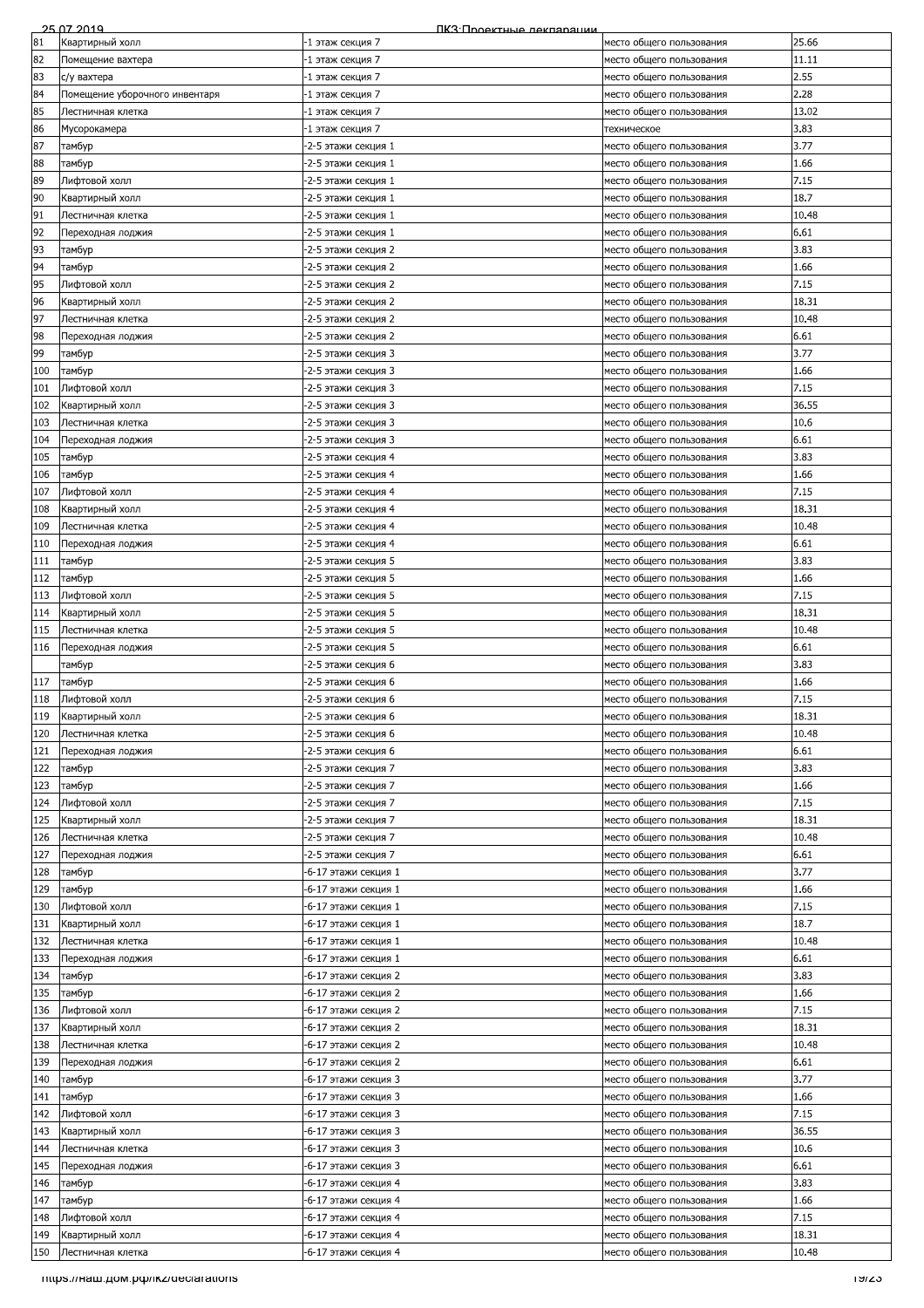|     | 25.07.2019                         | ПКЗ:Проектные лекпарации            |                          |       |
|-----|------------------------------------|-------------------------------------|--------------------------|-------|
| 151 | Переходная лоджия                  | -6-17 этажи секция 4                | место общего пользования | 6.61  |
| 152 | тамбур                             | -6-17 этажи секция 5                | место общего пользования | 3.83  |
| 153 |                                    |                                     |                          | 1.66  |
|     | тамбур                             | -6-17 этажи секция 5                | место общего пользования |       |
| 154 | Лифтовой холл                      | -6-17 этажи секция 5                | место общего пользования | 7.15  |
| 155 | Квартирный холл                    | -6-17 этажи секция 5                | место общего пользования | 18.31 |
| 156 | Лестничная клетка                  | -6-17 этажи секция 5                | место общего пользования | 10.48 |
| 157 | Переходная лоджия                  | -6-17 этажи секция 5                | место общего пользования | 6.61  |
| 158 | тамбур                             | -6-17 этажи секция 6                | место общего пользования | 3.83  |
|     |                                    |                                     |                          |       |
| 159 | тамбур                             | -6-17 этажи секция 6                | место общего пользования | 1.66  |
| 160 | Лифтовой холл                      | -6-17 этажи секция 6                | место общего пользования | 7.15  |
| 161 | Квартирный холл                    | -6-17 этажи секция 6                | место общего пользования | 18.31 |
| 162 | Лестничная клетка                  | -6-17 этажи секция 6                | место общего пользования | 10.48 |
| 163 | Переходная лоджия                  | -6-17 этажи секция 6                | место общего пользования | 6.61  |
| 164 | тамбур                             | -6-17 этажи секция 7                | место общего пользования | 3.83  |
| 165 | тамбур                             | -6-17 этажи секция 7                | место общего пользования | 1.66  |
|     |                                    |                                     |                          |       |
| 166 | Лифтовой холл                      | -6-17 этажи секция 7                | место общего пользования | 7.15  |
| 167 | Квартирный холл                    | -6-17 этажи секция 7                | место общего пользования | 18.31 |
| 168 | Лестничная клетка                  | -6-17 этажи секция 7                | место общего пользования | 10.48 |
| 169 | Переходная лоджия                  | -6-17 этажи секция 7                | место общего пользования | 6.61  |
| 170 | тамбур                             | технический чердак секция 1         | место общего пользования | 3.77  |
| 171 | Переходная лоджия                  | технический чердак секция 1-        | место общего пользования | 6.61  |
| 172 | тамбур                             | технический чердак секция 1-        | место общего пользования | 1.66  |
| 173 | Лестничная клетка                  | технический чердак секция 1-        | место общего пользования | 10.48 |
|     |                                    |                                     |                          | 3.77  |
| 174 | тамбур                             | технический чердак секция 2         | место общего пользования |       |
| 175 | Переходная лоджия                  | -технический чердак секция 2        | место общего пользования | 6.61  |
| 176 | тамбур                             | -технический чердак секция 2        | место общего пользования | 1.66  |
| 177 | Лестничная клетка                  | технический чердак секция 2-        | место общего пользования | 10.53 |
| 178 | тамбур                             | технический чердак секция 3-        | место общего пользования | 3.77  |
| 179 | Переходная лоджия                  | технический чердак секция 3-        | место общего пользования | 6.61  |
| 180 | тамбур                             | технический чердак секция 3-        | место общего пользования | 1.66  |
|     |                                    |                                     |                          |       |
| 181 | Лестничная клетка                  | технический чердак секция 3-        | место общего пользования | 10.48 |
| 182 | тамбур                             | -технический чердак секция 4        | место общего пользования | 3.77  |
| 183 | Переходная лоджия                  | технический чердак секция 4-        | место общего пользования | 6.61  |
| 184 | тамбур                             | технический чердак секция 4-        | место общего пользования | 1.66  |
| 185 | Лестничная клетка                  | технический чердак секция 4-        | место общего пользования | 10.53 |
| 186 | тамбур                             | технический чердак секция 5         | место общего пользования | 3.77  |
| 187 | Переходная лоджия                  | технический чердак секция 5         | место общего пользования | 6.61  |
|     |                                    |                                     | место общего пользования | 1.66  |
| 188 | тамбур                             | технический чердак секция 5         |                          |       |
| 189 | Лестничная клетка                  | технический чердак секция 5         | место общего пользования | 10.53 |
| 190 | тамбур                             | технический чердак секция 6         | место общего пользования | 3.77  |
| 191 | Переходная лоджия                  | технический чердак секция 6-        | место общего пользования | 6.61  |
| 192 | тамбур                             | технический чердак секция 6         | место общего пользования | 1.66  |
| 193 | Лестничная клетка                  | технический чердак секция 6         | место общего пользования | 10.53 |
| 194 | тамбур                             | технический чердак секция 7-        | место общего пользования | 3.77  |
| 195 | Переходная лоджия                  | технический чердак секция7          | место общего пользования | 6.61  |
| 196 |                                    | -технический чердак секция 7        |                          | 1.66  |
|     | тамбур                             |                                     | место общего пользования |       |
| 197 | Лестничная клетка                  | технический чердак секция 7-        | место общего пользования | 10.53 |
| 198 | тамбур                             | машинное помещение лифтов секция 1  | место общего пользования | 4.07  |
| 199 | Тереходная лоджия                  | -машинное помещение лифтов секция 1 | место общего пользования | 6.61  |
| 200 | тамбур                             | -машинное помещение лифтов секция 1 | место общего пользования | L.66  |
| 201 | Лестничная клетка                  | -машинное помещение лифтов секция 1 | место общего пользования | 10.48 |
| 202 | Машинное помещение лифтов          | -машинное помещение лифтов секция 1 | техническое              | 30.98 |
| 203 | тамбур                             | -машинное помещение лифтов секция 2 | место общего пользования | 4.07  |
| 204 |                                    |                                     |                          | 6.61  |
|     | Переходная лоджия                  | -машинное помещение лифтов секция 2 | место общего пользования |       |
| 205 | тамбур                             | -машинное помещение лифтов секция 2 | место общего пользования | 1.66  |
| 206 | Лестничная клетка                  | -машинное помещение лифтов секция 2 | место общего пользования | 10.48 |
| 207 | Машинное помещение лифтов          | -машинное помещение лифтов секция 2 | техническое              | 30.98 |
| 208 | тамбур                             | машинное помещение лифтов секция 3  | место общего пользования | 4.07  |
| 209 | Переходная лоджия                  | машинное помещение лифтов секция 3  | место общего пользования | 6.61  |
| 210 | тамбур                             | -машинное помещение лифтов секция 3 | место общего пользования | 1.66  |
| 211 | Лестничная клетка                  | -машинное помещение лифтов секция 3 | место общего пользования | 10.48 |
| 212 | Машинное помещение лифтов          | машинное помещение лифтов секция 3  | техническое              | 30.98 |
| 213 |                                    |                                     |                          | 4.07  |
|     | тамбур                             | -машинное помещение лифтов секция 4 | место общего пользования |       |
| 214 | Переходная лоджия                  | -машинное помещение лифтов секция 4 | место общего пользования | 6.61  |
| 215 | тамбур                             | машинное помещение лифтов секция 4  | место общего пользования | 1.66  |
| 216 | Лестничная клетка                  | -машинное помещение лифтов секция 4 | место общего пользования | 10.48 |
| 217 | Машинное помещение лифтов          | -машинное помещение лифтов секция 4 | техническое              | 30.98 |
| 218 | тамбур                             | -машинное помещение лифтов секция 5 | место общего пользования | 4.07  |
| 219 | Переходная лоджия                  | -машинное помещение лифтов секция 5 | место общего пользования | 6.61  |
| 220 | тамбур                             | машинное помещение лифтов секция 5  | место общего пользования | 1.66  |
| 221 |                                    | машинное помещение лифтов секция 5  |                          | 10.48 |
|     | Лестничная клетка                  |                                     | место общего пользования |       |
|     | mups.//наш.дом.рф/ikz/decialations |                                     |                          | zuizo |
|     |                                    |                                     |                          |       |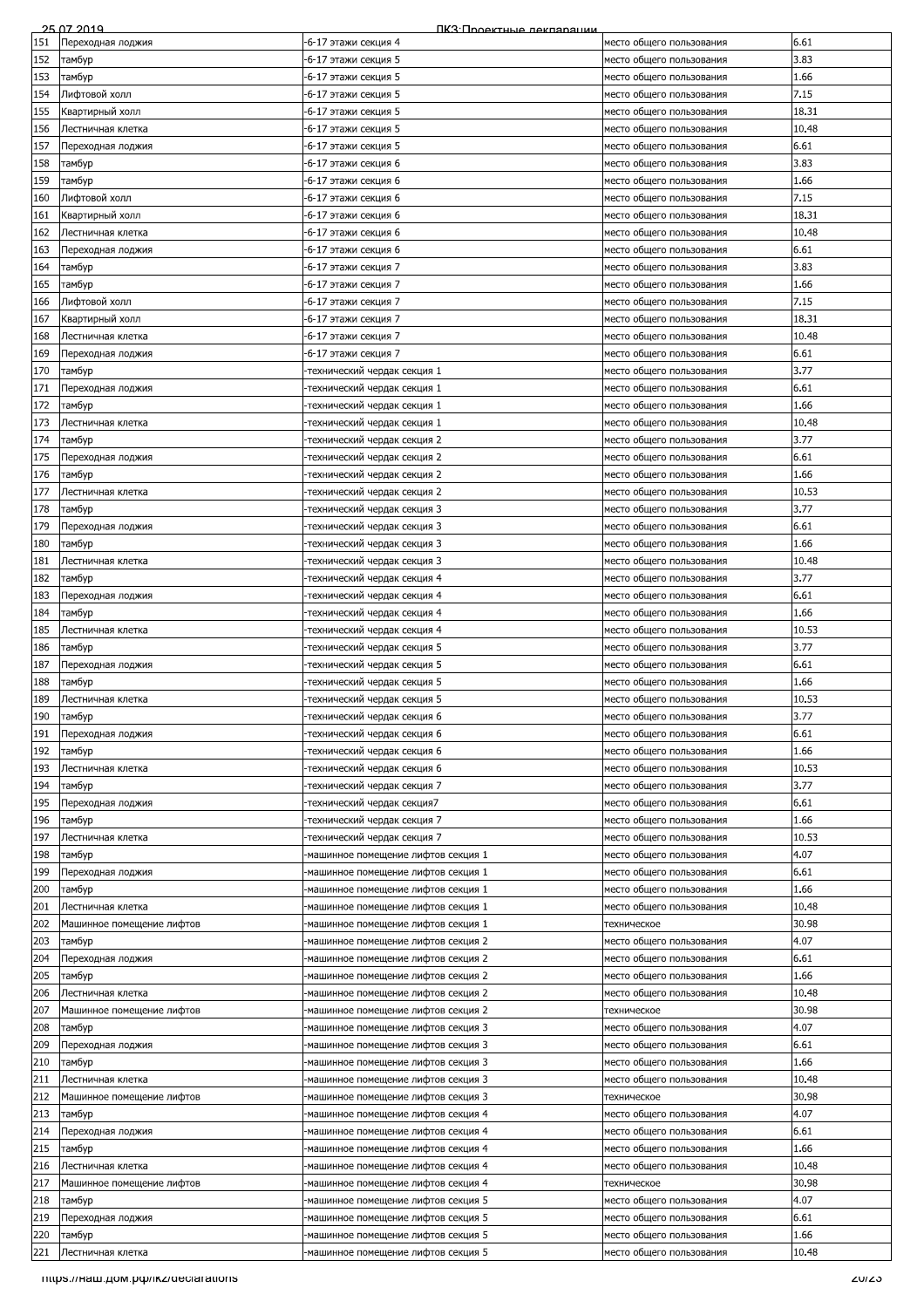|                | 25.07.2019                                                                  |                          | <u> ПКЗ Пооектные лекпарации</u>                                                                                                                                            |                          |                                                                   |       |
|----------------|-----------------------------------------------------------------------------|--------------------------|-----------------------------------------------------------------------------------------------------------------------------------------------------------------------------|--------------------------|-------------------------------------------------------------------|-------|
| 222            | Машинное помещение лифтов                                                   |                          | -машинное помещение лифтов секция 5                                                                                                                                         |                          | техническое                                                       | 30.98 |
| 223            | тамбур                                                                      |                          | -машинное помещение лифтов секция 6                                                                                                                                         |                          | место общего пользования                                          | 4.07  |
| 224            | Переходная лоджия                                                           |                          | машинное помещение лифтов секция 6                                                                                                                                          |                          | место общего пользования                                          | 6.61  |
| 225            | тамбур                                                                      |                          | машинное помещение лифтов секция 6                                                                                                                                          |                          | место общего пользования                                          | 1.66  |
| 226            | Лестничная клетка                                                           |                          | -машинное помещение лифтов секция 6                                                                                                                                         |                          | место общего пользования                                          | 10.48 |
| 227            | Машинное помещение лифтов                                                   |                          | -машинное помещение лифтов секция 6                                                                                                                                         |                          | техническое                                                       | 30.98 |
| 228            | тамбур                                                                      |                          | -машинное помещение лифтов секция 7                                                                                                                                         |                          | место общего пользования                                          | 4.07  |
| 229            | Переходная лоджия                                                           |                          | -машинное помещение лифтов секция 7                                                                                                                                         |                          | место общего пользования                                          | 6.61  |
| 230            | тамбур                                                                      |                          | машинное помещение лифтов секция 7                                                                                                                                          |                          | место общего пользования                                          | 1.66  |
| 231            | Лестничная клетка                                                           |                          | -машинное помещение лифтов секция 7                                                                                                                                         |                          | место общего пользования                                          | 10.48 |
| 232            | Машинное помещение лифтов                                                   |                          | машинное помещение лифтов секция 7-                                                                                                                                         |                          | техническое                                                       | 32.1  |
|                | 16.2 Перечень технологического и                                            |                          |                                                                                                                                                                             |                          |                                                                   |       |
|                | инженерного оборудования,                                                   |                          |                                                                                                                                                                             |                          |                                                                   |       |
|                | предназначенного для обслуживания более                                     | 16.2.1                   |                                                                                                                                                                             |                          |                                                                   |       |
|                | чем одного помещения в данном доме                                          |                          |                                                                                                                                                                             |                          |                                                                   |       |
|                | Описание места расположения                                                 |                          |                                                                                                                                                                             |                          |                                                                   |       |
| N <sub>o</sub> | помещения                                                                   | Вид оборудования         |                                                                                                                                                                             | Назначения               |                                                                   |       |
|                | Секции 1,2,3,4,5,6,7 многоквартирного                                       |                          |                                                                                                                                                                             |                          |                                                                   |       |
| 1              | дома                                                                        | Лифты                    |                                                                                                                                                                             |                          | 2 грузопассажирских лифта в каждой секции                         |       |
|                | Секции 1,2,3,4,5,6,7 многоквартирного                                       |                          |                                                                                                                                                                             |                          |                                                                   |       |
|                | дома                                                                        |                          | Система автоматической пожарной сигнализации                                                                                                                                | для обнаружения пожара   |                                                                   |       |
| 3              | Секции 1,2,3,4,5,6,7 многоквартирного                                       |                          | Система оповещения и управления эвакуацией людей при                                                                                                                        |                          |                                                                   |       |
|                | дома                                                                        | пожаре                   |                                                                                                                                                                             | для оповещения о пожаре  |                                                                   |       |
| $\overline{a}$ | Секции 1,2,3,4,5,6,7 многоквартирного                                       |                          |                                                                                                                                                                             |                          | Для диспетчерской связи с лифтами и контроля входов в технические |       |
|                | дома                                                                        |                          | Система диспетчеризации инженерного оборудования                                                                                                                            | помещения                |                                                                   |       |
| 5              | Секции 1,2,3,4,5,6,7 многоквартирного                                       | Система контроля доступа |                                                                                                                                                                             |                          | Для аудио- и видеодомофонной связи с жильцами и консъержем        |       |
|                | дома                                                                        |                          |                                                                                                                                                                             |                          |                                                                   |       |
| 6              | Секции 1,2,3,4,5,6,7 многоквартирного                                       | Система телевидения      |                                                                                                                                                                             |                          | Для приема сигналов ТВ от головной станции телевидения            |       |
|                | дома                                                                        |                          |                                                                                                                                                                             |                          |                                                                   |       |
| 7              | Секции 1,2,3,4,5,6,7 многоквартирного                                       |                          |                                                                                                                                                                             |                          |                                                                   |       |
|                | дома                                                                        |                          | Система коммерческого учета энергоресурсов                                                                                                                                  |                          | Для учета потребления жильцами тепло- и водоресурсов              |       |
|                | Секции 1,2,3,4,5,6,7 многоквартирного                                       |                          | Система коммерческого учета электроэнергии                                                                                                                                  |                          | Для учета потребления жильцами электроэнергии                     |       |
|                | дома                                                                        |                          |                                                                                                                                                                             |                          |                                                                   |       |
|                | Секции 1,2,3,4,5,6,7 многоквартирного                                       |                          | Система электрооборудования и электроосвещения                                                                                                                              |                          | Электроснабжение и освещение                                      |       |
|                | дома                                                                        |                          |                                                                                                                                                                             |                          |                                                                   |       |
|                | 10-1этаж (помещение ИТП)расположения                                        | Теплосчетчик КМ5 ТБН     |                                                                                                                                                                             | Учет тепла               |                                                                   |       |
| 11             | -1этаж (помещение ИТП)расположения                                          |                          | Пластинчатые разборные теплообменники                                                                                                                                       | Подогрев воды            |                                                                   |       |
|                | 12-1этаж (помещение ИТП) расположения                                       |                          | Циркуляционный насос системы ГВС                                                                                                                                            | Обеспечение напора ГВС   |                                                                   |       |
|                | 13-1этаж (помещение ИТП)расположения                                        |                          | Циркуляционный насос системы отопления                                                                                                                                      |                          | Обеспечение давления в системе отопления                          |       |
|                | 14-1этаж (помещение ИТП)расположения                                        |                          | Погружной дренажный насос                                                                                                                                                   | Откачка воды из приямков |                                                                   |       |
|                | 15 Техподполье, ВНС                                                         | Hacoc                    |                                                                                                                                                                             | Водоснабжение            |                                                                   |       |
|                | 16 Техподполье, ВНС                                                         | Hacoc                    |                                                                                                                                                                             | Пожаротушение            |                                                                   |       |
|                |                                                                             |                          | 17 О примерном графике реализации проекта строительства, включающем информацию об этапах и о сроках его реализации, в том числе предполагаемом сроке получения              |                          |                                                                   |       |
|                |                                                                             |                          | разрешения на ввод в эксплуатацию строящихся (создаваемых) многоквартирных домов и (или) иных объектов недвижимости                                                         |                          |                                                                   |       |
|                |                                                                             |                          |                                                                                                                                                                             |                          |                                                                   |       |
|                |                                                                             |                          |                                                                                                                                                                             |                          |                                                                   |       |
|                | 17.1 О примерном графике реализации<br>проекта строительства                | 17.1.1                   | Этап реализации проекта строительства:                                                                                                                                      |                          |                                                                   |       |
|                |                                                                             |                          | 20 процентов готовности                                                                                                                                                     |                          |                                                                   |       |
|                |                                                                             | 17.1.2                   | Планируемый квартал и год выполнения этапа реализации проекта строительства:<br>2 квартал 2016 г.                                                                           |                          |                                                                   |       |
|                | 17.1 (2) О примерном графике реализации                                     |                          | Этап реализации проекта строительства:                                                                                                                                      |                          |                                                                   |       |
|                | проекта строительства                                                       | 17.1.1                   | 40 процентов готовности                                                                                                                                                     |                          |                                                                   |       |
|                |                                                                             |                          | Планируемый квартал и год выполнения этапа реализации проекта строительства:                                                                                                |                          |                                                                   |       |
|                |                                                                             | 17.1.2                   | 4 квартал 2016 г.                                                                                                                                                           |                          |                                                                   |       |
|                | 17.1 (3) О примерном графике реализации                                     |                          | Этап реализации проекта строительства:                                                                                                                                      |                          |                                                                   |       |
|                | проекта строительства                                                       | 17.1.1                   | 60 процентов готовности                                                                                                                                                     |                          |                                                                   |       |
|                |                                                                             |                          | Планируемый квартал и год выполнения этапа реализации проекта строительства:                                                                                                |                          |                                                                   |       |
|                |                                                                             | 17.1.2                   | 2 квартал 2017 г.                                                                                                                                                           |                          |                                                                   |       |
|                | 17.1 (4) О примерном графике реализации                                     |                          | Этап реализации проекта строительства:                                                                                                                                      |                          |                                                                   |       |
|                | проекта строительства                                                       | 17.1.1                   | 80 процентов готовности                                                                                                                                                     |                          |                                                                   |       |
|                |                                                                             |                          | Планируемый квартал и год выполнения этапа реализации проекта строительства:                                                                                                |                          |                                                                   |       |
|                |                                                                             | 17.1.2                   | 4 квартал 2017 г.                                                                                                                                                           |                          |                                                                   |       |
|                | 17.1 (5) О примерном графике реализации                                     |                          | Этап реализации проекта строительства:                                                                                                                                      |                          |                                                                   |       |
|                | проекта строительства                                                       | 17.1.1                   | получение разрешения на ввод в эксплуатацию объекта недвижимости                                                                                                            |                          |                                                                   |       |
|                |                                                                             | 17.1.2                   | Планируемый квартал и год выполнения этапа реализации проекта строительства:                                                                                                |                          |                                                                   |       |
|                |                                                                             |                          | 1 квартал 2019 г.                                                                                                                                                           |                          |                                                                   |       |
|                |                                                                             |                          | 18 О планируемой стоимости строительства (создания) многоквартирного дома и (или) иного объекта недвижимости                                                                |                          |                                                                   |       |
|                | 18.1 О планируемой стоимости строительства 18.1.1                           |                          | Планируемая стоимость строительства:                                                                                                                                        |                          |                                                                   |       |
|                |                                                                             |                          | 1438968223p.                                                                                                                                                                |                          |                                                                   |       |
|                |                                                                             |                          | 19 О способе обеспечения исполнения обязательств застройщика по договору и (или) о банке, в котором участниками долевого строительства должны быть открыты счета эскроу, об |                          |                                                                   |       |
|                | уплате обязательных отчислений (взносов) застройщика в компенсационный фонд |                          |                                                                                                                                                                             |                          |                                                                   |       |
|                | 19.1 О способе обеспечения обязательств                                     |                          | Планируемый способ обеспечения обязательств застройщика по договорам участия в долевом строительстве:                                                                       |                          |                                                                   |       |
|                | застройщика по договорам участия в долевом 19.1.1                           |                          | Страхование                                                                                                                                                                 |                          |                                                                   |       |
|                | строительстве                                                               |                          |                                                                                                                                                                             |                          |                                                                   |       |
|                |                                                                             | 19.1.2                   | Кадастровый номер земельного участка, находящегося в залоге у участников долевого строительства в силу закона:                                                              |                          |                                                                   |       |
|                |                                                                             |                          | 50:21:0080105:0000215                                                                                                                                                       |                          |                                                                   |       |
|                |                                                                             |                          |                                                                                                                                                                             |                          |                                                                   |       |
|                | TIIIps.//Ham.gom.pu/ikz/declarations                                        |                          |                                                                                                                                                                             |                          |                                                                   | 21/23 |
|                |                                                                             |                          |                                                                                                                                                                             |                          |                                                                   |       |
|                |                                                                             |                          |                                                                                                                                                                             |                          |                                                                   |       |
|                |                                                                             |                          |                                                                                                                                                                             |                          |                                                                   |       |
|                |                                                                             |                          |                                                                                                                                                                             |                          |                                                                   |       |
|                |                                                                             |                          |                                                                                                                                                                             |                          |                                                                   |       |
|                |                                                                             |                          |                                                                                                                                                                             |                          |                                                                   |       |
|                |                                                                             |                          |                                                                                                                                                                             |                          |                                                                   |       |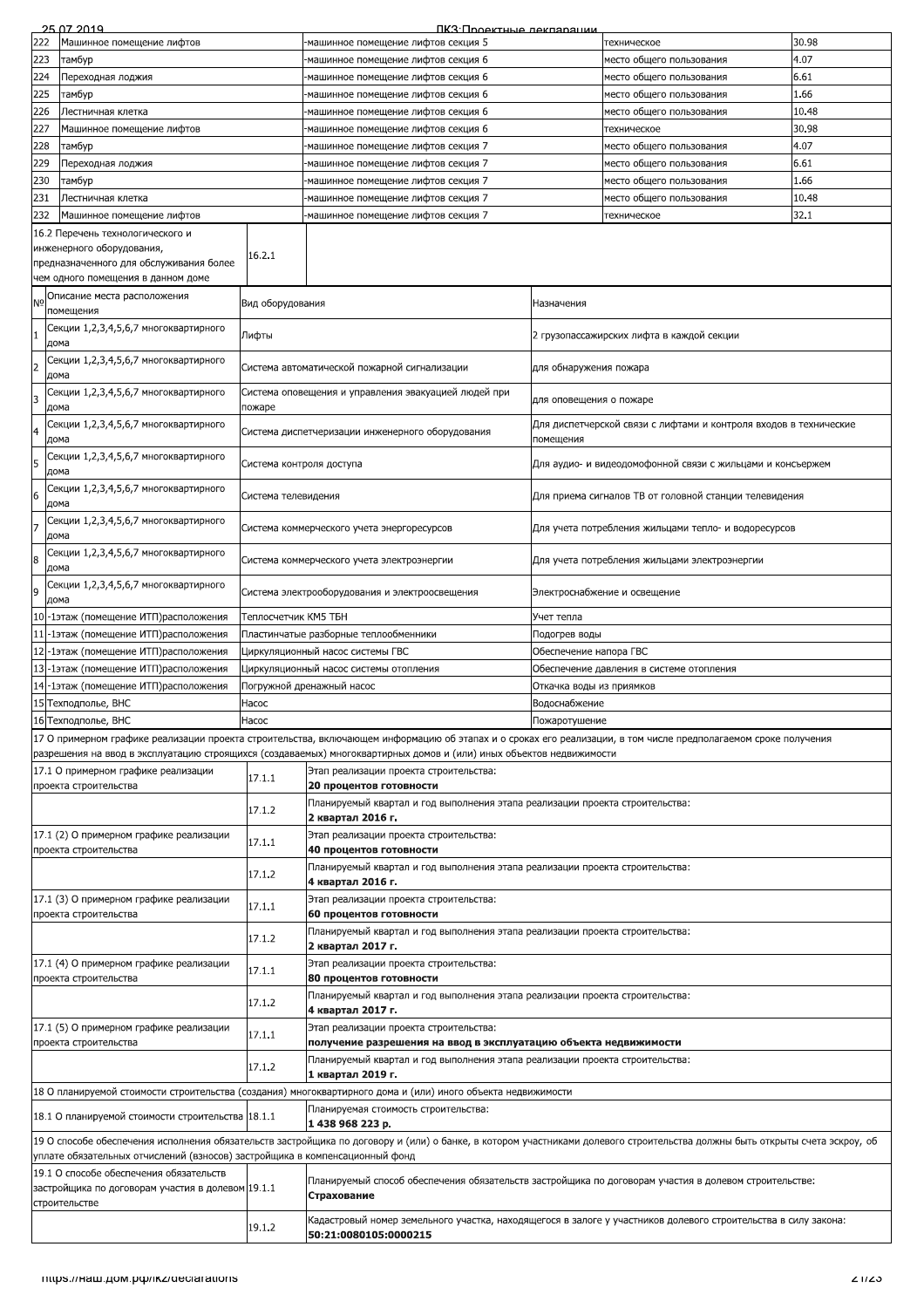| 25.07.2019                                                                                  |        | ПКЗ: Проектные лекпарации                                                                                                                                                   |
|---------------------------------------------------------------------------------------------|--------|-----------------------------------------------------------------------------------------------------------------------------------------------------------------------------|
| 19.2 О банке, в котором участниками                                                         |        |                                                                                                                                                                             |
| долевого строительства должны быть                                                          | 19.2.1 | Организационно-правовая форма кредитной организации, в которой участниками долевого строительства должны быть откр                                                          |
| открыты счета эскроу                                                                        |        | ыты счета эскроу:                                                                                                                                                           |
|                                                                                             |        | Полное наименование кредитной организации, в которой участниками долевого строительства должны быть открыты счета э                                                         |
|                                                                                             | 19.2.2 | скроу, без указания организационно - правовой формы:                                                                                                                        |
|                                                                                             |        | Индивидуальный номер налогоплательщика кредитной организации, в которой участниками долевого строительства должны                                                           |
|                                                                                             | 19.2.3 | быть открыты счета эскроу:                                                                                                                                                  |
| 19.3 Об уплате обязательных отчислений                                                      |        |                                                                                                                                                                             |
| (взносов) застройщика в компенсационный                                                     | 19.3.1 | Уплата обязательных отчислений (взносов) в компенсационный фонд:                                                                                                            |
| фонд                                                                                        |        |                                                                                                                                                                             |
| 19.4 Об уполномоченном банке, в котором у                                                   |        |                                                                                                                                                                             |
| застройщика открыт расчетный счет                                                           | 19.4.1 | Организационно-правовая форма и наименование уполномоченного банка:                                                                                                         |
|                                                                                             |        | Организационно-правовая форма:                                                                                                                                              |
|                                                                                             |        | Публичное акционерное общество                                                                                                                                              |
|                                                                                             |        | Наименование банка:                                                                                                                                                         |
|                                                                                             |        | «Сбербанк», г. Москва                                                                                                                                                       |
|                                                                                             | 19.4.2 | Реквизиты расчетного счета застройщика в уполномоченном банке:                                                                                                              |
|                                                                                             |        | Номер расчетного счета:                                                                                                                                                     |
|                                                                                             |        | 40702810838000202310                                                                                                                                                        |
|                                                                                             |        | Корреспондентский счет:                                                                                                                                                     |
|                                                                                             |        | 30101810400000000225                                                                                                                                                        |
|                                                                                             |        | БИК:                                                                                                                                                                        |
|                                                                                             |        | 044525225                                                                                                                                                                   |
|                                                                                             |        | ИНН:                                                                                                                                                                        |
|                                                                                             |        | 7707660371                                                                                                                                                                  |
|                                                                                             |        | КПП:                                                                                                                                                                        |
|                                                                                             |        | 500301001                                                                                                                                                                   |
|                                                                                             |        | OFPH:                                                                                                                                                                       |
|                                                                                             |        | 1075050004743                                                                                                                                                               |
|                                                                                             |        | ОКПО:                                                                                                                                                                       |
|                                                                                             |        | 81670099                                                                                                                                                                    |
|                                                                                             |        | Информация о форме привлечения застройщиком денежных средств граждан-участников строительства:                                                                              |
| 19.5 Форма привлечения денежных средств                                                     | 19.5.1 | Расчетный счет                                                                                                                                                              |
|                                                                                             |        | 20 Об иных соглашениях и о сделках, на основании которых привлекаются денежные средства для строительства (создания) многоквартирного дома и (или) иного объекта            |
| недвижимости, за исключением привлечения денежных средств участников долевого строительства |        |                                                                                                                                                                             |
|                                                                                             |        |                                                                                                                                                                             |
| 20.1 Об иных соглашениях и о сделках, на<br>основании которых привлекаются денежные         |        |                                                                                                                                                                             |
| средства для строительства (создания)                                                       | 20.1.1 | Вид соглашения или сделки:                                                                                                                                                  |
| многоквартирного дома и (или) иного                                                         |        |                                                                                                                                                                             |
| объекта недвижимости                                                                        |        |                                                                                                                                                                             |
|                                                                                             | 20.1.2 | Организационно-правовая форма организации, у которой привлекаются денежные средства:                                                                                        |
|                                                                                             |        |                                                                                                                                                                             |
|                                                                                             | 20.1.3 | Полное наименование организации, у которой привлекаются денежные средства, без указания организационно - правовой ф                                                         |
|                                                                                             |        | ормы:                                                                                                                                                                       |
|                                                                                             |        |                                                                                                                                                                             |
|                                                                                             | 20.1.4 | Индивидуальный номер налогоплательщика организации, у которой привлекаются денежные средства:                                                                               |
|                                                                                             | 20.1.5 | Сумма привлеченных средств:                                                                                                                                                 |
|                                                                                             | 20.1.6 | Определенный соглашением или сделкой срок возврата привлеченных средств:                                                                                                    |
|                                                                                             |        | Кадастровый номер земельного участка, являющегося предметом залога в обеспечение исполнения обязательства по возвра                                                         |
|                                                                                             | 20.1.7 | ту привлеченных средств:                                                                                                                                                    |
| 21 О размере полностью оплаченного уставного капитала застройщика                           |        |                                                                                                                                                                             |
| 21.1 Размер полностью оплаченного                                                           |        |                                                                                                                                                                             |
| уставного капитала застройщика                                                              | 21.1.1 | Размер уставного капитала застройщика:                                                                                                                                      |
|                                                                                             |        | 22 Информация в отношении объекта социальной инфраструктуры, указанная в части 6 статьи 18.1 настоящего Федерального закона, в случае, предусмотренном частью 1 статьи 18.1 |
| настоящего Федерального закона                                                              |        |                                                                                                                                                                             |
| 22.1 О виде, назначении объекта социальной                                                  |        |                                                                                                                                                                             |
| инфраструктуры. Об указанных в частях 3 и 4                                                 |        |                                                                                                                                                                             |
| статьи 18.1 договоре о развитии застроенной                                                 |        |                                                                                                                                                                             |
| территории, договоре о комплексном                                                          |        |                                                                                                                                                                             |
| освоении территории, в том числе в целях                                                    |        |                                                                                                                                                                             |
| строительства жилья экономического класса,                                                  |        |                                                                                                                                                                             |
| договоре о комплексном развитии                                                             |        |                                                                                                                                                                             |
| территории по инициативе                                                                    |        | Наличие договора (соглашения), предусматривающего безвозмездную передачу объекта социальной инфраструктуры в госуд                                                          |
| правообладателей, договоре о комплексном                                                    | 22.1.1 | арственную или муниципальную собственность:                                                                                                                                 |
| развитии территории по инициативе органа                                                    |        | Нет                                                                                                                                                                         |
| местного самоуправления, иных заключенных                                                   |        |                                                                                                                                                                             |
| застройщиком с органом государственной                                                      |        |                                                                                                                                                                             |
| власти или органом местного<br>самоуправления договоре или соглашении,                      |        |                                                                                                                                                                             |
| предусматривающих передачу объекта                                                          |        |                                                                                                                                                                             |
| социальной инфраструктуры в                                                                 |        |                                                                                                                                                                             |
| государственную или муниципальную                                                           |        |                                                                                                                                                                             |
| собственность                                                                               |        |                                                                                                                                                                             |
| 23 Иная, не противоречащая законодательству, информация о проекте                           |        |                                                                                                                                                                             |
| 24 Сведения о фактах внесения изменений в проектную документацию                            |        |                                                                                                                                                                             |
| 24.1 Сведения о фактах внесения изменений                                                   |        |                                                                                                                                                                             |
| в проектную документацию                                                                    | 24.1.1 |                                                                                                                                                                             |
| mups.//Ham.uom.pub/ikz/deciarations                                                         |        | 22123                                                                                                                                                                       |
|                                                                                             |        |                                                                                                                                                                             |
|                                                                                             |        |                                                                                                                                                                             |
|                                                                                             |        |                                                                                                                                                                             |
|                                                                                             |        |                                                                                                                                                                             |
|                                                                                             |        |                                                                                                                                                                             |